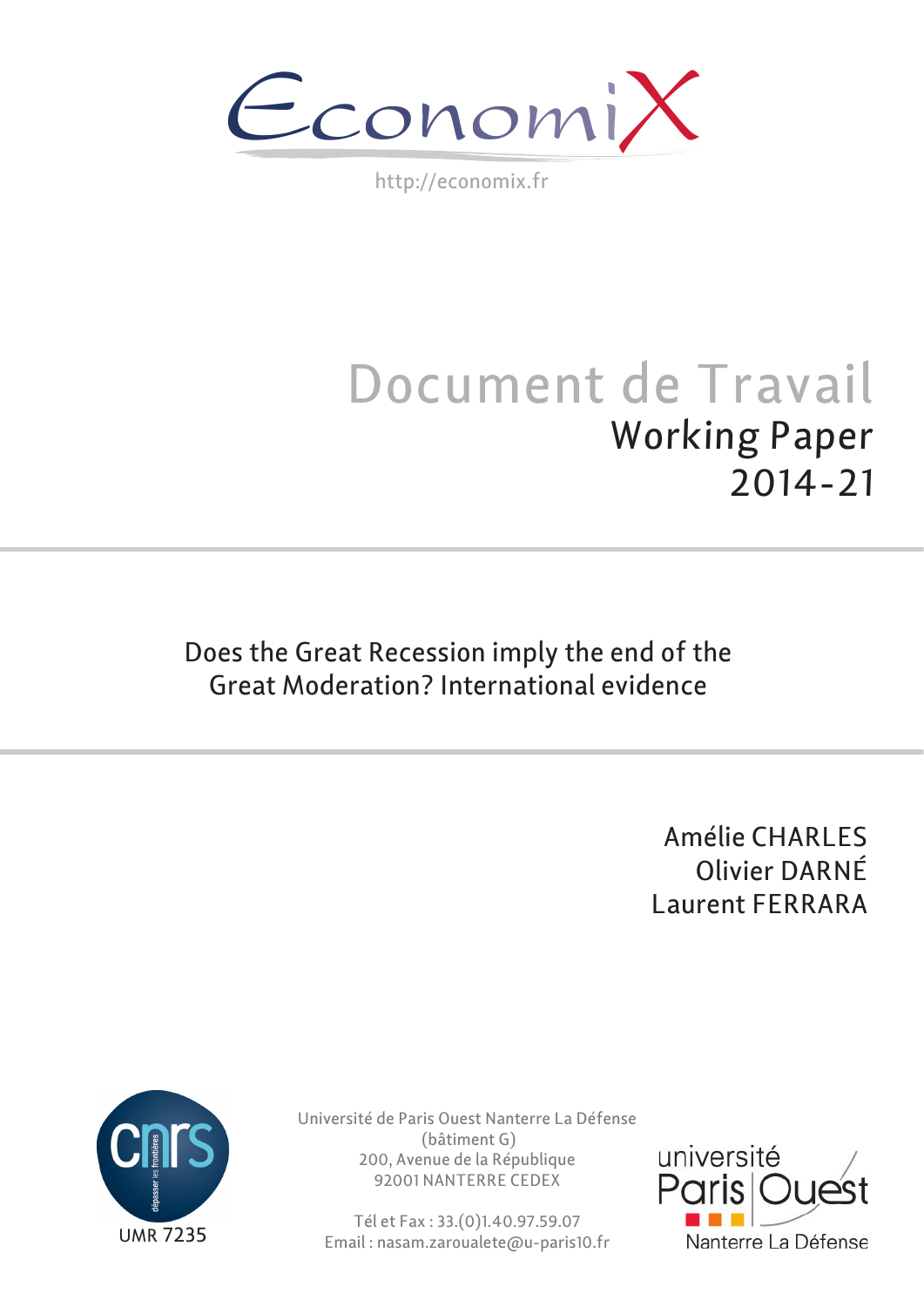# Does the Great Recession imply the end of the Great Moderation? International evidence*<sup>∗</sup>*

Amélie CHARLES†

Audencia Nantes, School of Management

# Olivier DARNÉ‡

LEMNA, University of Nantes

# Laurent FERRARA§

Banque de France and EconomiX, University Paris Ouest La Défense

> *Preliminary version Comments welcome*

*<sup>∗</sup>*We thank Nicolas Coeurdacier, Rickard Sandberg, and Sandy Suardi for useful comments. We also thank Nicholas Bloom, Rüdiger Bachmann, Sydney Ludvington, and Chiara Scotti for providing their data.

<sup>†</sup>Audencia Nantes, School of Management, 8 route de la Jonelière, 44312 Nantes Cedex 3. Email: acharles@audencia.com.

<sup>‡</sup>Corresponding author: LEMNA, University of Nantes, IEMN–IAE, Chemin de la Censive du Tertre, BP 52231, 44322 Nantes, France. Email: olivier.darne@univ-nantes.fr.

<sup>§</sup>EconomiX, University Paris Ouest La Défense, and Banque de France, International Macroeconomics Division. Email: laurent.ferrara@banque-france.fr.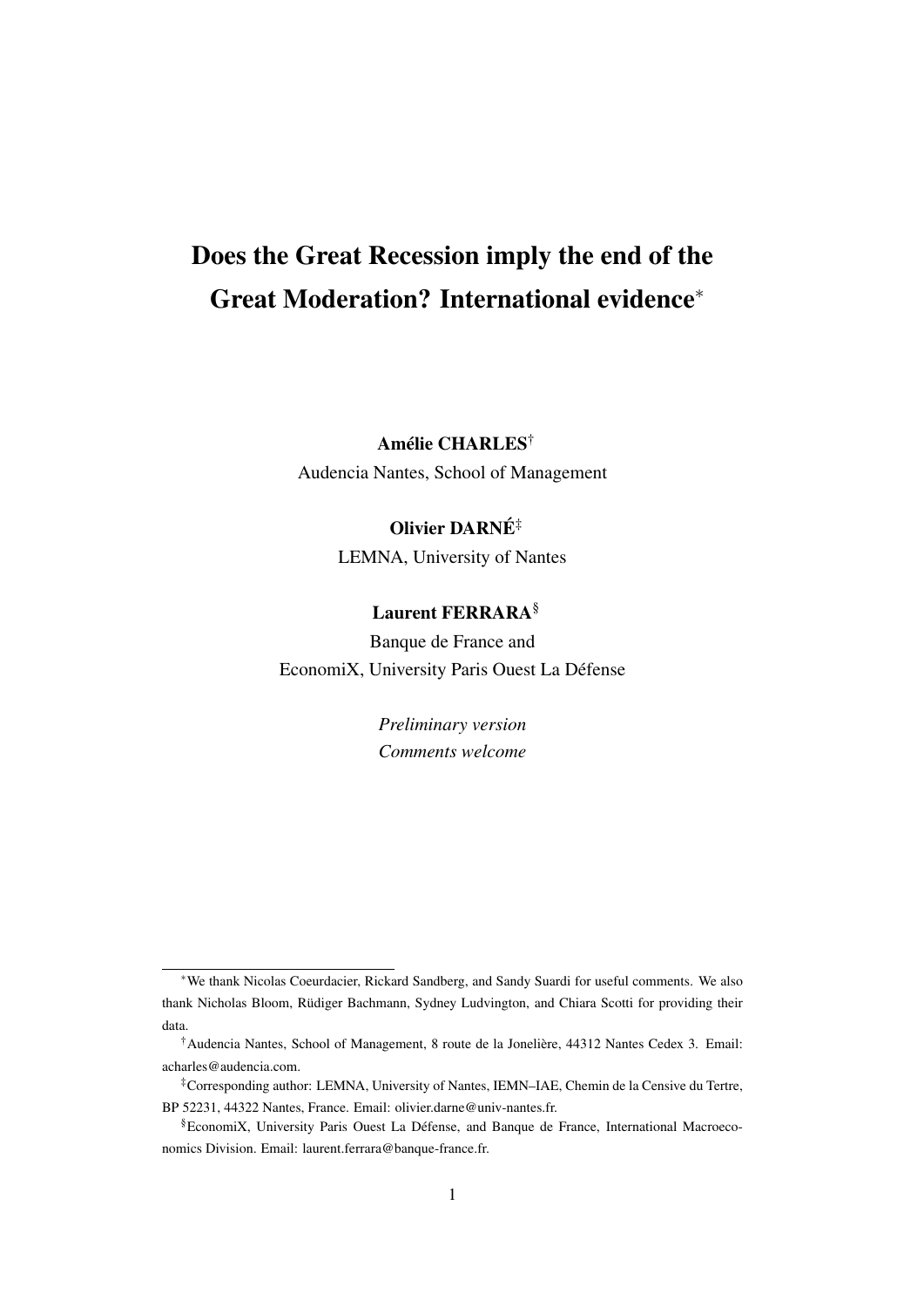#### Abstract

After years of low macroeconomic volatility since the early eighties, well documented and referred to as the Great Moderation period in the literature, the 2008-2009 worldwide recession adversely impacted output levels in most of advanced countries. This Great Recession period was characterized by a sharp apparent increase in output volatility. In this paper we evaluate whether this sudden event is likely to be temporary. Whether or not this new volatility regime is likely to persist would have strong macroeconomic effects, especially on business cycles. Based on break detection methods applied to a set of advanced countries, our empirical results do not give evidence to the end of the Great Moderation period but rather that the Great Recession is characterized by a dramatic temporary effect on the output growth but not on its volatility. In addition, we show that neglecting those breaks both in mean and in variance can have large effects on output volatility modelling. Last we empirically show that observed breaks during the Great Recession are to some extent related to uncertainty measures.

*Keywords: Great Recession; Great Moderation; breaks; volatility; uncertainty*

*JEL Classification: E32; C22*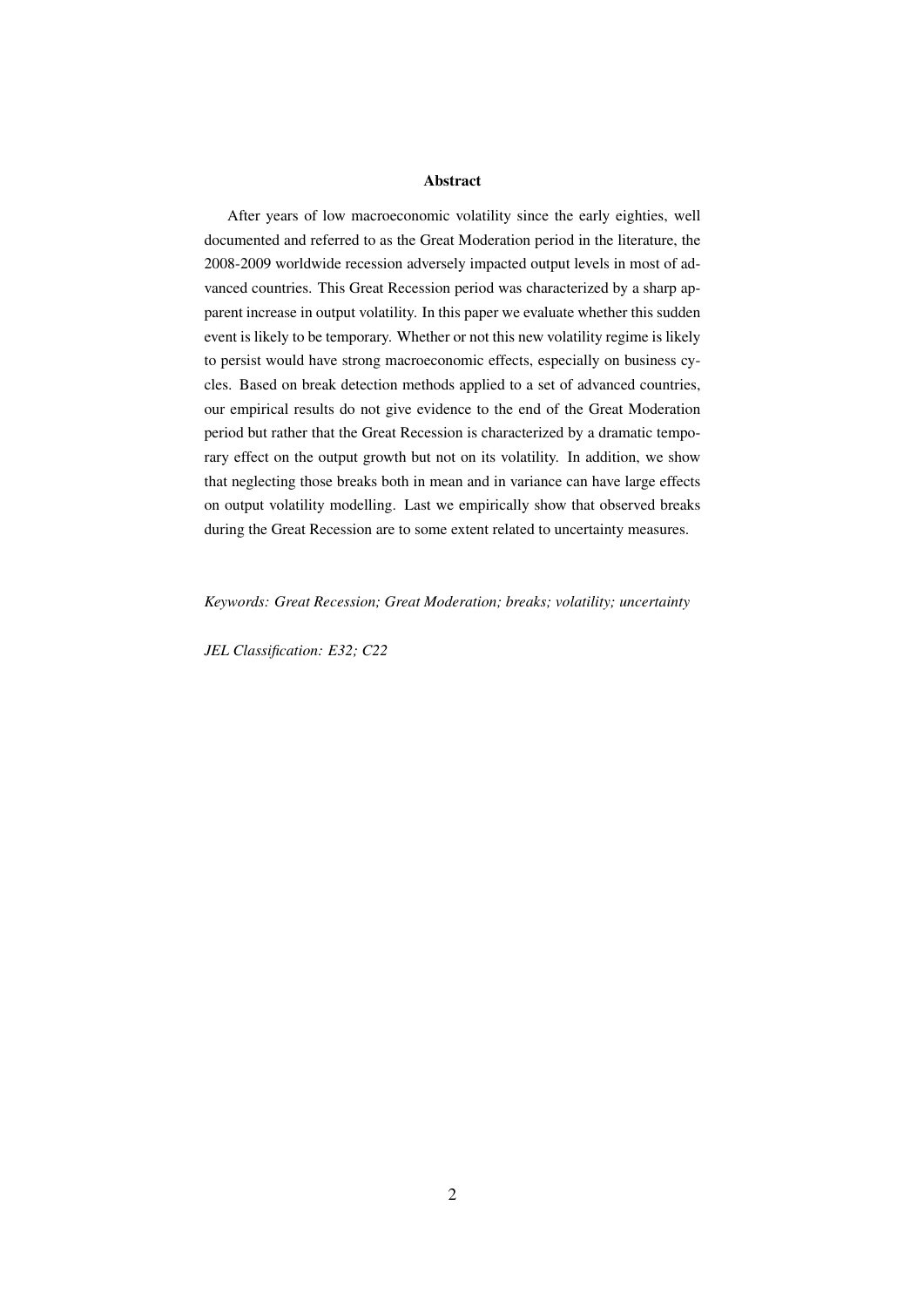# 1 Introduction

Over the past 30 years, macroeconomic volatility has declined substantially in most developed countries, characterized in the literature as "The Great Moderation" period. This decline in output volatility captured the attention of macroeconomists, especially because it occurred in numerous developed countries, although the timing and details differ from one country to the other. Among the huge empirical literature on this topic, Kim and Nelson (1999), McConnell and Perez-Quiros (2000), Blanchard and Simon (2001), Stock and Watson (2003), Ahmed et al. (2004) and Bernanke (2004), among others, document a structural change in the volatility of US GDP growth, finding a rather dramatic reduction in GDP volatility since the early eighties. As regards other advanced countries, Mills and Wang (2003), Summers (2005), Stock and Watson (2005), Fang et al. (2008), and Smith and Summers (2010) discover a structural break in the volatility of the output growth rate for the G7 countries, although the break occurred at different times. At a more global level, Cecchetti et al. (2006) examine shifts in the volatility of output growth in 25 advanced and emerging countries and find at least one break in all but nine countries and at most two breaks in six of the 25 countries.

Among the potential factors of this Great Moderation period, the literature put forward (i) 'good practices', i.e.: improved inventory management (e.g., McConnell and Perez-Quiros, 2000); (ii) 'good policies', i.e.: good monetary policy (e.g., Clarida et al., 2000; Bernanke, 2004; Boivin and Giannoni, 2006; Gali and Gambetti, 2009); and (iii) 'good luck', i.e.: a decline in the volatility of exogenous shocks (e.g., Stock and Watson, 2003, 2005; Ahmed et al., 2004).

However, after years of moderate volatility in output, the recent " Great Recession" throughout the years 2008 and 2009, that affected most of the advanced countries, as well as some emerging countries, in the wake of the global financial crisis, has strongly surprised macroeconomists by its large amplitude.<sup>1</sup> Among the various explanations of this unexpected severity, Stock and Watson (2012) argue that the macroeconomic shocks were much larger than previously experienced, at least for the US, especially the shocks associated with financial disruptions and heightened uncertainty. This large

<sup>&</sup>lt;sup>1</sup>Reinhart and Rogoff (2009) call the period of the Great Recession and its aftermath as the Second Great Contraction, where the First Great Contraction was the Great Depression, whereas Hall (2011) calls this period as the Great Slump.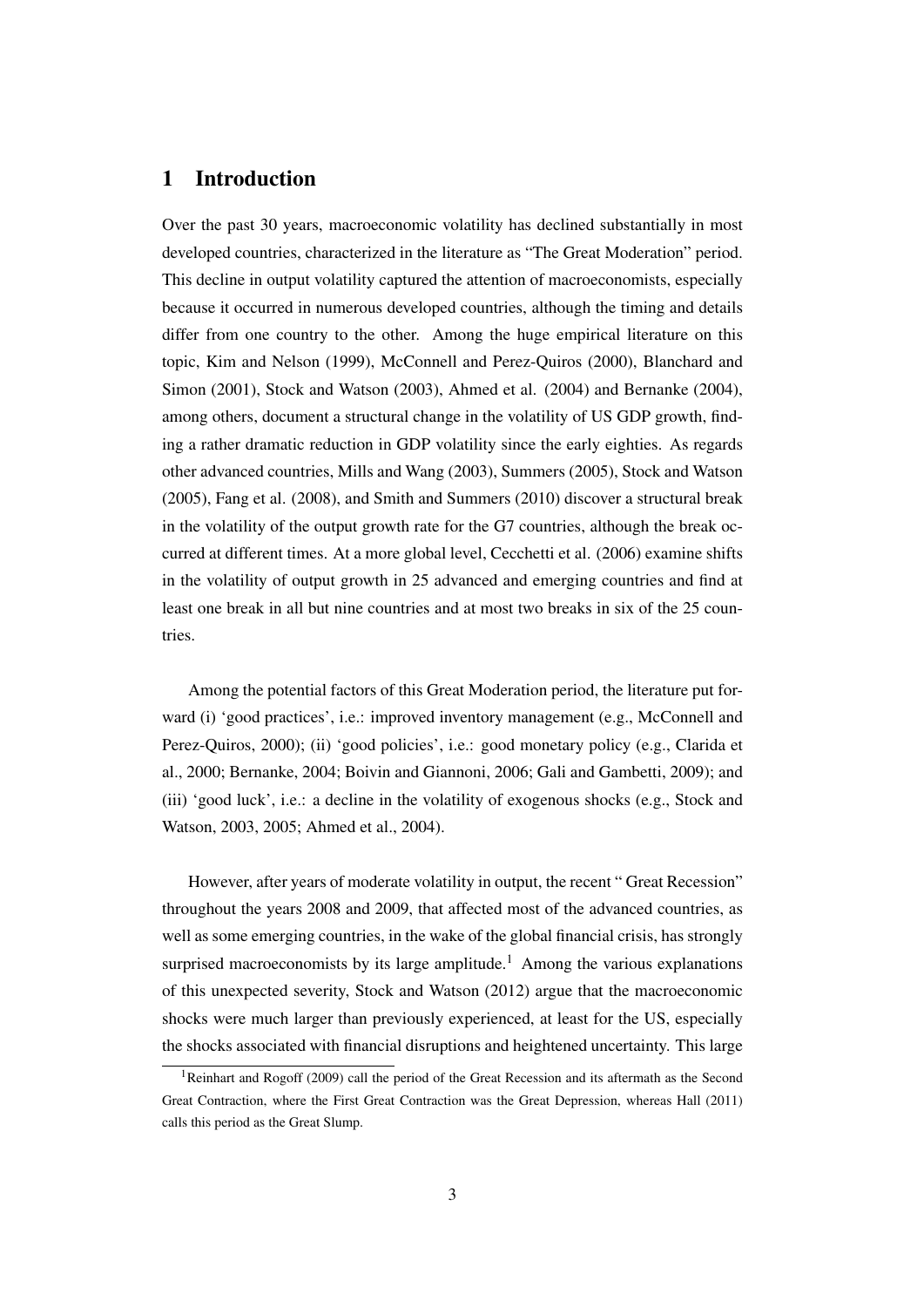shocks hypothesis is also supported in a sense by Ferrara et al. (2013) who show that the Great Moderation does not come with an increase of the non-linear dynamics within macroeconomic variables, suggesting thus that a linear behaviour with shocks may be more appropriate to describe this specific period of time. Some authors also put forward the major accelerating role of international trade (see Baldwin, 2009), that contributed to the deepness and the worldwide synchronization of this phenomenon.

A policy-relevant issue is to know whether this Great Recession implies the definitive end of the Great Moderation period or if it can be considered as a short-lived phenomenon with no medium-to-long term impact on the macroeconomic volatility. Indeed if we assume that we entered a new era of high macroeconomic volatility, in conjunction with a new era of lower potential growth (which seems to be case for many advanced countries, although this is currently a highly debated issue, see e.g. the recent paper by Reifschneider et al., 2013, as regards the US economy), thus this would lead to more frequent recessions, as defined in the NBER sense, i.e. a prolonged and substantial decline in the aggregate level of output.

Modelling volatility is challenging for econometricians as it is typically an unobserved phenomena, however with some well known stylized facts. For example, as shown by Fernández-Villaverde and Rubio-Ramírez (2010), time-varying volatility, namely periods of high volatility followed by periods of low volatility, is an important feature of macroeconomic times series. To describe fluctuations in volatility, researchers frequently employ some form of generalized autoregressive conditional heteroskedasticity (GARCH) models developed by Engle (1982) and Bollerslev (1986) under the assumption of a stable variance process. Typically, a high degree of persistence in conditional macroeconomic volatility is found in empirical studies. However, it has been also proved that this persistence if often driven by the neglecting of breaks in the variance (see, e.g., Diebold,  $1986$ ).<sup>2</sup> Indeed, some shocks can cause abrupt breaks in the unconditional variance of returns and are equivalent to structural breaks in the parameters of the GARCH process governing the conditional volatility of returns. Generally those shocks invalidate statistical inference. In such a case, including dummy variables to account for such shifts diminishes the degree of persistence

 $2$ Kim and Nelson (1999), Mills and Wang (2003), Summers (2005), and Smith and Summers (2009) implement a Markov switching heteroskedasticity approach with two states to assess volatility in the growth rate of real GDP. The GARCH modeling approach provides an alternative to deal with this issue by assuming a constant variance process.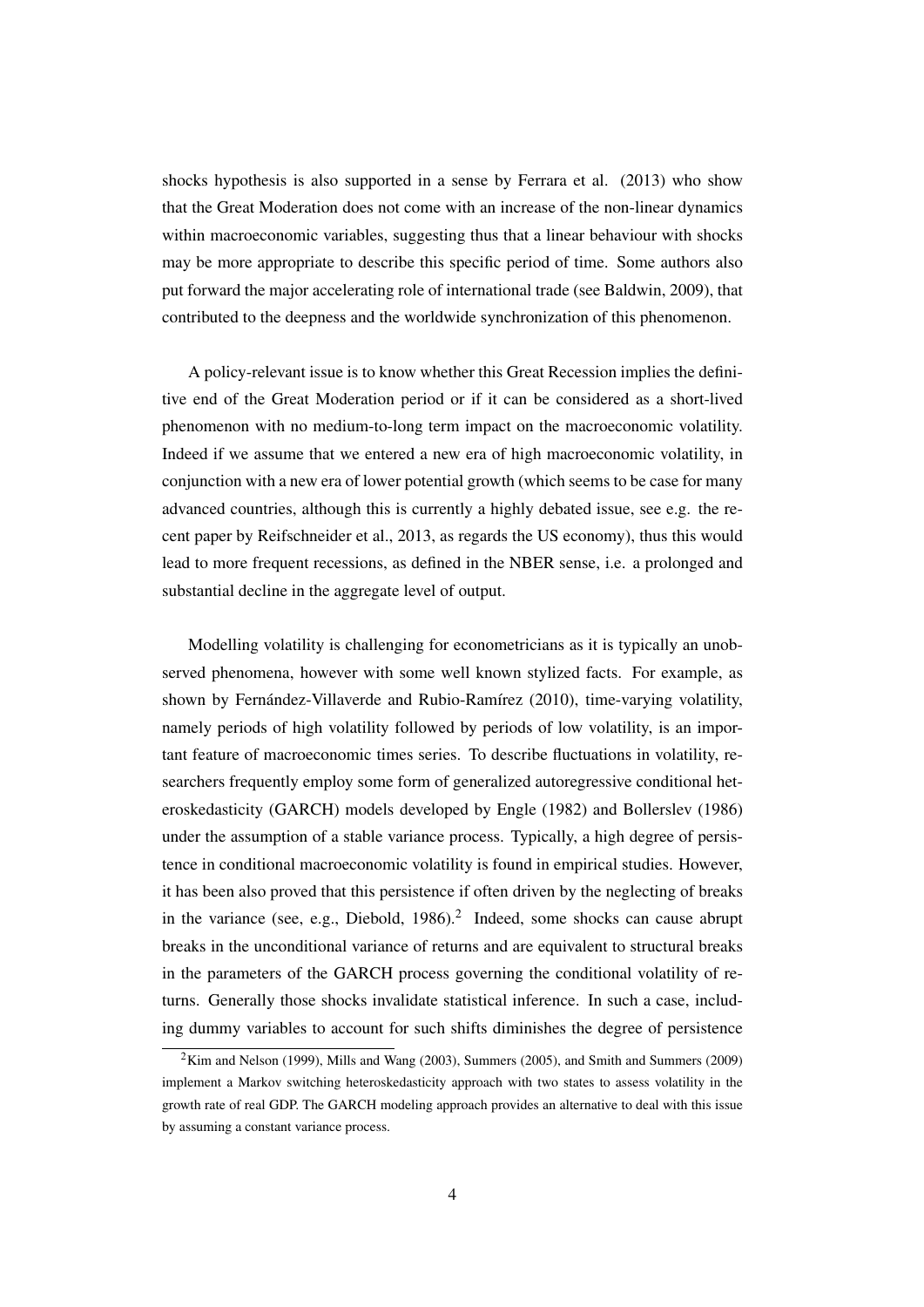in conditional volatility. For example, using GARCH specifications with breaks in volatility, Fang et al. (2008) and Fang and Miller (2008) show that the time-varying variance falls sharply or disappears, once they incorporate the break in the variance equation of output. Also Balke and Fomby (1991), Atkinson et al.(1997) or Darné and Diebolt (2004), *inter alia*, show that specific events have a dramatic impact on modelling macroeconomic and financial time series. This type of event includes, for example, oil shocks, wars, financial slumps, changes of policy regimes, natural disasters, etc. Due to their unpredictable nature and large impact on macroeconomic and financial relationships, these extraordinary events are referred to as (infrequent) large shocks and are often identified as breaks or outliers. Finally, as suggested by Hamilton (2008), even if one's interest is in estimating the conditional mean, correctly modeling the conditional variance can still be quite important, for two reasons: (i) hypothesis tests about the mean in a model in which the variance is misspecified will be invalid, with a "spurious regression" possibility; and (ii) the inference about the conditional mean can be inappropriately influenced by outliers and high-variance episodes if one has not incorporated the conditional variance directly into the estimation of the mean, and infinite relative efficiency gains may be possible.

In this paper, our aim is to assess the effects of breaks on macroeconomic volatility measurement, including the Great Recession period. First, we identify breaks for both mean and variance in the GDP series of 10 advanced countries.<sup>3</sup> Our empirical results do not give evidence to the end of the Great Moderation period but rather that the Great Recession is characterized by a dramatic temporary effect on the output growth but not on its volatility, at least for all the countries included in the analysis. Therefore, from our analysis based on recent GDP data, there is currently no evidence of a new regime of high macroeconomic volatility. Then, in a second step, we show that neglecting those breaks can lead to spurious macroeconomic modeling and that financial and global uncertainties are likely to play a non-negligible role during the Great Recession period.

The remainder of this paper is organized as follows: Section 2 briefly describes the methodology of break detection for both GDP growth rates and its variance and presents the results. The effects of breaks on output volatility modelling are presented in Section 3. Section 4 discussed the possible link between the Great Recession and the economic uncertainty. Finally, Section 5 concludes.

<sup>3</sup>US, UK, Japan, Germany, France, Italy, Canada, Australia, Spain and, the Netherlands.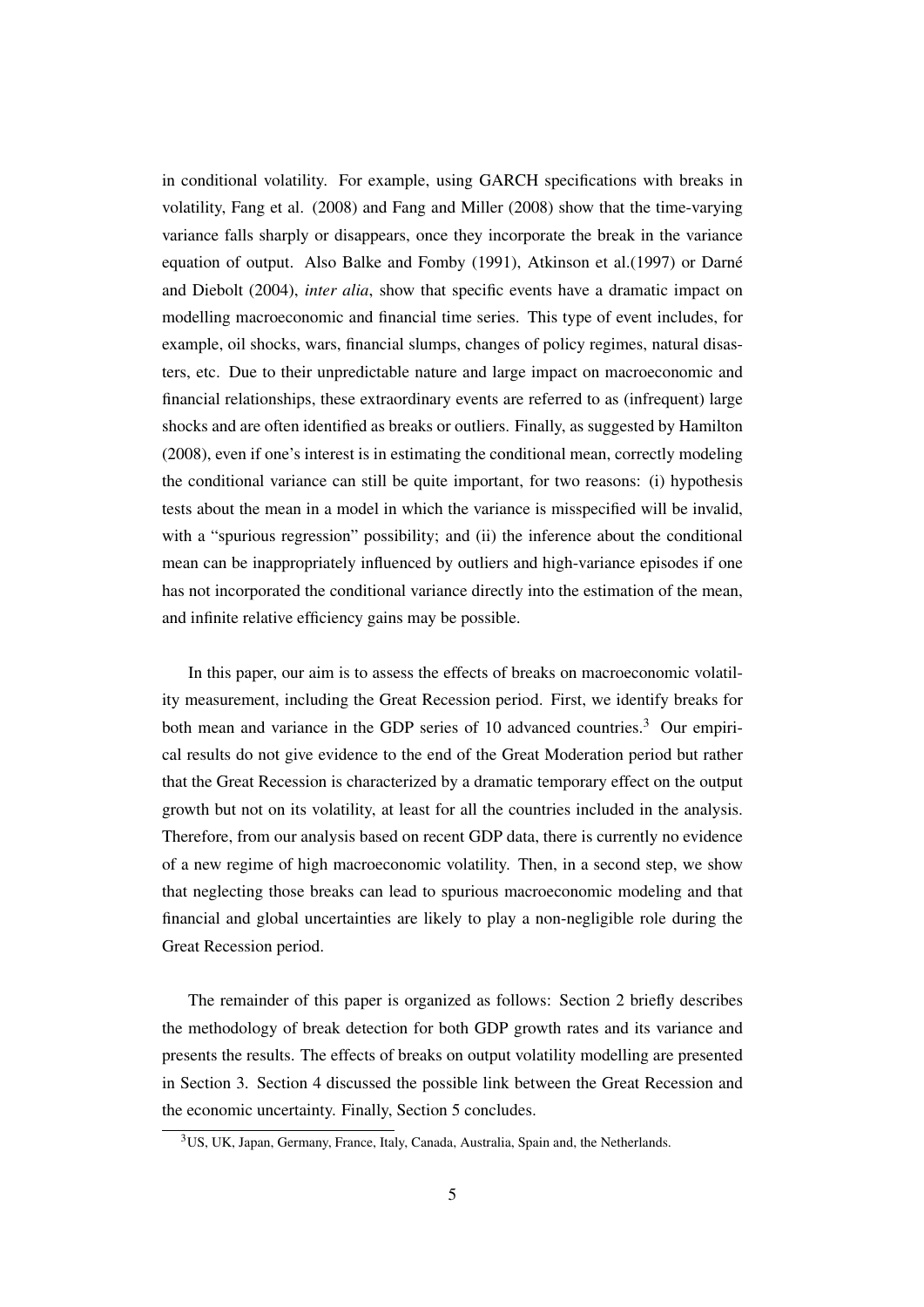## 2 Detecting breaks

In this section, we present the methodology we implement in order to detect breaks within the GDP series, for both mean and variance, as well as the main empirical results we get. We focus on quarterly growth rates of real GDP series stemming from Quartertly National Accounts of each country, as provided by the OECD in its Economic Outlook database. All the series start in 1970Q1 and end in 2011Q4.

#### 2.1 Detection of breaks in mean

Breaks in macroeconomic series reflect extraordinary, infrequently occurring events or shocks that have major effects on modeling macroeconomic time series. There are several methods stemming from the statistical field for detecting breaks or outliers based on the so-called *intervention analysis* approach, as originally put forward by Box and Tiao (1975). In this paper, we implement an improved detection algorithm proposed by Chen and Liu (1993), which is readily available with slight modifications by Gómez and Maravall (1997). Especially, we focus on break detection from AutoRegessive Moving-Average (ARMA) models to emphasize the large shocks that have affected the output growth. Let's assume that we observe  $(y_t)$  the quarterly growth rate of macroeconomic output which follows the following process:

$$
y_t = z_t + f(t) \tag{1}
$$

where

$$
\phi(L)z_t = \theta(L)a_t \qquad a_t \sim N(0, \sigma_a^2), \qquad (2)
$$

where  $z_t$  is an ARMA( $p$ , $q$ ) process<sup>4</sup> (*L* being the usual lag operator) and  $f(t)$  contains exogenous disturbances or breaks. Following Chen and Liu (1993), we will consider three various types of breaks: additive outlier (AO), level shift (LS) and temporary change (TC). The models for different  $f(t)$  are as follows:

A0: 
$$
f_{AO}(t) = \omega_{AO} I_t(\tau_j)
$$
  
\nLS:  $f_{LS}(t) = [1/(1-L)]\omega_{LS} I_t(\tau_j)$   
\nTC:  $f_{TC}(t) = [1/(1-\delta L)]\omega_{TC} I_t(\tau_j)$  (3)

<sup>&</sup>lt;sup>4</sup>The orders *p* and *q* of the ARMA model are based on specification tests and information criteria.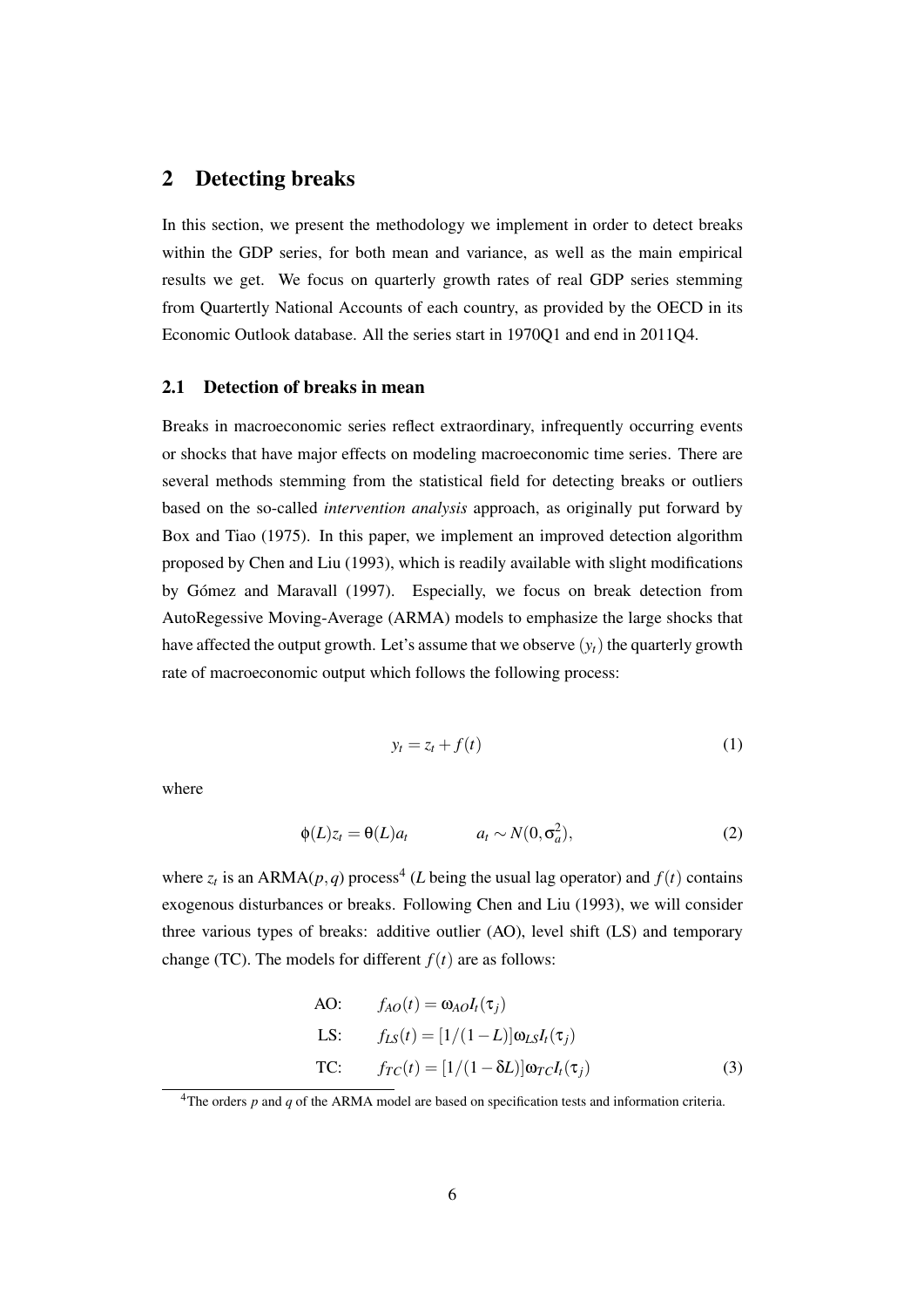where  $\omega_i$ , for  $i = AO$ , LS, TC, denotes the magnitude of the break<sup>5</sup>,  $I_t(\tau_j)$  is an indicator function that takes the value of 1 at time  $t = \tau_i$  and 0 otherwise;  $\tau_i$  being the unknown date at which the break occurs, with  $j = 1, \ldots, m$ , and *m* is the number of breaks. These various types of breaks differently affect the observations: AO causes an immediate and one-shot effect on the observed series; LS produces an abrupt and permanent step change in the series (permanent shock); TC produces an initial effect which dies out gradually with time (transitory shock). In this latter case, the parameter δ controls the pace of the dynamic dampening effect (0 *<* δ *<* 1). Note also that the detection algorithm provides an estimated date for the break through a sequential procedure. We refer to Appendix A for more details on the break detection methodology.

Now we apply this previous methodology in order to detect outliers on GDP growth rate series for the 10 countries considered in our analysis (US, UK, Japan, Germany, France, Italy, Canada, Australia, Spain, and the Netherlands.), from 1970Q1 to  $2011Q4$ .<sup>6</sup> In Table 1, all detected breaks are given by country, with their type, timing and *t*-statistics. In addition, we also associate the date of each break to a specific event that occurred near that date. First, we find breaks for all the output growths and many of the detected large negative breaks are associated with the Great Recession. Clearly, all the countries in the sample present a break in mean during this recent macroeconomic recession, except Australia, reflecting thus the large synchronization among advanced countries of this specific event, as shown for example by Imbs (2010). This result confirms the findings of Balke and Fomby (1994) and Darné and Diebold (2004) that severe recessions can be associated with outliers.

More specifically, a sequence of breaks appears among countries: the UK being the first country to be affected in 2008Q2, then Spain in 2008Q3 and last Canada, France, Germany, Italy, Japan, the Netherlands and the US in 2008Q4. When looking at the amplitude of breaks, Italy was strongly hit through a sequence of two consecutive breaks, as an additive outlier is also detected in 2009Q1. We note that Japan and UK are among the most affected countries, which seems consistent with economic facts. Indeed, the Japanese economy possesses an export-led growth which was strongly impacted by the collapse in global trade (see Baldwin, 2009), while the UK activity was largely supported by financial services until 2008 and was thus at the heart of the

<sup>5</sup>More precisely, it is considered that AOs are outliers which are related to an exogenous change in the series with no permanent effects, whereas TCs and LSs are more in the nature of structural changes. TCs represent short-lived shifts in a series with a return to previous levels whereas LSs are more the reflection of permanent shocks. In the remainder of the paper, we use the term "break" for AO, TC and LS.

<sup>6</sup>Source: OECD, Main Economic Indicators database.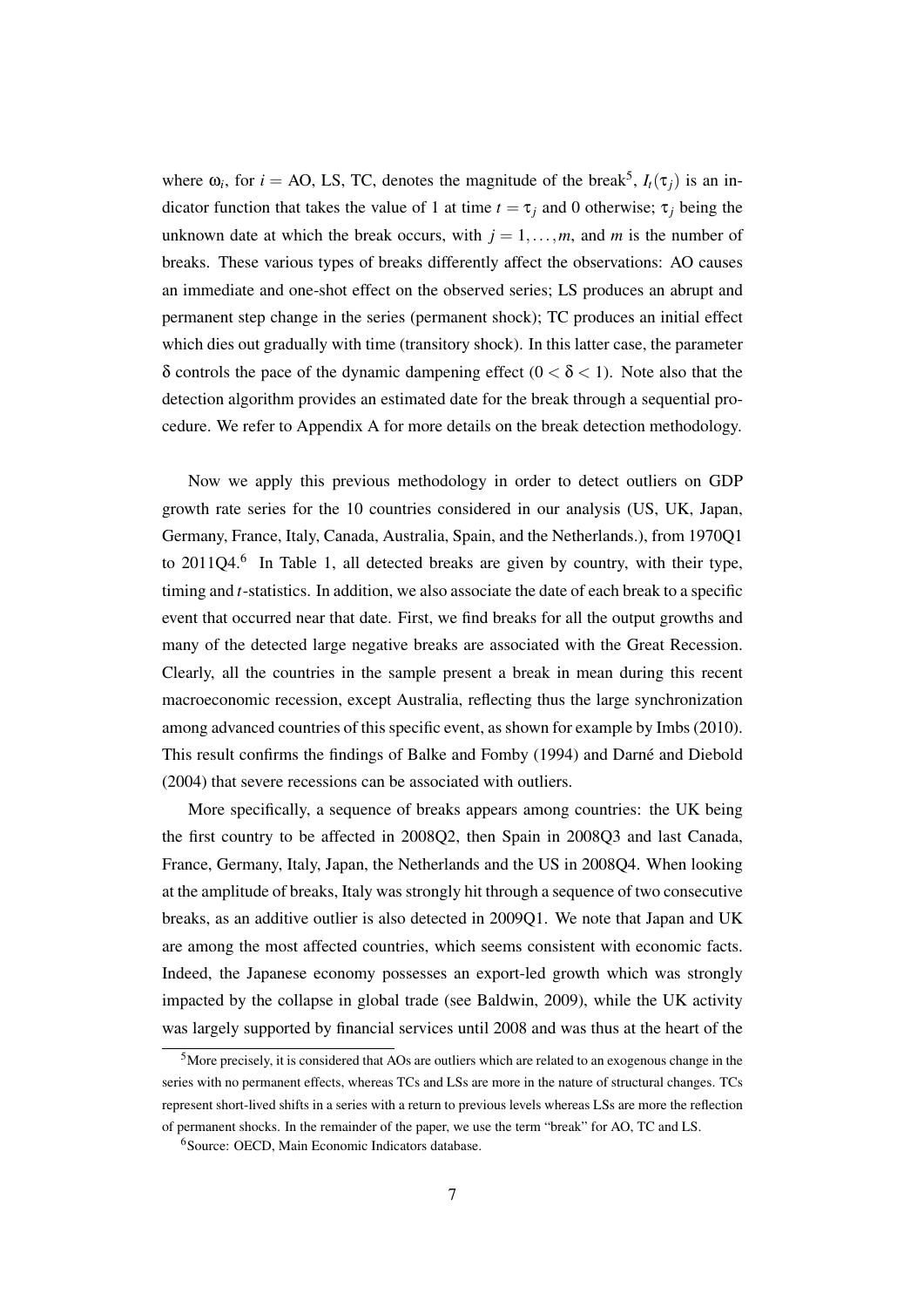financial turmoil.

Another great common feature visible within those results is the type of breaks. Indeed, all the countries experience a temporary change (TC break) in output growth during the Great Recession period, meaning that the economy was hit by the financial shock but recovers after few quarters. In fact, according to those results, it means that there is no definitive reduction of the output growth after the recession; otherwise a level shift break would have been preferred. This latter result shed some light on the current economic debate about the possible loss of potential growth in the wake of the Great Recession and thus does not imply any evidence that underlying growth has been durably affected by the recession, though there may be a drop in the level of output. This latter hypothesis cannot be assessed here by our approach. In addition, we get that the estimated pace of recovery was quite low in general as  $\hat{\lambda}$  is close to 0.6 or 0.7, except for Canada that recovers at a higher speed  $(\hat{\lambda} = 0.9)$ . It turns out that Canada was less damaged than other advanced countries by the Great Recession, mainly because of the structure of its economy relying on commodity exports. The Canadian economy was likely driven by the still buoyant commodity demand from emerging countries.

In addition to breaks related to the Great Recession, other breaks are detected within some countries, associated with the first and second oil shocks. The UK and the US, oil producers, experienced a positive shock in 1979Q2 and 1978Q2, respectively, and in 1973Q1 (only for the UK), whereas the negative shocks in 1974Q1 and in 1979Q3 for the UK are likely to due to economic recessions at that time. Last, we point out that the dotcom bubble of the nineties, which was largely financed by equity instead of debt, was much less detrimental to economic growth, as only UK and Spain exhibit a short-lived break during this specific period of time. Overall it turns out that the nature of recession appears to be a strong determinant of the type of break and hence of its macroeconomic impact. A balance sheet crisis, as the last Great Recession was, seems to largely and durably affect the drivers of growth.

We now look at the effect of taking breaks-in-mean into account on some basic statistics. Table 3 presents summary statistics for the output growth variables of all countries, for both original and break-in-mean-adjusted series. As regards the original variables, empirical statistics indicate that none of those series is Normally distributed. Japan and the Netherlands are slightly more volatile, as measured by standard deviation, than other countries. As regards higher moments of the distribution, France, Italy, Japan and the US exhibit evidence of significant negative skewness and all the coun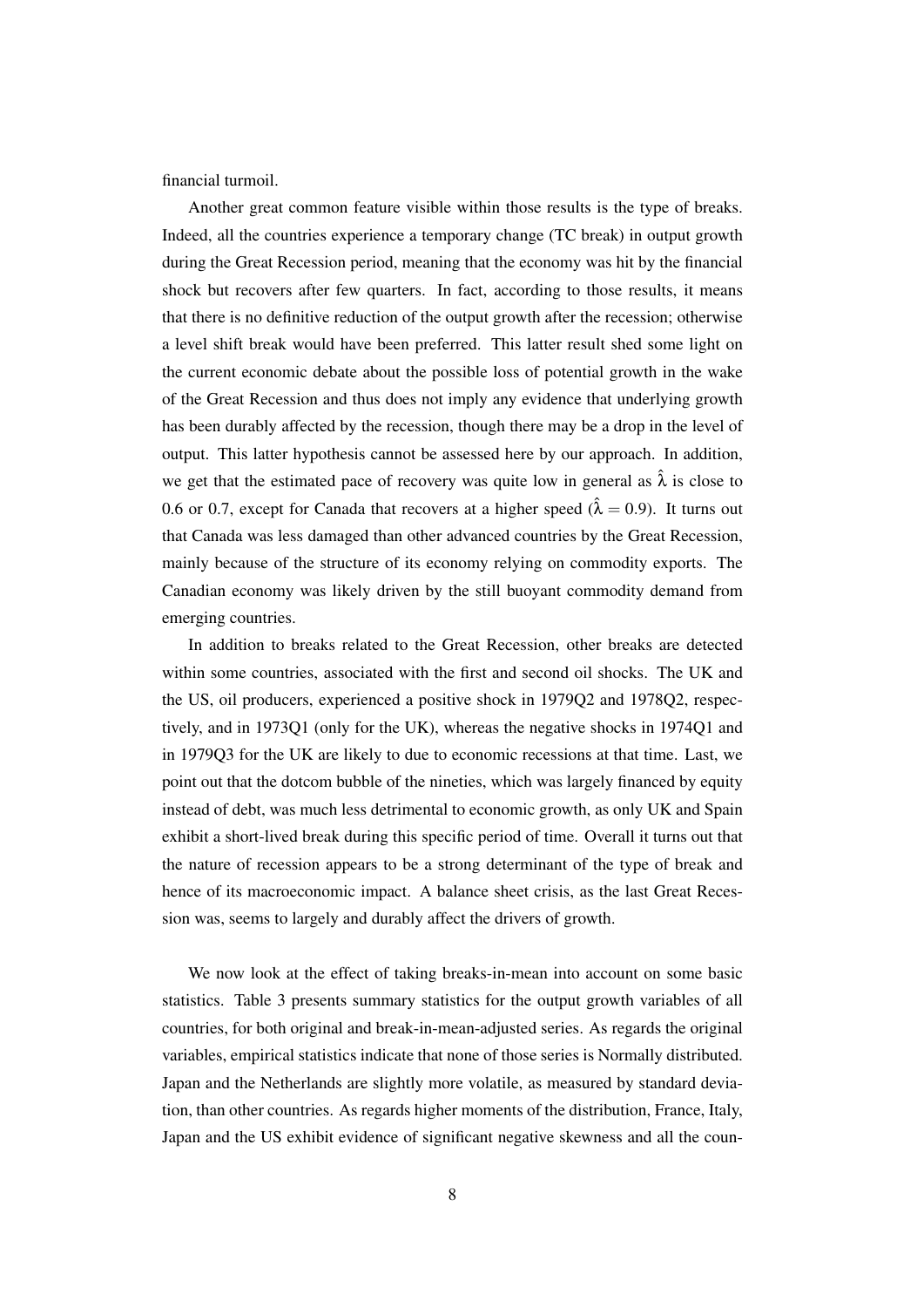tries display excess kurtosis. Blanchard and Simon (2001) note that the distribution of output growth exhibits excess kurtosis, if large and infrequent shocks occur. This suggests that the evidence of kurtosis may reflect extreme changes in mean and variance of growth rate, such as the Great Moderation and the Great Recession. The Ljung-Box test leads to the presence of serial correlation in the series, except for the Netherlands. The Lagrange Multiplier test for the presence of ARCH effects clearly indicates that all output growth variables, except the UK, show strong conditional heteroscedasticity.

Let's turn now to breaks-in-mean adjusted series, in order to adjust GDP growth series for breaks-in-mean, we incorporate the various types of outliers based on dummy variables that take a value of one from each point of structural break onwards and take a value of zero elsewhere. Once breaks are accounted for, measures of non-Normality in adjusted series improve, sometimes quite dramatically, reducing excess skewness and excess kurtosis. Excess skewness disappears for France, Italy and Japan, implying that the breaks are principally responsible for the asymmetries, but still remains for the UK and the US. Excess kurtosis is still significant only for three countries (Australia, Italy, the Netherlands and the US). Therefore, this supports the fact that breaks-in-mean may cause excess kurtosis in time series, as already pointed for example by Carnero et al. (2001). However, it is sticking to note that evidence of conditional heteroscedasticity is still found for all the break-adjusted series, excluding the UK.

From the comparison of basic statistics, it turns out that accounting for breaks diminishes deviation to Normality, which is an expected result. However, this does not prevent from evidence of ARCH effects at this stage. In the Technical Appendix the plots of the density, for both original and outlier-adjusted variables, are displayed. From those graphs, we clearly see a shift to the right of all distributions after break corrections, as well as a reduction in variance.

#### 2.2 Detection of breaks-in-variance

Once breaks-in-mean have been identified, we correct the output growth series from those breaks to get breaks-in-mean corrected series  $(z_t)$ , as defined in equation (1). We first test for breaks-in-variance starting from adjusted series  $(z_t)$  using the Bai and Perron (1998, 2003) approach. Following McConnell and Perez-Quiros (2000) and Stock and Watson (2003, 2005), we assume that, for each country, the GDP growth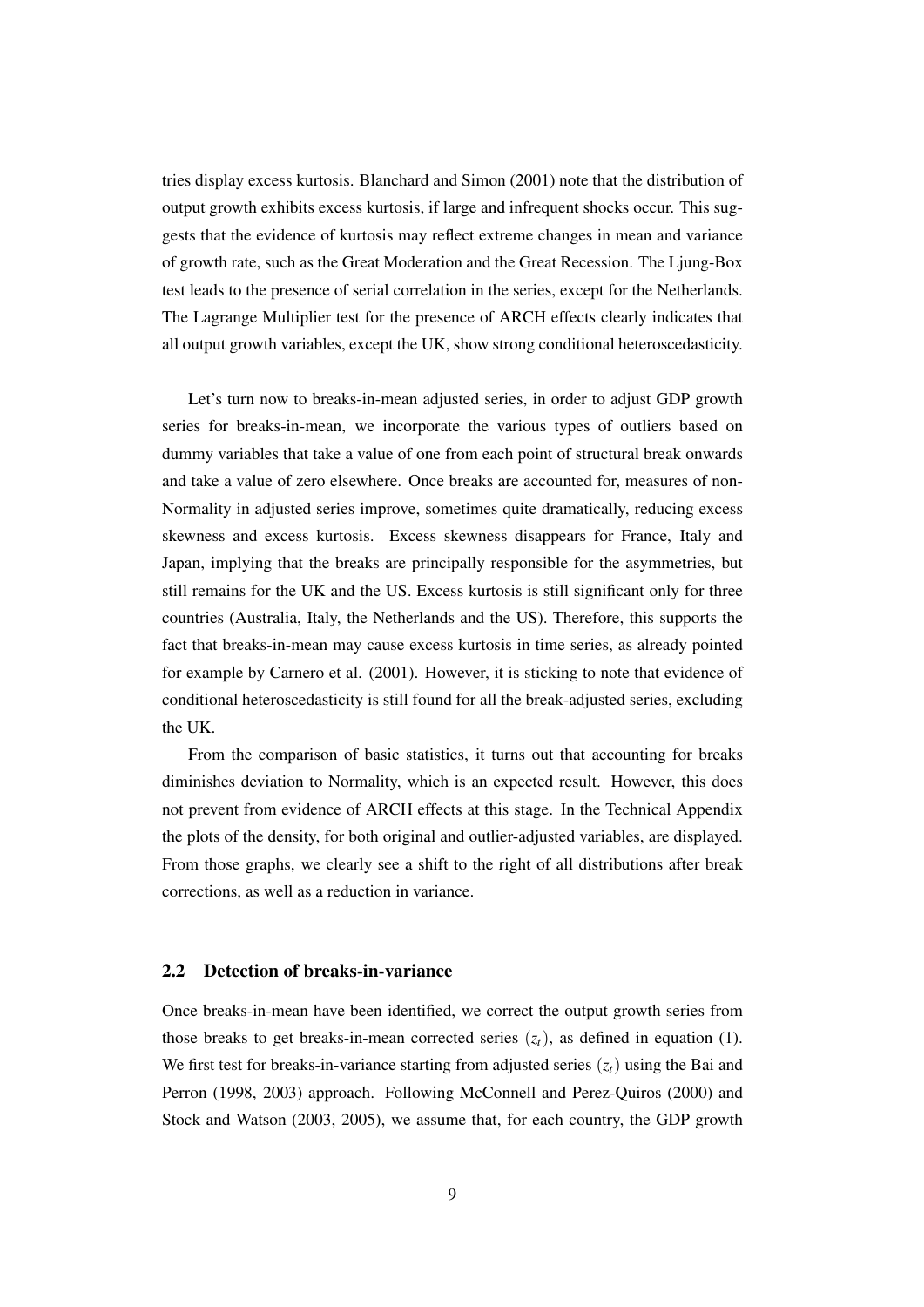corrected from breaks-in-mean follows a linear autoregressive (AR) process such that:<sup>7</sup>

$$
z_t = \phi_0 + \sum_{i=1}^p \phi_i z_{t-i} + \varepsilon_t, \tag{4}
$$

where  $\varepsilon_t$  is the serially uncorrelated error term. The lag order *p* in the AR(*p*) model is selected from the Schwarz Bayesian criterion (SBC), with the maximum lags  $p_{\text{max}} = q(T/100)^{1/4}$  where  $q = 4$  for quarterly data.<sup>8</sup>

Once parameters in equation (4) have been estimated, we test for breaks-in-variance in the absolute values of the estimated residuals,  $\hat{\epsilon}_t$ , from the following equation:

$$
|\hat{\varepsilon}_t| = \alpha + u_t \tag{5}
$$

where  $u_t$  is the regression error term at time  $t$ <sup>9</sup>.

In addition to the Bai-Perron test, we also applied two other well-known break-invariance detection procedures: the iterative cumulative sum of squares (ICSS) algorithm proposed by Sanso et al. (2004) which is a CUSUM-type test<sup>10</sup>, and the test put forward by Sensier and van Dijk (2004).

The test procedures of Bai-Perron and ICSS are break tests in the unconditional variance, while Sensier-van Dijk use of test for the conditional variance. The estimated breaks detected by those procedures are very closed for most of the countries (see Table 10 in Appendix), giving some robustness to the empirical results. In order to define our break-in-variance dating, we retain the date that common to at least two testing procedures. We refer to Appendix B for further details on multiple detection procedures and results for breaks in variance.

 $<sup>7</sup>$ Peña (1990) and Chen and Liu (1993), among others, show that outliers can bias the estimation of</sup> ARMA parameters.

<sup>&</sup>lt;sup>8</sup>To check for remaining residual autocorrelation, we apply the Ljung-Box test for residual serial correlation to each  $AR(p)$  model selected by SBC. If necessary the lag length  $p$  is increased until the null of no residual autocorrelation cannot be rejected at the 5% significance level.

<sup>&</sup>lt;sup>9</sup>We also used the unbiased estimators of residuals,  $\sqrt{\frac{\pi}{2}}|\hat{\epsilon}_t|$ , as suggested by McConnell and Pérez-Quirós (2000), and found the same number of breaks.

<sup>&</sup>lt;sup>10</sup>The ICSS procedure has been used by Fang et al.  $(2008)$  for the G7 countries and Gadea et al. (2013) for the US. Gadea et al. (2013) found the same break-in-variance than our results for the US in 1984Q1. Note that Rodrigues and Rubia (2011) show that outliers can generate large size distortions in this test, and suggest to identify the variance changes from the outlier-adjusted data. Further, Inclán and Tiao (1994) advise that "*it is advisable to complement the search for variance changes with a procedure for outlier detection".*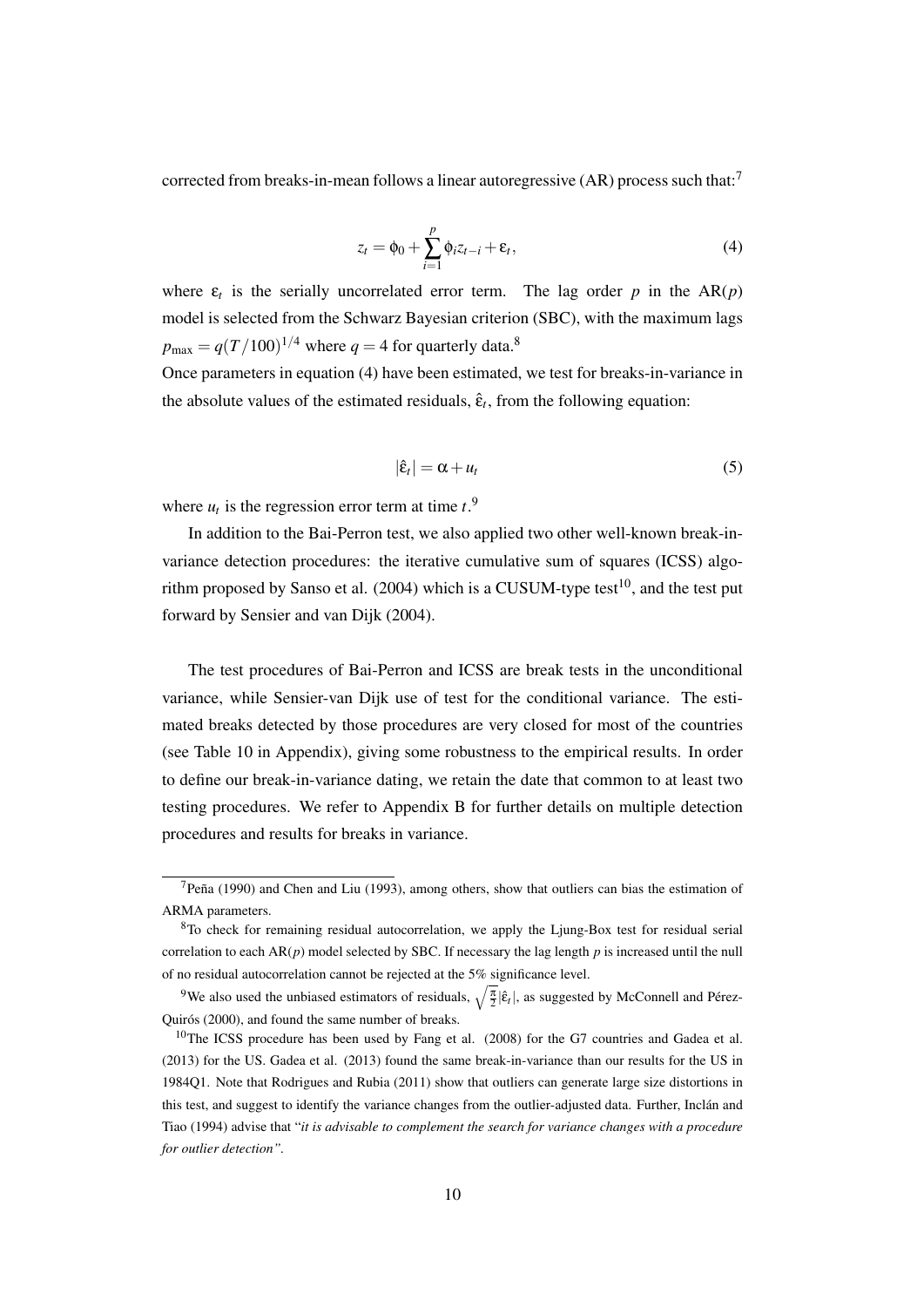Results for breaks in variance are presented in the first column of Table  $2<sup>11</sup>$  We find at least one break in volatility in all countries, except for France and Japan, and two breaks for Spain and the UK. Most of the breaks in volatility are associated with the well documented decline in output growth volatility in the eighties (Canada, Italy, the Netherlands and the US), characterized in the literature as the "Great Moderation" period. Spain and the UK experienced a break in volatility almost ten years later (1993Q3 and 1992Q2, respectively). It is noteworthy that in opposition to the previous results as regards break-in-mean detection, the timing of the decline in volatility is not synchronized, as also pointed out by Cecchetti et al. (2006). This observed pattern suggests that there is no clear common shock underlying those breaks in volatility.

Table 2 also displays the comparison of break dates in volatility of GDP growth stemming from our results with those of Fang et al. (2008), Cecchetti et al. (2006), Stock and Watson (2005), and Summers (2005). Break dates estimated through our approach are very much in line with those found by Cecchetti et al.  $(2006)^{12}$  whereas there is more divergence with break dates estimated by others studies. Note however that the dates estimated for the US are remarkably consistent among studies. There seems to be also a consensus for Canada, excepting the Stock and Watson (2005) study. Different detection methods and different sample periods can explain those divergences: Summers (2005) uses a Markov-Switching model with high and low GDP volatility regimes for quarterly data covering the period 1966Q1–2002Q4; Stock and Watson (2005) test for changes in the variance of AR(4) innovations using the Quandt likelihood ratio on the period 1960Q1–2002Q4; Cecchetti et al. (2006) search for multiple breaks in GDP growth series based on Bai and Perron (1998, 2003) approach from 1970Q1 to 2003Q4; and Fang et al. (2008) use modified iterated cumulative sum of squares algorithm proposed by Sansó et al. (2004) to detect structural change in the variance of output growth on the period 1957Q1–2006Q3. Also the inclusion within the sample of the Great Recession period, exceptional by its amplitude and duration, is likely to shift the break dates, due to a lack of the robustness to the sample of those methods.

A salient feature of those empirical results lies in the fact that once we account for

 $11$ We find the same breaks in mean and in variance when the sample size ends in 2007Q4.

<sup>&</sup>lt;sup>12</sup>Cecchetti et al.  $(2006)$  use the same methodology we applied, namely the Bai and Perron (1998, 2003) test, with a shorter sample size (1970Q2-2003Q4) and without searching breaks-in-mean. We tested for breaks-in-variance on the original series, i.e. without non-adjusted break-in-mean series, and found the same break dates than with the adjusted break-in-mean series, except for the second break for the UK. These results give robustness of our findings on breaks-in-variance dates.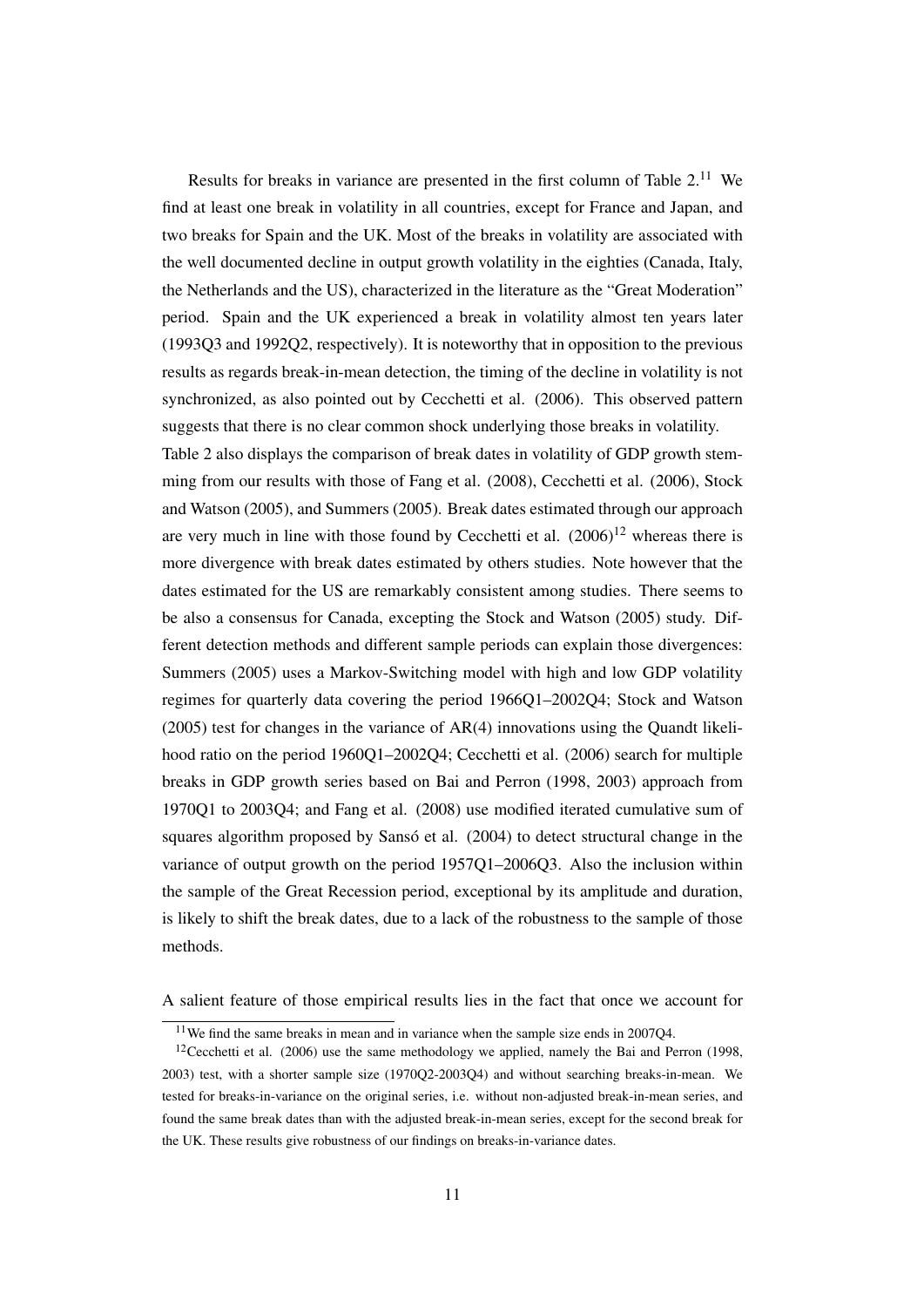breaks in mean in GDP time series, then no more breaks in volatility are identified during the Great Recession. This empirical result does not give evidence to the end of the Great Moderation regime, in opposition to the recent results obtained by Canarella et al.  $(2010)^{13}$ , but rather that the Great Recession has a dramatically temporary negative effect on the output growth but not on its volatility. This empirical result suggests that the Great Moderation with its low volatility of growth is likely to continue in the upcoming years. This result also confirms the findings of Chen (2011) that there is a very high probability of being in a low-volatility regime since  $2009-2010^{14}$ , and the view of Clark (2009) that "*macroeconomic volatility will likely undergo occasional shifts between high and low levels, with low volatility the norm*." Clark (2009) attributes most of the rise in macroeconomic variability to larger shocks to oil prices and financial markets, or bad luck. In addition, Clark (2009) finds that the increase in volatility during the Great Recession is concentrated in some sectors of the economy (e.g., goods production, investment, and total inflation) whereas the Great Moderation affected all sectors.

# 3 Impact of breaks on output volatility modelling

In this section, we assess the impact on modeling of not taking breaks into account, for both conditional mean and conditional variance. As argued by Fernández-Villaverde and Rubio-Ramírez (2010), modelling volatility is important to understand the source of aggregate fluctuations, the evolution of the economy, and for policy analysis. Further, it is necessary to have an accurate modeling of volatility to propose structural models with mechanisms that generate it (Fernández- Villaverde and Rubio-Ramíez, 2007, 2010; Justiniano and Primiceri, 2008). In this respect, we estimate an AR(*p*)-  $GARCH(1,1)$  model (Bollerslev, 1986) for the growth rate series on three datasets: (1) raw data; (2) break-in-mean adjusted data; and (3) break-in-mean and breakin-variance adjusted data. Indeed, GARCH-type models have proved useful in the measurement of output volatility in the empirical literature.

The conditional mean growth rate is supposed to follow an  $AR(p)$  process of the

 $13$ Canarella et al. (2010) estimate the end of the Great Moderation in 2007, using Markov regimeswitching models. Note that the authors still carry some reservations about their findings.

<sup>&</sup>lt;sup>14</sup>Chen (2011) employs a Markov regime-switching approach in G7 countries from data ending in 2010Q4.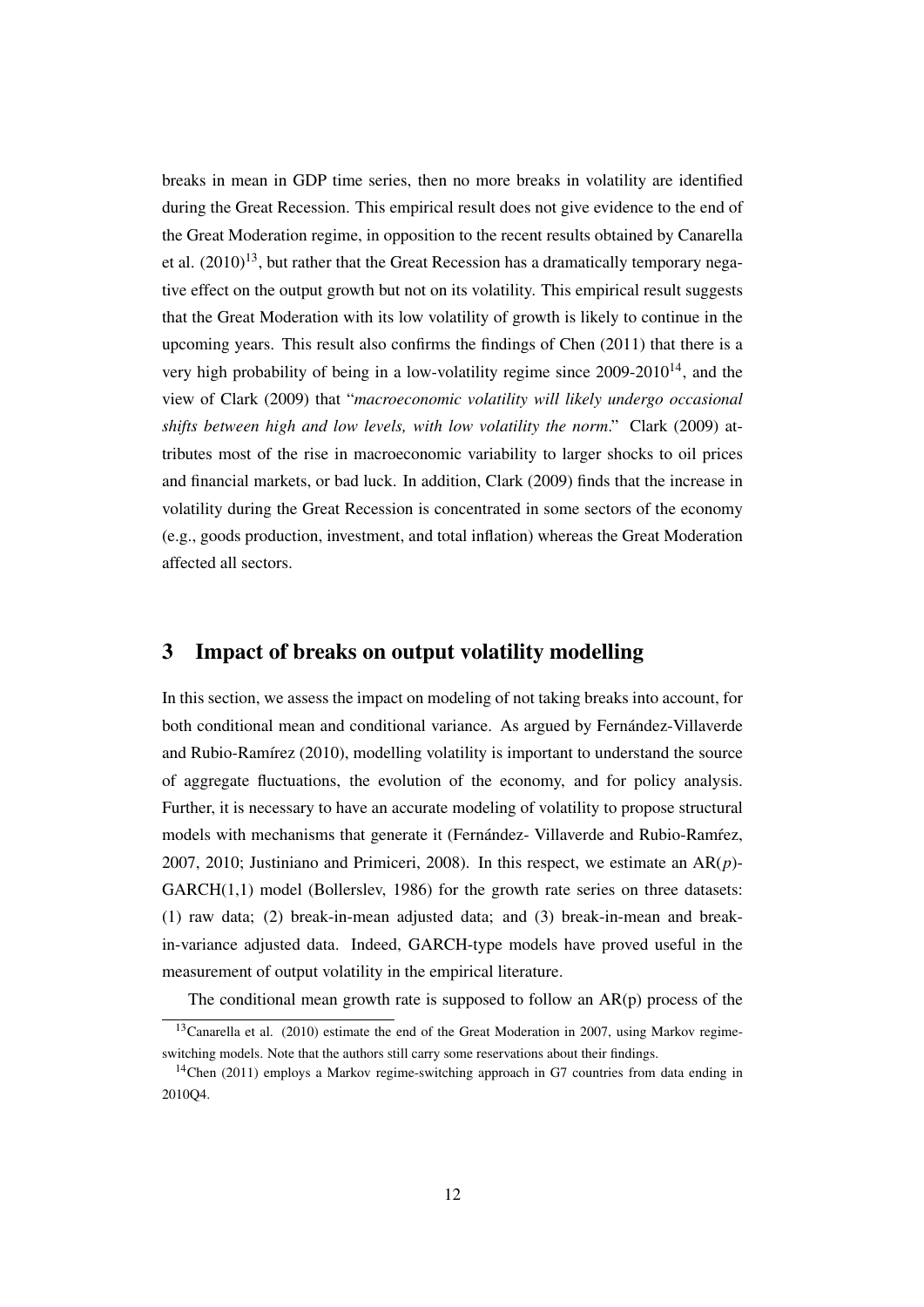form:

$$
x_t = \phi_0 + \sum_{i=1}^p \phi_i x_{t-i} + \varepsilon_t, \qquad (6)
$$

where for all *t*,  $x_t = y_t$  for raw series or  $x_t = z_t$  for break-in-mean corrected series, with

$$
\varepsilon_t = v_t \sqrt{\sigma_t^2},
$$
  
\n
$$
\varepsilon_t \sim N(0, \sqrt{\sigma_t^2}), \qquad v_t \sim i.i.d.N(0,1),
$$
  
\n
$$
\sigma_t^2 = \omega + \alpha \varepsilon_t^2 + \beta \sigma_{t-1}^2
$$

The lag order *p* is selected from the Schwarz Bayesian criterion (SBC) in order to capture growth dynamics and to produce uncorrelated residuals. Parameters should satisfy the following constraints  $\omega > 0$ ,  $\alpha \ge 0$  and  $\beta \ge 0$  to guarantee the positivity of the conditional variance. The stationary of the process is achieved when the restriction  $\alpha + \beta < 1$  is satisfied and the regularity condition of a GARCH(1,1) model is given by:  $E[\varepsilon_t^4] = 3\alpha^2 + 2\alpha\beta + \beta^2 < 1.$ 

The sum of  $\alpha$  and  $\beta$  quantifies the persistence of shocks to conditional variance, meaning that the effect of a volatility shock vanishes over time at an exponential rate. The GARCH models are short-term memory which define explicitly an intertemporal causal dependence based on a past time path. It is possible to shed light on the speed of the mean reversion process from GARCH parameters, based on the half-life concept. Half-life gives the point estimate of half-life (*j*) in quarters given as  $(\alpha + \beta)^j = \frac{1}{2}$  $\frac{1}{2}$ , so the half-life is given by  $j = ln(0.5)/ln(\alpha + \beta)$ , i.e. it takes for half of the expected reversion back towards  $E(\sigma^2)$  to occur (Andersen and Bollerslev, 1997). When  $\alpha + \beta = 1$ an Integrated GARCH (IGARCH) model is defined (Engle and Bollerslev, 1986), for which the unconditional variance is not finite, implying that the shocks to the conditional variance indefinitely persist.

Table 4 and Table 5 provide the estimation results for the  $AR(p)$ -GARCH $(1,1)$ models. The parameters of the volatility models are estimated by maximizing the loglikelihood function from the Berndt et al. (1974) (BHHH) algorithm. For each country, the best model is given in bold face, owing to the higher value of the log-likelihood. We comment below the results for each of the three datasets.

Original data (*yt*).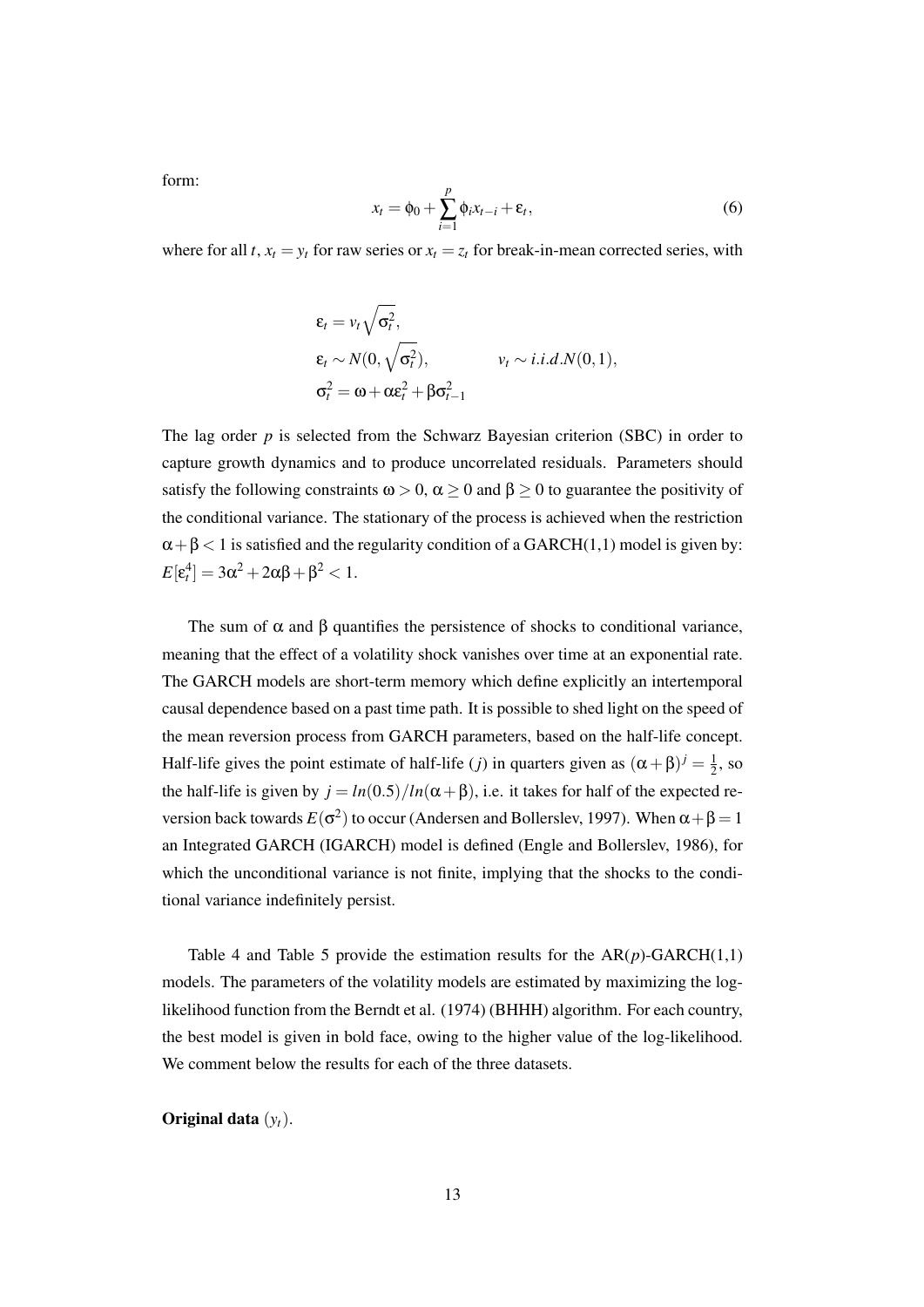The conditions of stationarity and existence of the fourth moment are satisfied for almost all the countries (except for Italy, Spain and the US), showing that the effect of a volatility shock vanishes over time at an exponential rate. Canada, France and Japan exhibit a slightly higher volatility persistence, with estimates of persistence ranging from 0.840 to 0.874 and half-life of shocks to volatility ranging between 3.98 and 5.14 quarters. The IGARCH process captures the temporal pattern of volatility for the Netherlands, implying that the shocks to the conditional variance persist indefinitely. Finally, the UK is modeled by an ARCH(1) process, suggesting a low level of persistence.

#### Break-in-mean-adjusted data (*zt*).

When breaks-in-mean are taken into account, the level of volatility persistence is slightly modified for most of the countries. Nevertheless, the value of  $\alpha$  decreases and the value of β increases when the data are cleaned of breaks for Canada, Italy, the Netherlands and Spain, as also found by Carnero et al. (2001). Note that the GARCH model does not satisfy the regularity and non-negativity conditions from original data for Italy and Spain but these conditions are satisfied from break-in-mean-adjusted data, suggesting that outliers can bias these conditions. This finding confirms that of Ng and McAleer (2004), showing that outliers can affect the moment conditions of GARCH models. Further, the volatility of output growth for the UK is now modeled by a GARCH(1,1) with a high degree of persistence,  $\alpha + \beta = 0.983$ . More interesting, the (G)ARCH effect disappears for France, Japan and the US when outliers are taken into account, suggesting that a homoscedastic error process is more suitable. Further, the log-likelihood from break-adjusted data is higher than the one from the original data, showing the relevance of taking into account outliers in modeling the output growth, from a goodness-of-fit point of view.

#### Accounting for break-in-variance in break-in-mean adjusted data  $(z_t)$ .

We now consider the break-in-mean adjusted data  $(z_t)$  and we estimate the model given by equation (6) and by the following equation for the conditional variance:

$$
\sigma_t^2 = \omega + \alpha \varepsilon_t^2 + \beta \sigma_{t-1}^2 + \sum_{i=1}^m \omega_i d_{it}
$$
 (7)

where *m* is the number of detected breaks in the variance,  $d_{it}$  is the dummy variable corresponding to the  $i^{th}$  detected break, and  $\omega_i$  is the impact measure of  $d_{it}$ . We use the dates of break presented in Table 2. The parameter estimates of dummies vari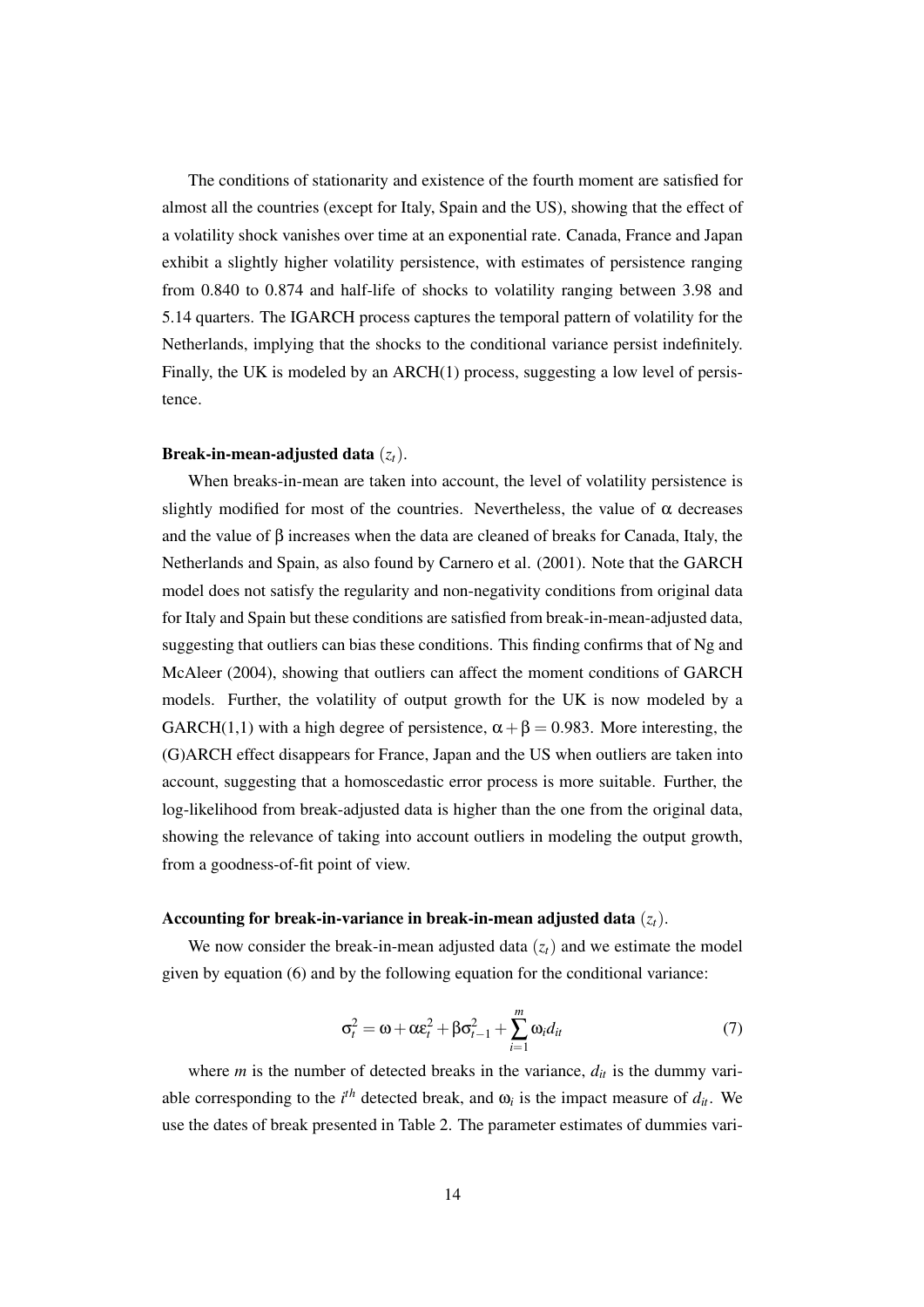ables are all found to be significant.<sup>15</sup> The negative estimate of the dummy variable  $(d_1)$  in the variance equation reflects exactly the Great Moderation for Canada, Italy, the Netherlands, Spain  $(d_2)$ , the UK and the US. For all the countries, the improvement of the value of the maximum log-likelihood  $(LL)$  indicates that the GARCH $(1,1)$ model from break-in-mean-adjusted data with structural breaks in volatility appears to be the most relevant to fit the data, showing the importance to account for breaks, both in mean and in variance, when modeling the output growth. When structural breaks are incorporated in the GARCH model, the volatility persistence substantially drops for Canada, Italy and Spain, with a level of 0.333, 0.202 and 0.623, respectively. It is well known that these shocks can bias the estimated persistence of volatility (see, e.g., Lamoureux and Lastrapes, 1990; Mikosch and Starica, 2004; Hillebrand, 2005). Moreover, the estimated half-life of shocks changes dramatically. For example, the half-life is of nearly 4 quarters for Canada from the original data whereas it is of less than 1 quarter after accounting for structural breaks in variance. That is, once breaks are accounted for, a shock is expected to have a much lower duration. Further, the estimates of GARCH parameters,  $\alpha_1$  and  $\beta_1$ , not only fall in size but also become non-significant in the specification that includes the variance dummy variable for the Netherlands and the UK, indicating no (G)ARCH effects. That is, the dummy variable replaces the GARCH effect. Moreover, the GARCH $(1,1)$  model reduces to ARCH $(1)$ for Canada, Italy and Spain.<sup>16</sup>

Empirical results presented in this section underline that once we correct for breaks in volatility, then the ARCH(1) model appropriately captures volatility of GDP growth rate for Canada, Italy, and Spain, whereas conditional homoscedasticity prevails for France, Japan, the Netherlands, the UK and the US. Thus we can conclude from those results that the GARCH evidence and high persistence property that appear in many research papers dealing with macroeconomic variables mainly reflect the Great Recession and the Great Moderation effects. Once taking breaks into account, this specific variance dynamics disappears.

<sup>&</sup>lt;sup>15</sup>Note that Fang et al. (2008) find non-significant estimates of some dummy variables in the AR and GARCH models.

<sup>&</sup>lt;sup>16</sup>Figures of conditional variance from the three datasets are given in the Technical Appendix for some countries.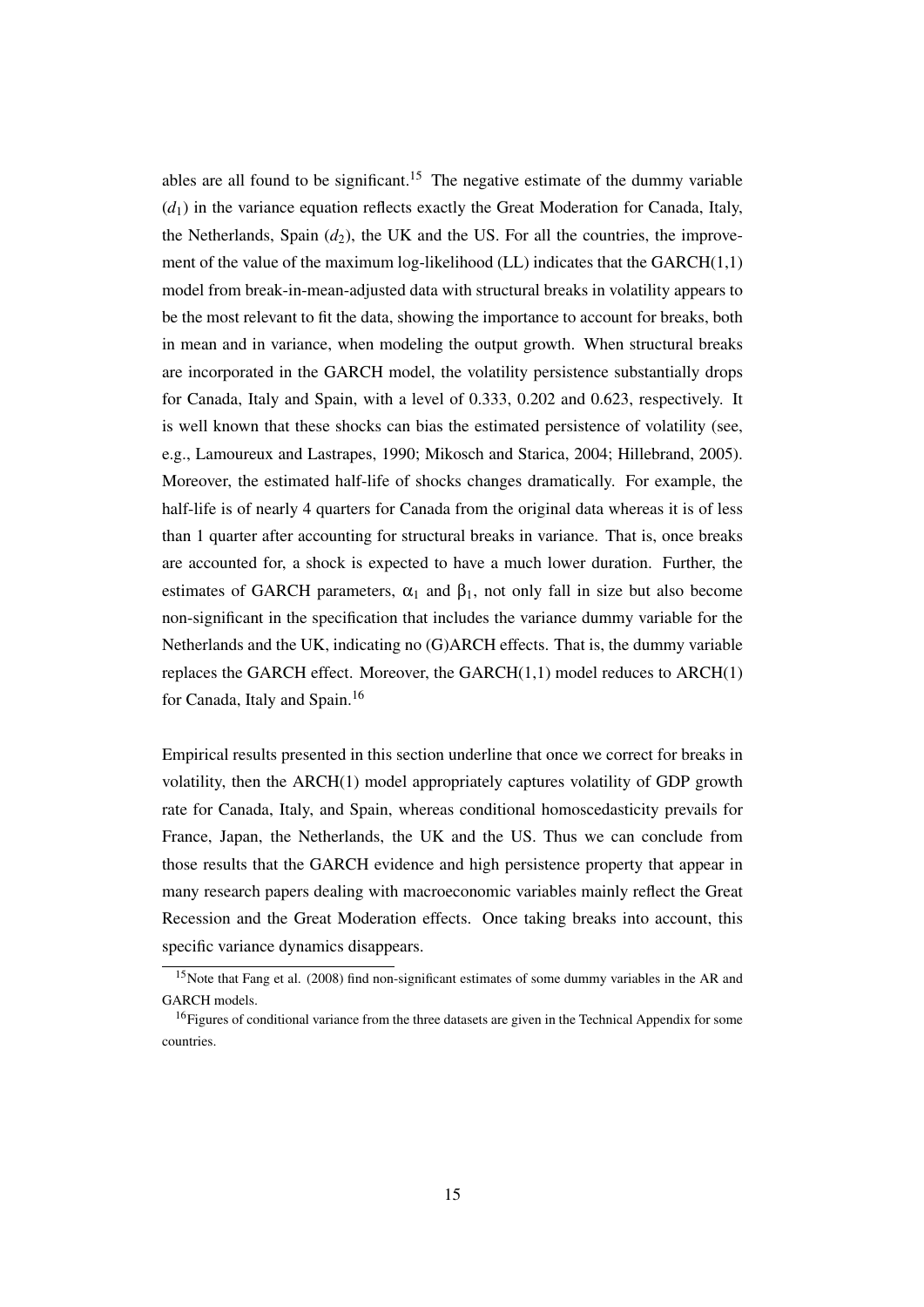## 4 Uncertainty and the Great Recession

Based on our previous empirical results that the Great Recession seems to be rather characterized by breaks defined as transitory changes in conditional mean, we aim now at identifying what could be the main factors lying behind this phenomenon. A possible determinant is the increase in global uncertainty as put forward by Baker and Bloom (2012) and Bloom (2013) who find a causal effect of uncertainty on growth. On the other hand, this relationship is challenged by other recent papers such as the one by Bachmann et al. (2013) who argue that there is a low impact of uncertainty on economic activity and that uncertainty is simply a by-product of recessions. In this section, our aim is to assess to what extent the previous break detection analysis may contribute to provide some insights on this specific topic.

In this respect, we examine if the transitory changes in the mean of GDP growth of the countries considered in our study, associated with the Great Recession, can be explained by three proxies of US uncertainty measures in macroeconomics, financial markets or economic policy.<sup>17</sup> In fact, we test here the international spillovers from a US uncertainty shock. The US macroeconomic uncertainty variable (USMACRO) is the uncertainty index on the state of the economy based on a real activity factor developed by Scotti (2012). For the uncertainty measure in US financial markets we employ the CBOE volatility index (USVIX), also known as the "fear index", based on trading of S&P 100 (OEX) options. The US economic policy uncertainty variable that we use is the index of economic policy uncertainty (USEPU) proposed by Baker, Bloom and Davis (2013), built on three components: (i) the frequency of newspaper references to economic policy uncertainty, (ii) the number of federal tax code provisions set to expire, and (iii) the extent of forecaster disagreement over future inflation and government purchases.<sup>18</sup>

To have a specific focus on the Great Recession period, the original GDP growth rates of countries are regressed only on the uncertainty variables and the estimations are restricted to the period ranging from 2005Q1 to 2011Q4:

$$
x_t = \phi_0 + \theta u n c_t + \varepsilon_t, \tag{8}
$$

where for all *t*,  $x_t = y_t$  for raw series or  $x_t = z_t$  for break-in-mean corrected series,  $unc<sub>t</sub> = USMACRO<sub>t</sub>$  for the macroeconomic variable,  $unc<sub>t</sub> = USVIX<sub>t</sub>$  for the financial

<sup>&</sup>lt;sup>17</sup>See also Chua et al. (2011) for a discussion on empirical measures of macroeconomic uncertainty.

<sup>&</sup>lt;sup>18</sup>See Baker et al. (2013) for a detailed description of the EPU indexes. The data are available on www.policyuncertainty.com/index.html.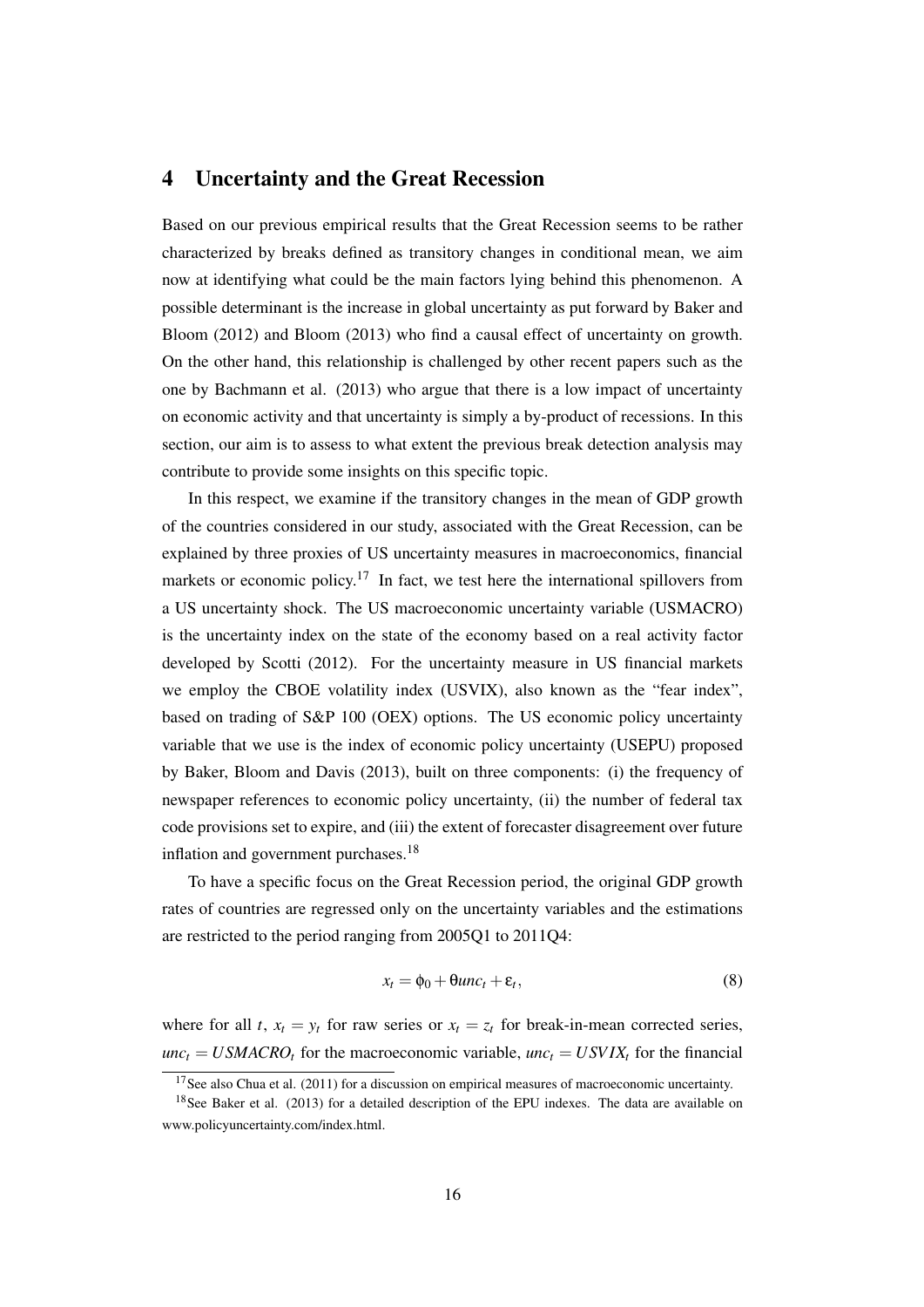uncertainty variable, and  $unc<sub>t</sub> = USEPU<sub>t</sub>$  for the economic policy variable. The results are given in Tables 6 and 7.

First we observe that the estimates of uncertainty variables are generally significant, suggesting that US uncertainty variables play a non-negligible role in explaining output growth in other advanced countries; an increase in uncertainty being reflected in a decrease in growth as all estimated parameters appear negative. Thus we show evidence of international spillovers from US uncertainty. This result is consistent with the findings of Bloom (2009), Bachmann and Mayer (2011) and Bloom et al. (2012) who find that their measures of uncertainty tend to be negatively correlated with business cycles.

In a second step, we do the same exercice but we use mean-adjusted data instead of original data. Specifically, breaks-in-mean associated with the Great Recession are taken into account. Thus it turns out that the  $\bar{R}^2$  decreases, sometimes dramatically, whatever the uncertainty variable. For example, as regards the regression that explains UK GDP growth by the financial US uncertainty variable, the  $\bar{R}^2$  value drops from 0.44 to 0.22. In some cases such as for Canada, France, Germany, Italy, Japan, and the US, we get that uncertainty variables are significant when models are estimated on original data, while they become non-significant as soon as break-in-mean are accounted for. This means that the transitory changes observed during the Great Recession are related, at least partly, to an increase in uncertainty.

#### Robustness checks

As robustness check of our results, we consider now domestic spillovers from uncertainty to economic growth for all the countries in our sample. In this respect, we use country-specific proxies of uncertainty in financial markets, economic policy and macroeconomy, when they are available. For the financial uncertainty variables we take: the AVIX based on S&P/ASX 200 index options for Australia; the MVX/VIXC based on the S&P/TSXă60 index options for Canada<sup>19</sup>; the VCAC index based on the CAC40 index options for France; the VDAX index based on the DAX300 index options for Germany; the VMIB index based on the MIB20 index options for Italy the VAEX index based on the AEX30 index options for the Netherlands; the VSTOXX based on the Dow Jones Euro Stoxx 50 index options for Spain;<sup>20</sup> the VFTSE based on the FTSE 100 index options for the UK, and the VXJ based on the Nikkei 225

<sup>19</sup>We concatenated series of the MVX index (from 2005Q1–2010Q3) and the VIXC index (from 2010Q4–2011Q4). The VIXC index has replaced the MVX index in October 2010.

<sup>20</sup>Spain has not official volatility index.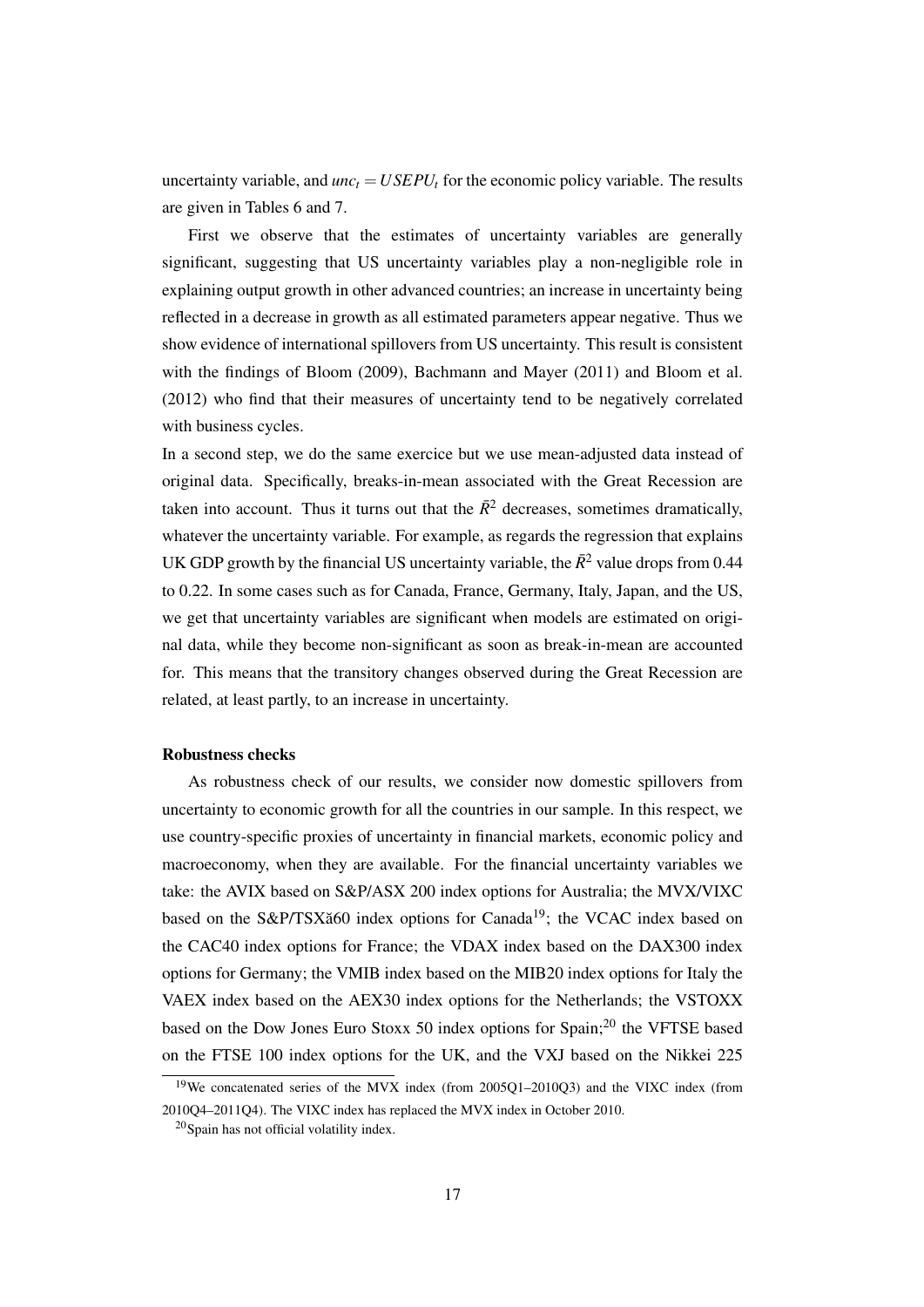index options for Japan.<sup>21</sup> For the economic policy uncertainty, we use the countryspecific uncertainty measure for Canada, France, Germany, Italy and Spain, and the Europe uncertainty index for the Netherlands, proposed by Baker et al. (2013). The macroeconomic uncertainty index we employ the country-specific measure for Canada, Japan and the UK, and the Euro area index for France, Germany, Italy, The Netherlands and Spain, developed by Scotti (2012).

We also employ two others US macroeconomic uncertainty variables: (1) the forecasts dispersion in the general business situation question, stemming from the Business Outlook Survey (USDISP) proposed by Bachmann et al.  $(2013).^{22}$ ; and  $(2)$  the macro uncertainty factor developed by Jurado et al. (2013), based on a large number of economic time series.

The results are given in Tables 8-9. On the whole, we find similar results from country-specific uncertainty variables than from US uncertainty variables: (i) all uncertainty variables are significant with a negative sign; (ii) the  $\bar{R}^2$  decreases once the break-in-mean is taken into account; and (iii) the uncertainty variable becomes non-significant from the break-in-mean adjusted series.

We have also introduced the lagged GDP growth rate and uncertainty variables in the conditional mean growth, and obtained similar general results. The results are given in the Technical Appendix.

As a general result, we get from our analysis based on the comparison between original and break-in-mean-adjusted data that the increase in uncertainty is likely to be related to the Great Recession in the main advanced countries. In addition, it turns out that there are some spillovers effects stemming from the US that propagate through the uncertainty channel.

# 5 Conclusion

In this paper, we focus on break detection on output growth for a set of advanced countries, based on statistical test procedures. It turns out that the Great Recession period is characterized by large breaks in mean of transitory nature, while dates of breaks in variance are consistent with the Great Moderation period in the eighties. This leads us to conclude that there is no evidence towards an end of the low output volatility

<sup>&</sup>lt;sup>21</sup>See Siriopoulos and Fassas (2013) for a discussion on the implied volatility indexes.

<sup>&</sup>lt;sup>22</sup>A number of papers use forecast disagreement based on the Survey of Professional Forecasters as a proxy for uncertainty. However, some papers have a more critical view about using disagreement as a proxy for uncertainty (see, e.g., Boero et al., 2008, 2012; Rich and Tracy, 2010; Rich et al., 2012; Bachmann et al., 2013)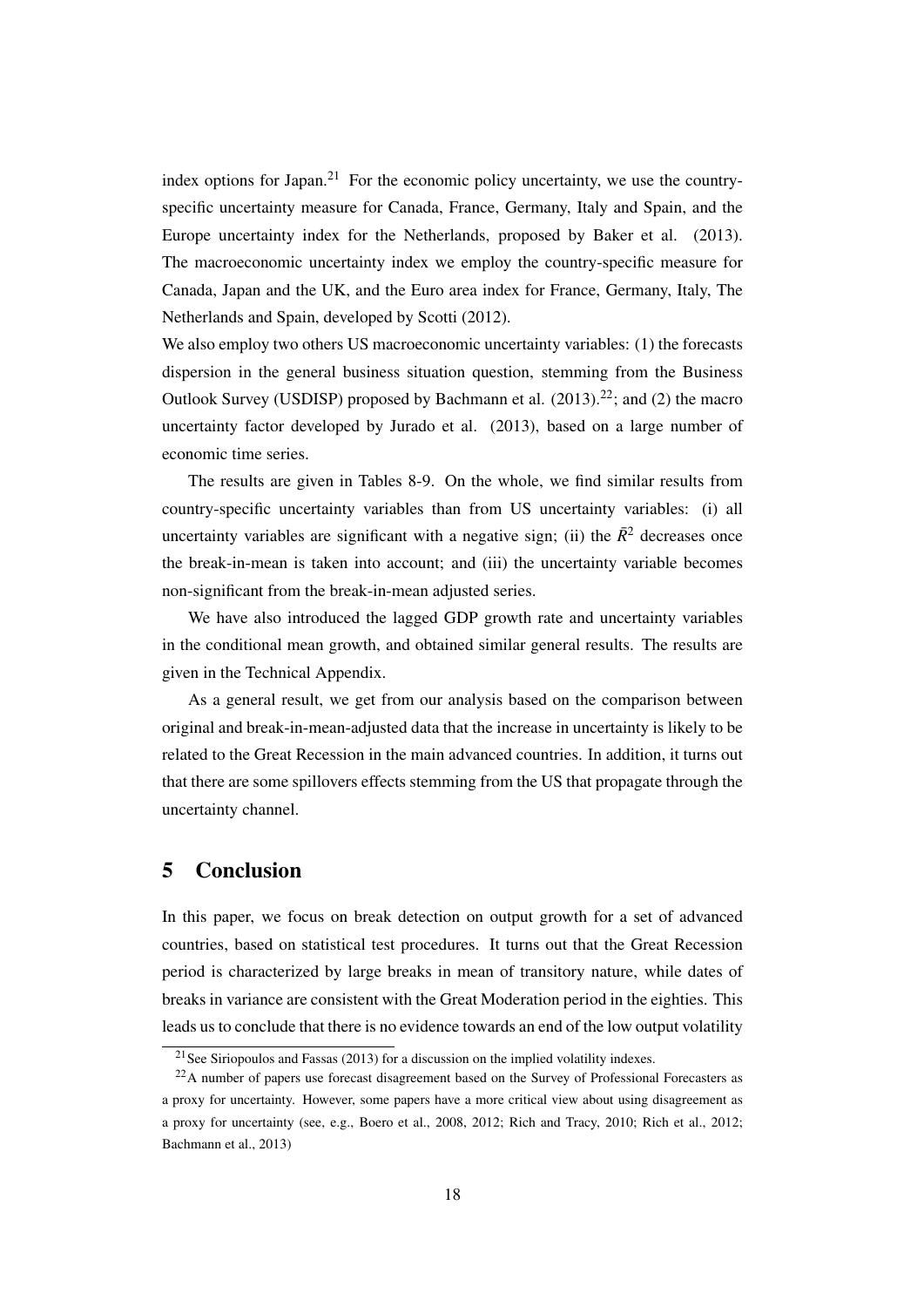period, but rather that the Great Recession has a dramatically temporary effect on the output growth but not on its volatility. In addition, we show that accounting for those types of breaks-in-mean and in-variance modify the analysis based on GARCH-type models when one tries to evaluate macroeconomic volatility. Finally, we suggest that financial and global uncertainties are likely to play a non-negligible role during the Great Recession period.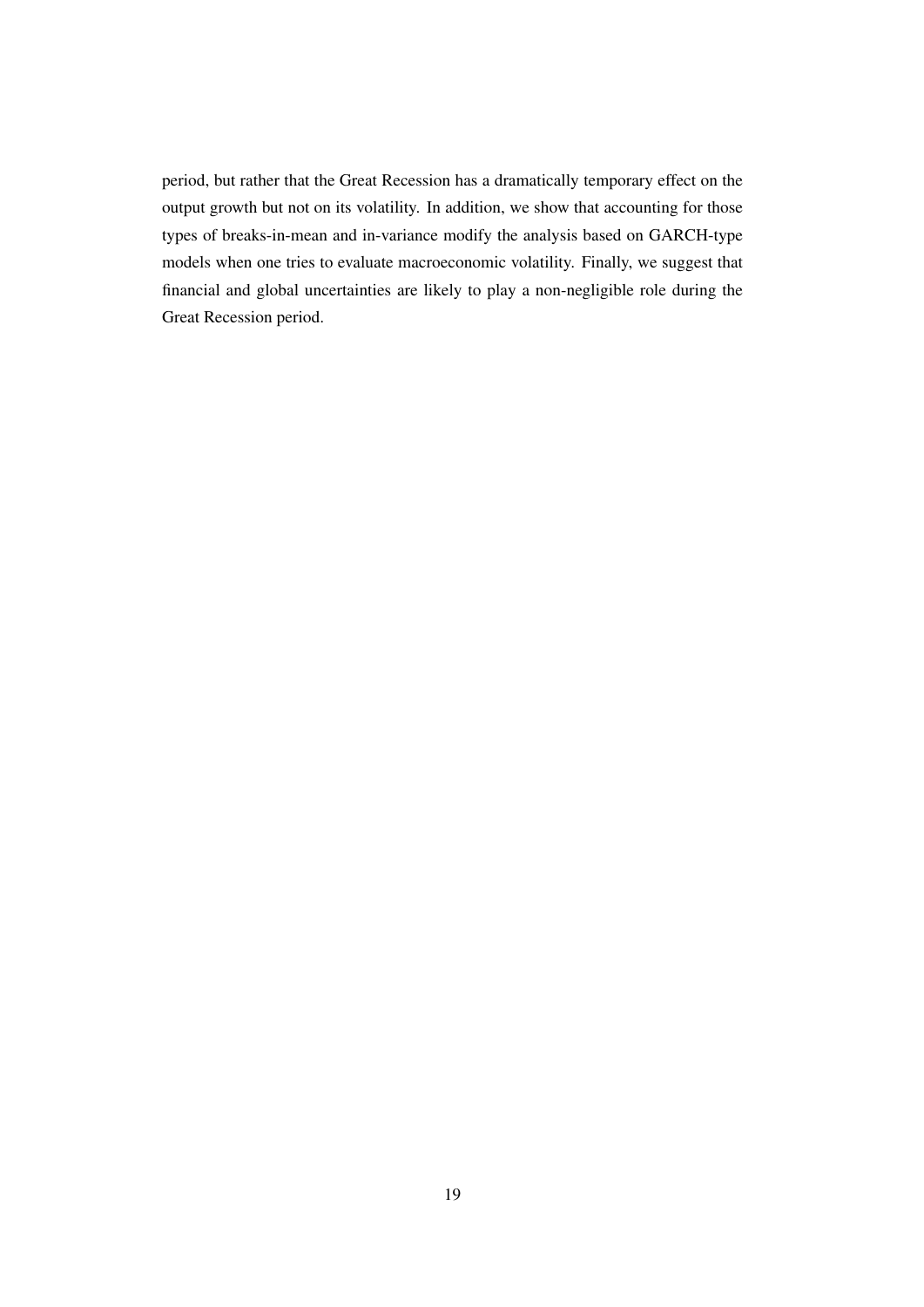# References

- [1] Ahmed, S., Levin, A., Wilson, B.A. (2004). Recent U.S. macroeconomic stability: Good policies, good practices, or good luck? The Review of Economics and Statistics, 86, 824-32.
- [2] Andersen, T., Bollerslev, T. (1997). Intraday periodicity and volatility persistence in financial markets. Journal of Empirical Finance, 4, 115-158.
- [3] Atkinson, A.C., Koopman, S.J., Shephard, N. (1997). Detecting shocks: Outliers and breaks in time series. Journal of Econometrics, 80, 387-422.
- [4] Bachmann, R., Elstner, S., Sims, E. (2013). Uncertainty and Economic Activity: Evidence from Business Survey Data. American Economic Journal: Macroeconomics, 5, 217-249.
- [5] Bai, J., Perron, P. (1998). Estimating and testing linear model with multiple structural changes. Econometrica, 66, 47-78.
- [6] Bai, J., Perron, P. (2003). Computation and analysis of multiple structural change models. Journal of Applied Econometrics, 18, 1-22.
- [7] Baker, S.R., Bloom, N., and Davis S.J. (2012). Measuring Economic Policy Uncertainty, Mimeo.
- [8] Baldwin, R. (2009). *The Great Trade Collapse: Causes, Consequences and Prospects*, VoxEU eBook, November 2009.
- [9] Balke, N., Fomby, T.B. (1991). Shifting trends, segmented trends, and infrequent permanent shocks. Journal of Monetary Economics, 28, 61-85.
- [10] Balke, N., Fomby, T.B. (1994). Large shocks, small shocks, and economic fluctuations: Outliers in macroeconomic time series. Journal of Applied Econometrics, 9, 181-200.
- [11] Bernanke, B.S. (2004). The Great Moderation. Lecture at Eastern Ectmomic Association, Washington.
- [12] Blanchard, O., Simon, J. (2001). The long and large decline in US output volatility. Brooking Papers on Economic Activity, 1, 135-174.
- [13] Bloom, N. (2013). Fluctuations in uncertainty. Working paper No 19714, NBER;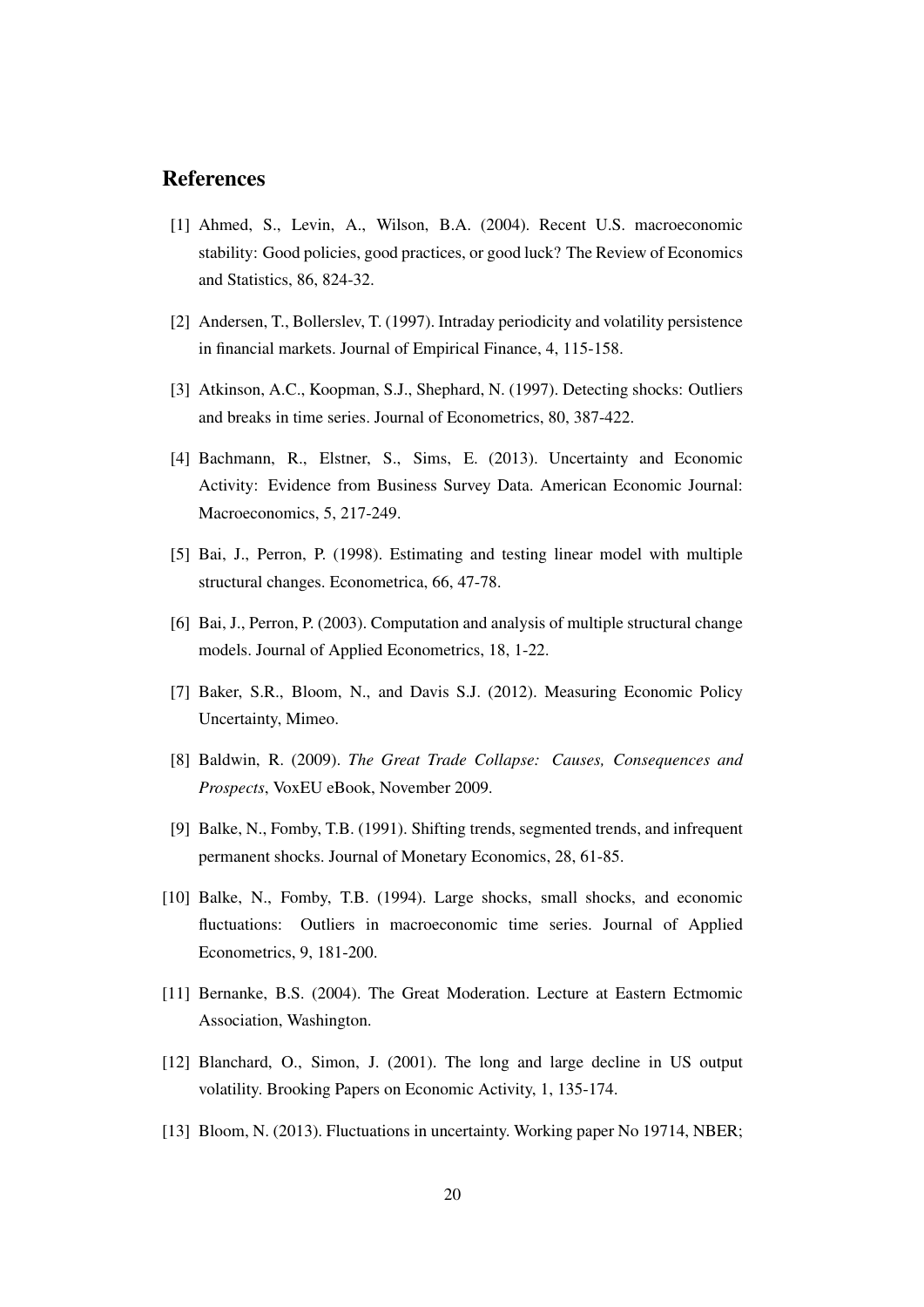- [14] Boero, G., Smith, J., Wallis K.F. (2008). Uncertainty and disagreement in economic prediction: The Bank of England Survey of External Forecasters. Economic Journal, 118, 1107-1127.
- [15] Boero, G., Smith, J., Wallis K.F. (2012). The measurement and characteristics of Professional Forecasters' Uncertainty. Mimeo, Department of Economics, University of Warwick.
- [16] Boivin, J., Giannoni, M. (2006). Has monetary policy become more effective? The Review of Economics and Statistics, 88, 445-62.
- [17] Bollerslev, T. (1986). Generalized autoregressive conditional heteroskedasticity. Journal of Econometrics, 31, 307-327.
- [18] Box, G.E.P., Tiao, G.C. (1975). Intervention analysis with applications to economic and environmental problems. Journal of the American Statistical Association, 70, 70-79.
- [19] Canarella, G., Fang, W., Miller, S.M., Pollard, S.K. (2010). Is the Great Moderation ending? UK and US evidence. Modern Economy 1, 17-42.
- [20] Caporale, T., McKiernan, B. (1996). The relationship between output variability and growth: Evidence from post war U.K. data. Scottish Journal of Political Economy, 43, 229-36.
- [21] Caporale, T., McKiernan, B. (1998). The Fischer black hypothesis: Some timeseries evidence. Southern Economic Journal, 63, 765-71.
- [22] Carnero, M.A., Peña, D., Ruiz, E. (2001). Outliers and conditional autoregressive heteroskedasticity in time series. Revista Estadistica, 53, 143-213.
- [23] Carnero, M.A., Peña, D., Ruiz, E. (2006). Effects of outliers on the identification and estimation of the GARCH models. Journal of Time Series Analysis, 28, 471- 497.
- [24] Cecchetti, S.G., Flores-Lagunes, A., Krause, S. (2006). Assessing the sources of changes in the volatility of real growth. Working paper No 11946, NBER.
- [25] Chen, C., Liu, L. (1993). Joint estimation of model parameters and outlier effects in time series. Journal of the American Statistical Association, 88, 284-297.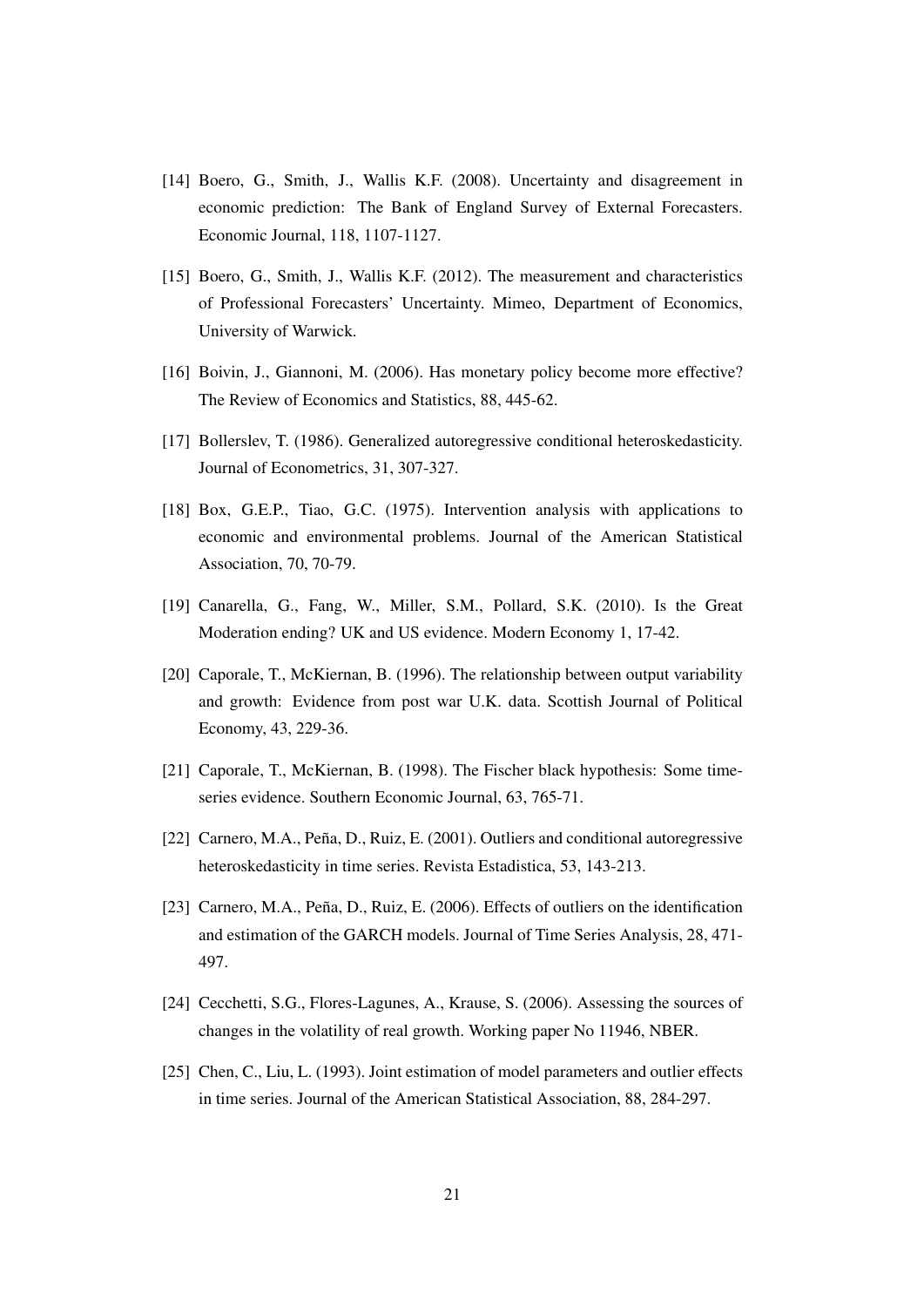- [26] Chen, W. (2011). On the continuation of the Great Moderation: New evidence from G7 countries. SFB 649 Discussion Paper No 2011-060, Humboldt University.
- [27] Chua, C.L., Kim, D., Suardi, S. (2011). Are empirical measures of macroeconomic uncertainty alike? Journal of Economic Surveys, 25, 801-827.
- [28] Clarida, R., Gali, J., Gertler, M. (2000). Monetary policy rules and macroeconomic stability: Evidence and some theory. The Quarterly Journal of Economics, 115, 147-80.
- [29] Clark, T.E. (2009). Is the great moderation over? Federal Reserve Bank of Kansas City Economic Review (Fourth Quarter), 5-39.
- [30] Darné , O., Diebolt, C. (2004). Unit roots and infrequent large shocks: New international evidence on output. Journal of Monetary Economics, 51, 1449- 1465.
- [31] Diebold, F.X. (1986). Modeling the persistence of conditional variances: A comment. Econometric Reviews, 5, 51-56.
- [32] Dynan, K., Elmendorf, D., Sichel, D. (2005). Can financial innovation help to explain the reduced volatility of economic activity? FEDs Working Paper No. 2005-54.
- [33] Engle, R.F. (1982). Autoregressive conditional heteroskedasticity with estimates of the variance of United Kingdom inflation. Econometrica, 50, 987-1007.
- [34] Engle, R.F., Bollerslev, T. (1986). Modelling the persistence of conditional variances. Econometric Reviews, 5, 1-50.
- [35] Fang, W., Miller, S.M. (2008). The great moderation and the relationship between output growth and its volatility. Southern Economic Journal, 74, 819-38.
- [36] Fang, W., Miller, S.M. (2009). Modeling the volatility of real GDP growth: The case of Japan revisited. Japan and the World Economy, 21, 312-324.
- [37] Fang, W., Miller, S.M., Lee, C.S. (2008). Cross-country evidence on output growth volatility: Nonstationary variance and GARCH models. Scottish Journal of Political Economy, 55, 509-541.
- [38] Fernández-Villaverde, J., Rubio-Ramírez, J. (2010). Macroeconomics and volatility: Data, models, and estimation. Working Paper No 16618, NBER.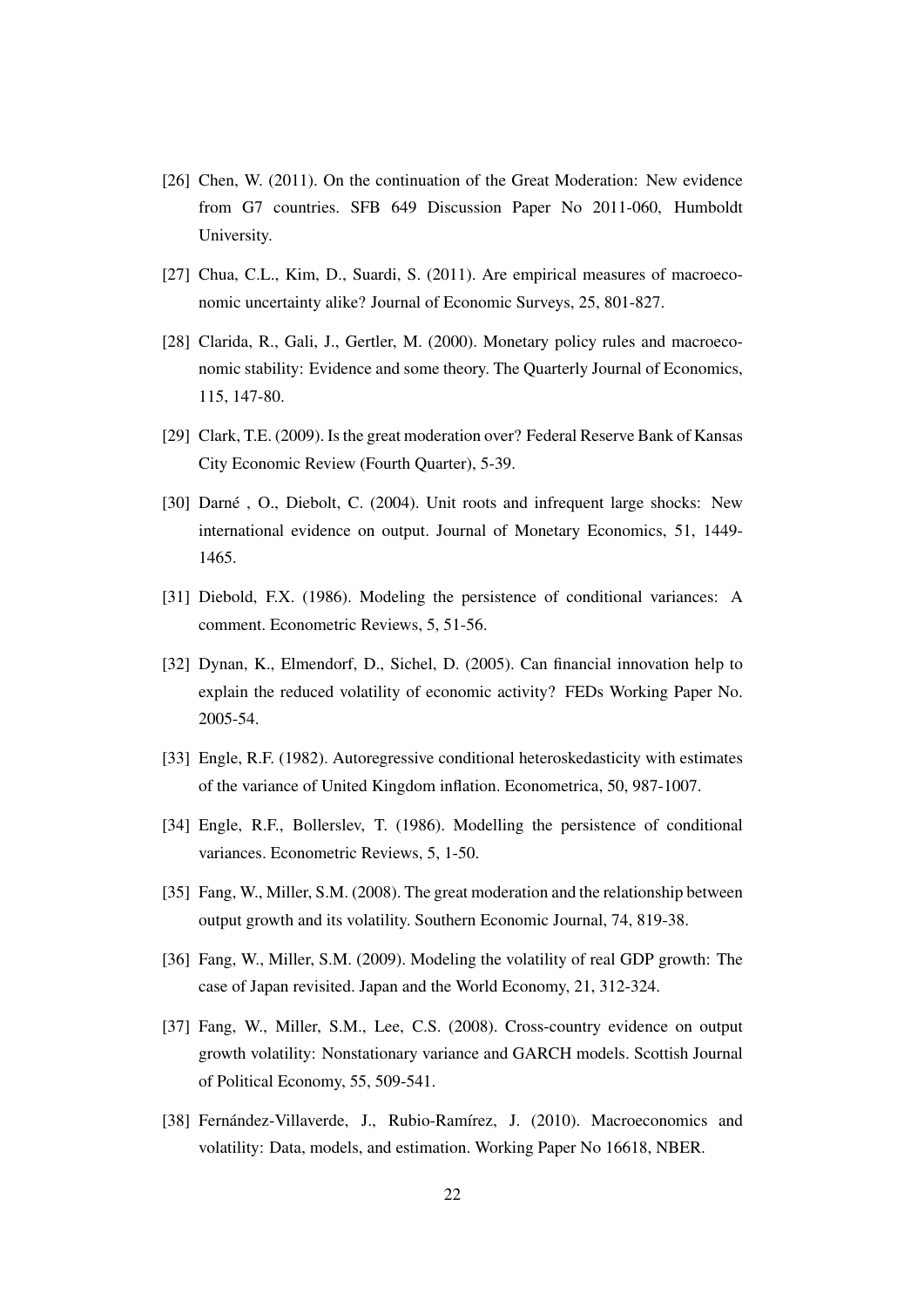- [39] Ferrara, L., Marcellino, M., Mogliani, M. (2013). Macroeconomic forecasting during the Great Recession: The return of non-linearity? Discussion Papers No 9313, CEPR.
- [40] Fountas, S., Karanasos, M. (2006). The relationship between economic growth and real uncertainty in the G3. Economic Modelling, 23, 638-47.
- [41] Gadea, M.D., Gómez-Loscos, A., Pérez-Quirós, G. (2013). Has the Great Recession ousted the Great Moderation? Working paper.
- [42] Galí, J., Gambetti, L. (2009). On the sources of the great moderation. American Economic Journal: Macroeconomics, 1, 26-57.
- [43] Gómez, V., Maravall, A. (1997). Programs TRAMO and SEATS: Instructions for the user (Beta version: June 1997). Working paper No 97001, Ministerio de Economía y Hacienda, Dirección General de Análisis y Programación Presupuestaria.
- [44] Hall, R., (2011). The long slump. American Economic Review, 101, 431-469.
- [45] Hamilton, J. (2008). Macroeconomics and ARCH. Working Paper No 14151, NBER.
- [46] Hansen, B. (1997). Approximate asymptotic p-values for structural change tests. Journal of Business and Economic Statistics, 15, 60-67.
- [47] Herrera, A.M., Pesavento, E. (2005). The decline in U.S. output volatility: Structural changes and inventory investment. Journal of Business and Economic Statistics, 23, 462-472.
- [48] Hillebrand, E. (2005). Neglecting parameter changes in GARCH models. Journal of Econometrics, 129, 121-138.
- [49] Inclan, C., Tiao, G.C. (1994). Use of cumulative sums of squares for retrospective detection of changes of variance. Journal of the American Statistical Association, 89, 913-923.
- [50] Imbs, J. (2010). The First Global Recession in Decades. IMF Economic Review, 58, 2, 327-354, December.
- [51] Jurado, K., Ludvingson, S.C., Ng, S. (2013). Measuring uncertainty. Working Paper, Department of Economics, New York University.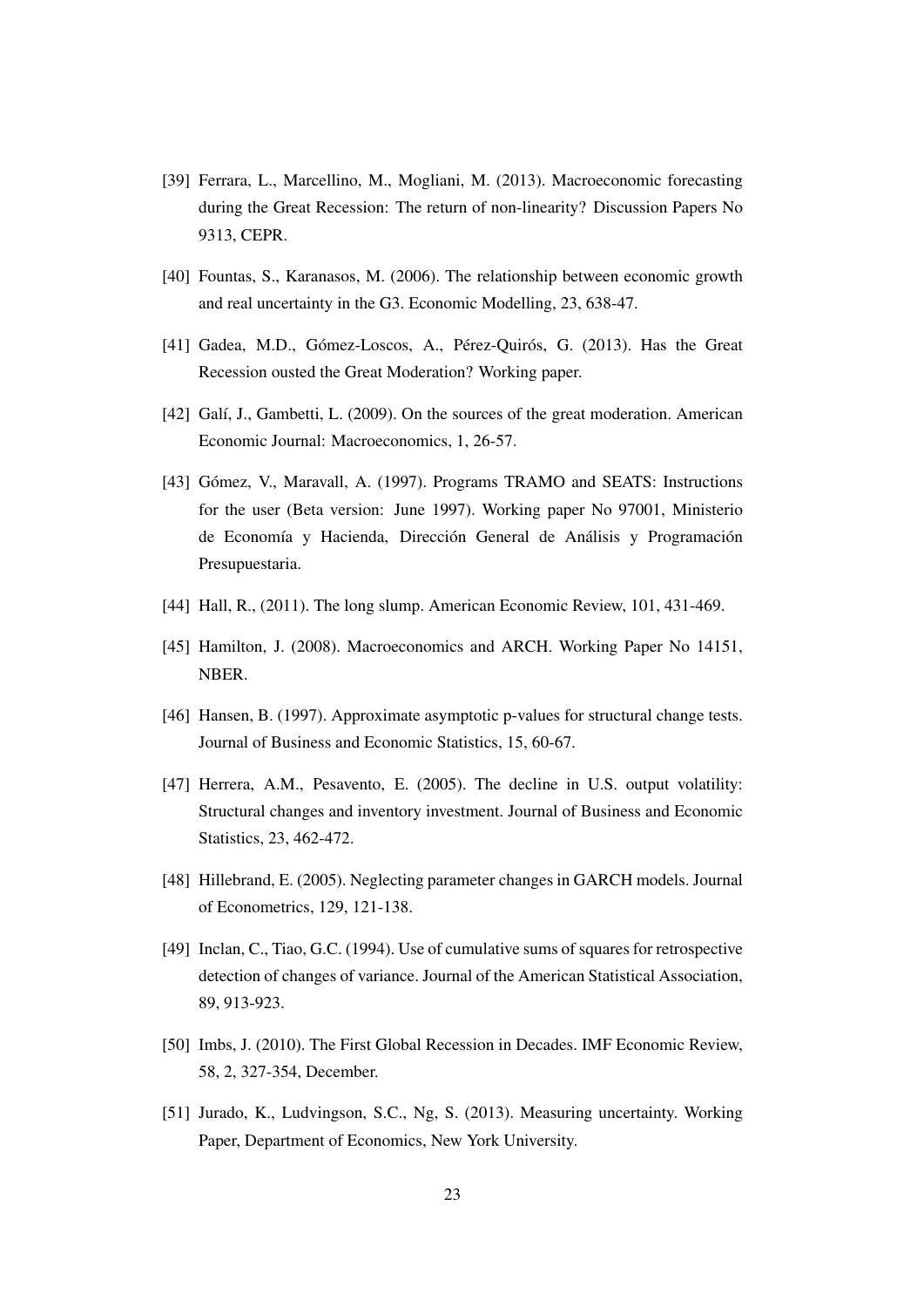- [52] Justiniano, A., Primiceri, G.E. (2008). The time varying volatility of macroeconomic fluctuations. American Economic Review 98, 604-641.
- [53] Kahn, J., McConnell, M., Perez-Quiros, G. (2002). On the causes of the increased stability of the US economy. Federal Reserve Bank of New York Economic Policy Review, 8, 183-202.
- [54] Kim, C., Nelson, C. (1999). Has the US economy become more stable? A Bayesian approach based on a Markov-switching model of the business cycle. The Review of Economics and Statistics, 81, 608-616.
- [55] Lamoureux, C.G., Lastrapes, W.D. (1990). Persistence in variance, structural change and the GARCH model. Journal of Business and Economic Statistics, 8, 225-234.
- [56] McConnell, M., Perez-Quiros, G. (2000). Output fluctuations in the United States: what has changed since the early 1980's? American Economic Review, 90, 1464-1476.
- [57] Mikosch, T., Stãricã, C. (2004). Nonstationarities in financial time series, the long-range dependence, and the IGARCH effects. The Review of Economics and Statistics, 86, 378-390.
- [58] Mills, T., Wang, P. (2003). Have output growth rates stabilised? Evidence from the G-7 economies. Scottish Journal of Political Economy, 50, 232-246.
- [59] Newey, W., West, K. (1987). A simple positive semi-definite, heteroskedasticity and autocorrelation consistent covariance matrix. Econometrica, 55, 703-708.
- [60] Newey, W., West, K. (1994). Automatic lag selection in covariance matrix estimation. Review of Economic Studies, 61, 631-653.
- [61] Ng, H.G., McAleer, M. (2004). Recursive modelling of symmetric and asymmetric volatility in the presence of extreme observations. International Journal of Forecasting, 20, 115-129.
- [62] Peña, D. (1990). Influential observations in time series. Journal of Business and Economic Statistics, 8, 235-241.
- [63] Reifschneider, D., W. Wascher and D. Wilcox (2013). Aggregate supply in the United States: Recent developments and implications for the conduct of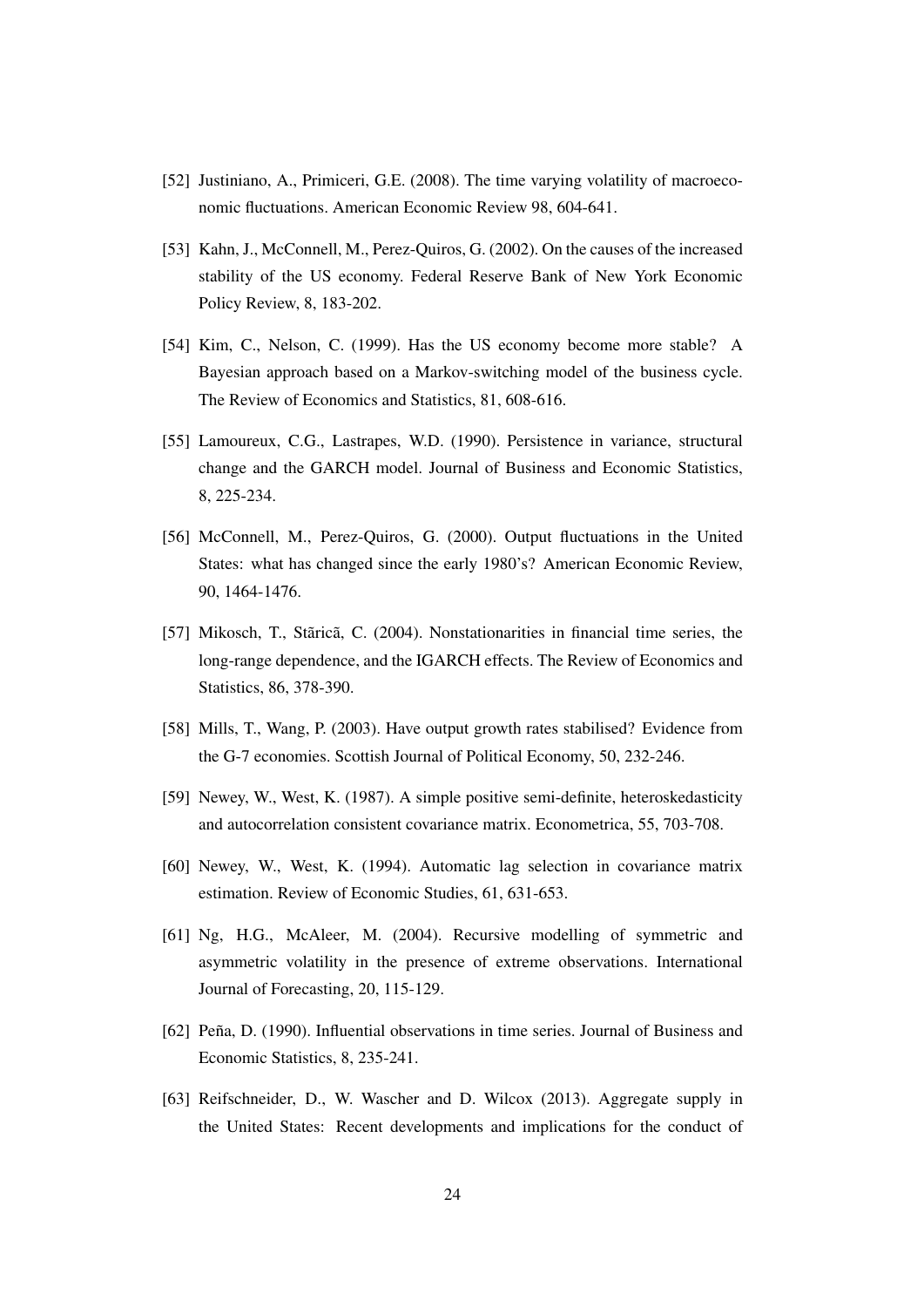monetary policy, paper presented at the 14th Jacques Polak Annual Conference at the IMF, November 2013.

- [64] Reinhart, C., Rogoff, K. (2009). This Time is Different: Eight Centuries of Financial Folly. Princeton University Press.
- [65] Rich, R., Tracy, J. (2010). The relationships among expected inflation, disagreement and uncertainty: Evidence from matched point and density forecasts. Review of Economics and Statistics, 92, 200-207.
- [66] Rich, R., Song, J., Tracy, J. (2012). The measurement and behavior of uncertainty: Evidence from the ECB Survey of Professional Forecasters. Mimeo, Department of Economics, University of Warwick.
- [67] Rodrigues, P.M.M., Rubia, A. (2011). The effects of additive outliers and measurement errors when testing for structural breaks in variance. Oxford Bulletin of Economics and Statistics, 73, 449-468.
- [68] Sansó, A., Aragó, V., Carrion-i-Silvestre, J. (2004). Testing for changes in the unconditional variance of financial time series. Revista de Economía Financiera, 4, 32-53.
- [69] Scotti, C. (2012). Surprise and uncertainty indexes: Real-time aggregation of real-activity macro surprises. Working Paper.
- [70] Sensier, M. and D. van Dijk (2004). Testing for volatility changes in U.S. macroeconomic time series. The Review of Economics and Statistics, 86, 3, 833- 839.
- [71] Siriopoulos, C., Fassas, A. (2013). Dynamic relations of uncertainty expectations: A conditional assessment of implied volatility indices. Review of Derivatives Research, 16, 233-266.
- [72] Stock, J., Watson, M. (2003). Has the business cycle changed? Evidence and explanation. The Federal Reserve Bank of Kansas City Economic Symposium Conference Proceedings, Kansas City, 9-56.
- [73] Stock, J., Watson, M. (2005). Understanding changes in international business cycle dynamics. Journal of the European Economic Association, 3, 968-1006.
- [74] Stock, J., Watson, M. (2012). Disentangling the channels of the 2007-2009 Recession. Working Papers No 18094, NBER.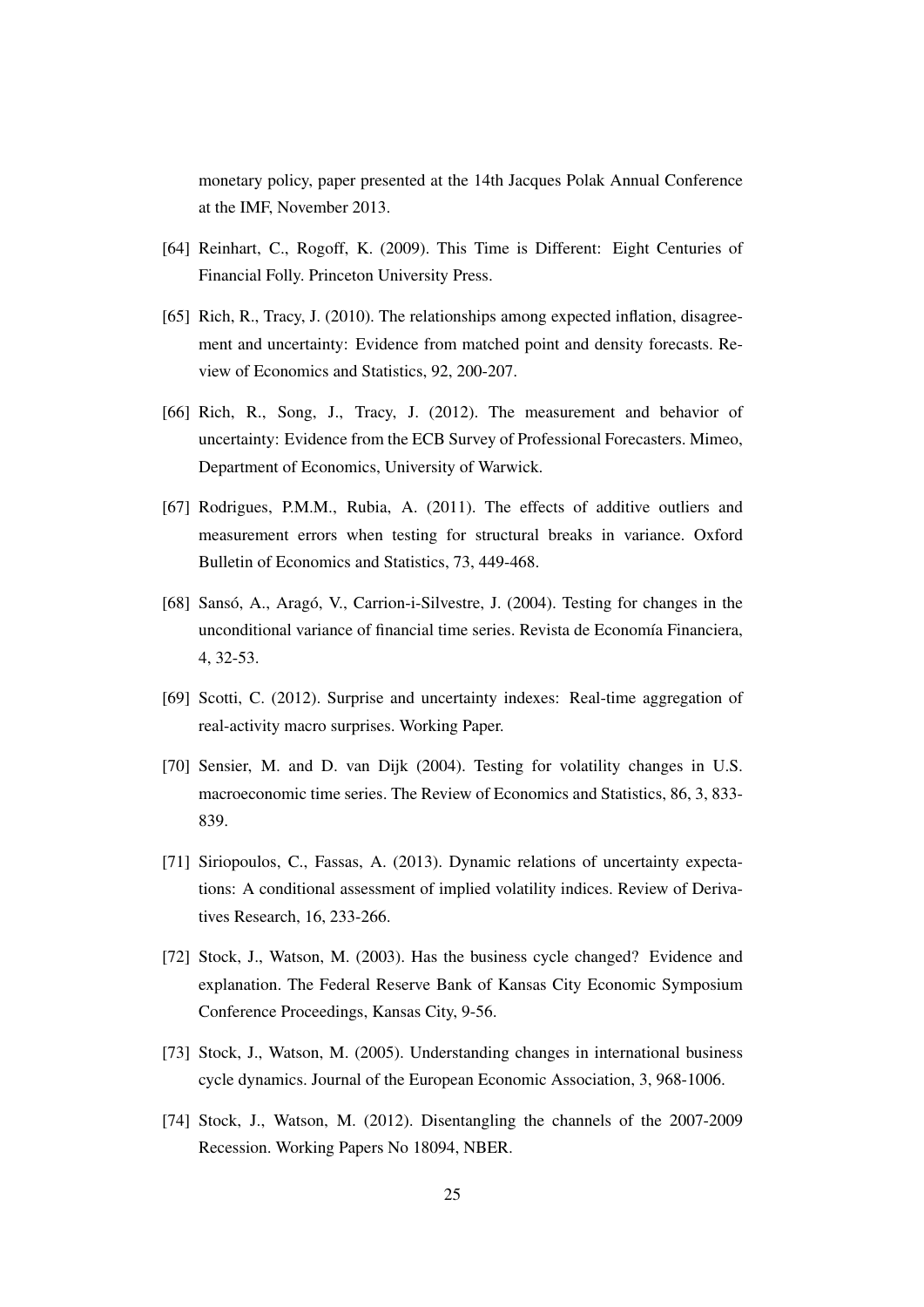- [75] Smith, P.A., Summers, P.M. (2009). Regime switches in GDP growth and volatility: Some international evidence and implications for modeling business cycles. The B.E. Journal of Macroeconomics, 9.
- [76] Summers, P.M. (2005). What caused the Great Moderation? Some cross-country evidence. Economic Review (Third Quarter), Federal Reserve Bank of Kansas City, 5-32.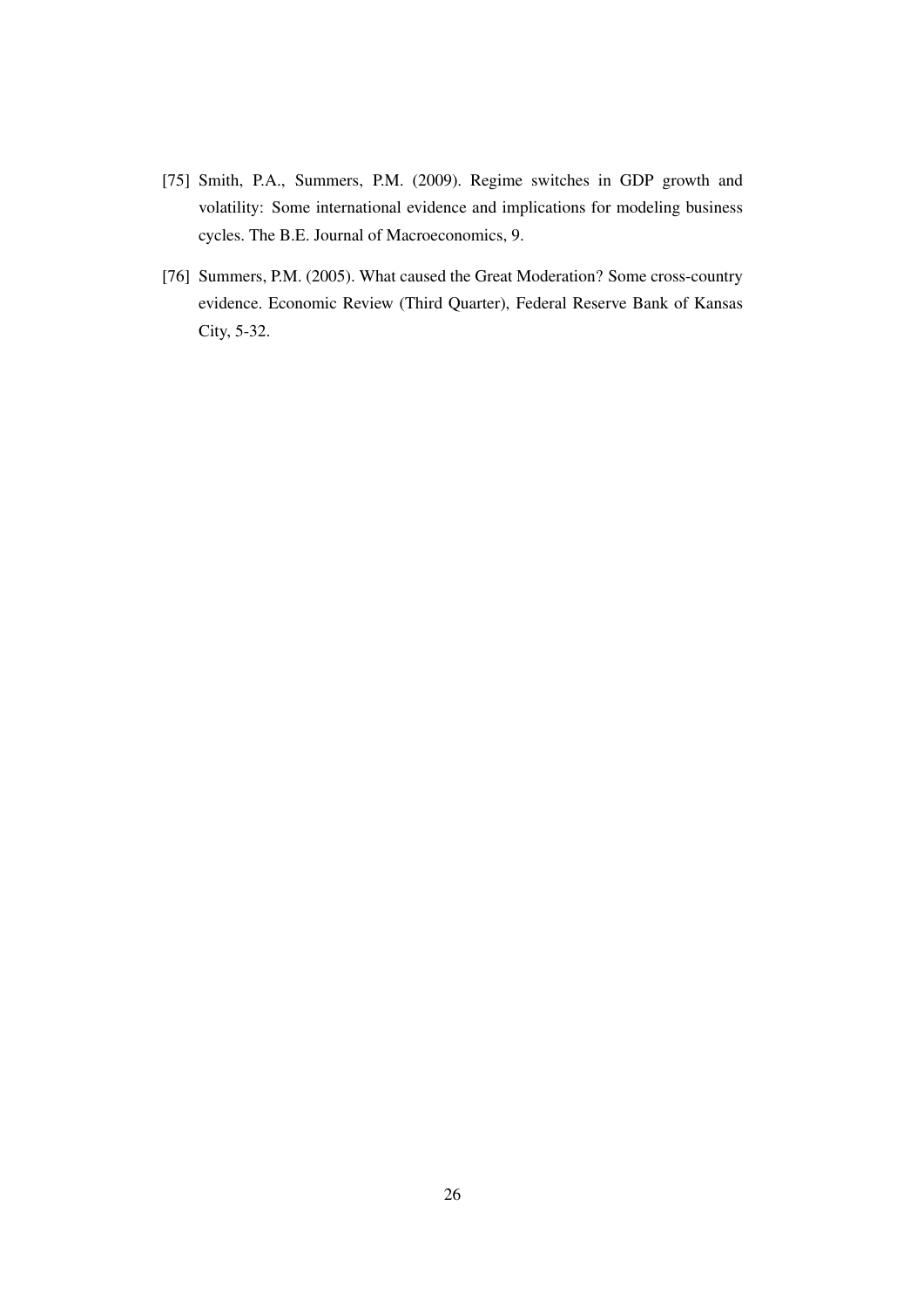| Country     | radio 1. Large shocks detected in the ODT growth.<br>Date | Type       | $\delta^a$ | size     | t-stat  | Events                 |
|-------------|-----------------------------------------------------------|------------|------------|----------|---------|------------------------|
|             |                                                           |            |            |          |         |                        |
|             |                                                           |            |            |          |         |                        |
| Australia   | 1974Q2                                                    | AO         |            | $-0.032$ | $-3.53$ | Oil shock              |
|             | 1976Q1                                                    | AO         |            | 0.036    | 3.90    |                        |
|             |                                                           |            |            |          |         |                        |
| Canada      | 2008Q4                                                    | TC         | 0.9        | $-0.015$ | $-2.45$ | <b>Great Recession</b> |
|             |                                                           |            |            |          |         |                        |
| France      | 1974Q4                                                    | AO         |            | $-0.022$ | $-5.15$ | Oil shock              |
|             | 2008Q4                                                    | TC         | 0.6        | $-0.019$ | $-4.81$ | <b>Great Recession</b> |
|             |                                                           |            |            |          |         |                        |
| Germany     | 1987Q1                                                    | AO         |            | $-0.032$ | $-3.53$ |                        |
|             | 2008Q4                                                    | TC         | 0.6        | $-0.029$ | $-4.15$ | <b>Great Recession</b> |
|             |                                                           |            |            |          |         |                        |
| Italy       | 2008Q4                                                    | TC         | 0.7        | $-0.037$ | $-3.79$ | <b>Great Recession</b> |
|             | 2009Q1                                                    | AO         |            | $-0.027$ | $-4.46$ | <b>Great Recession</b> |
|             |                                                           |            |            |          |         |                        |
| Japan       | 1974Q1                                                    | AO         |            | $-0.043$ | $-4.54$ | Oil shock              |
|             | 2008Q4                                                    | TC         | 0.7        | $-0.037$ | $-3.90$ | <b>Great Recession</b> |
|             |                                                           |            |            |          |         |                        |
| Netherlands | 1979Q1                                                    | AO         |            | $-0.055$ | $-5.44$ | Oil shock              |
|             | 1979Q2                                                    | AO         |            | 0.052    | 5.17    | Oil shock              |
|             | 2008Q4                                                    | TC         | 0.6        | $-0.025$ | $-3.74$ | <b>Great Recession</b> |
|             |                                                           |            |            |          |         |                        |
| Spain       | 1990Q4                                                    | AO         |            | 0.036    | 6.62    |                        |
|             | 1991Q1                                                    | AO         |            | $-0.028$ | $-5.16$ |                        |
|             | 2008Q3                                                    | TC         | 0.7        | $-0.021$ | -4.44   | <b>Great Recession</b> |
|             |                                                           |            |            |          |         |                        |
| UK          | 1973Q1                                                    | AO         |            | 0.044    | 6.80    | Oil shock              |
|             | 1974Q1                                                    | AO         |            | $-0.032$ | $-4.99$ | Oil shock              |
|             | 1979Q2                                                    | AO         |            | 0.036    | 5.59    | Oil shock              |
|             | 1979Q3                                                    | TC         | 0.7        | $-0.037$ | $-6.59$ | Oil shock              |
|             | 1990Q3                                                    | TC         | 0.7        | $-0.021$ | $-4.15$ |                        |
|             | 2008Q2                                                    | ${\rm TC}$ |            |          |         | <b>Great Recession</b> |
|             |                                                           |            | 0.6        | $-0.032$ | $-6.36$ |                        |
|             |                                                           |            |            |          |         |                        |
| US          | 1978Q2                                                    | AO         |            | 0.032    | 4.32    | Oil shock              |
|             | 2008Q4                                                    | TC         | 0.7        | $-0.025$ | $-3.92$ | <b>Great Recession</b> |

Table 1: Large shocks detected in the GDP growth.

*Notes: a* δ denotes the parameter which designed to model the pace of the dynamic dampening effect for the outlier TC ( $0 < \delta < 1$ ).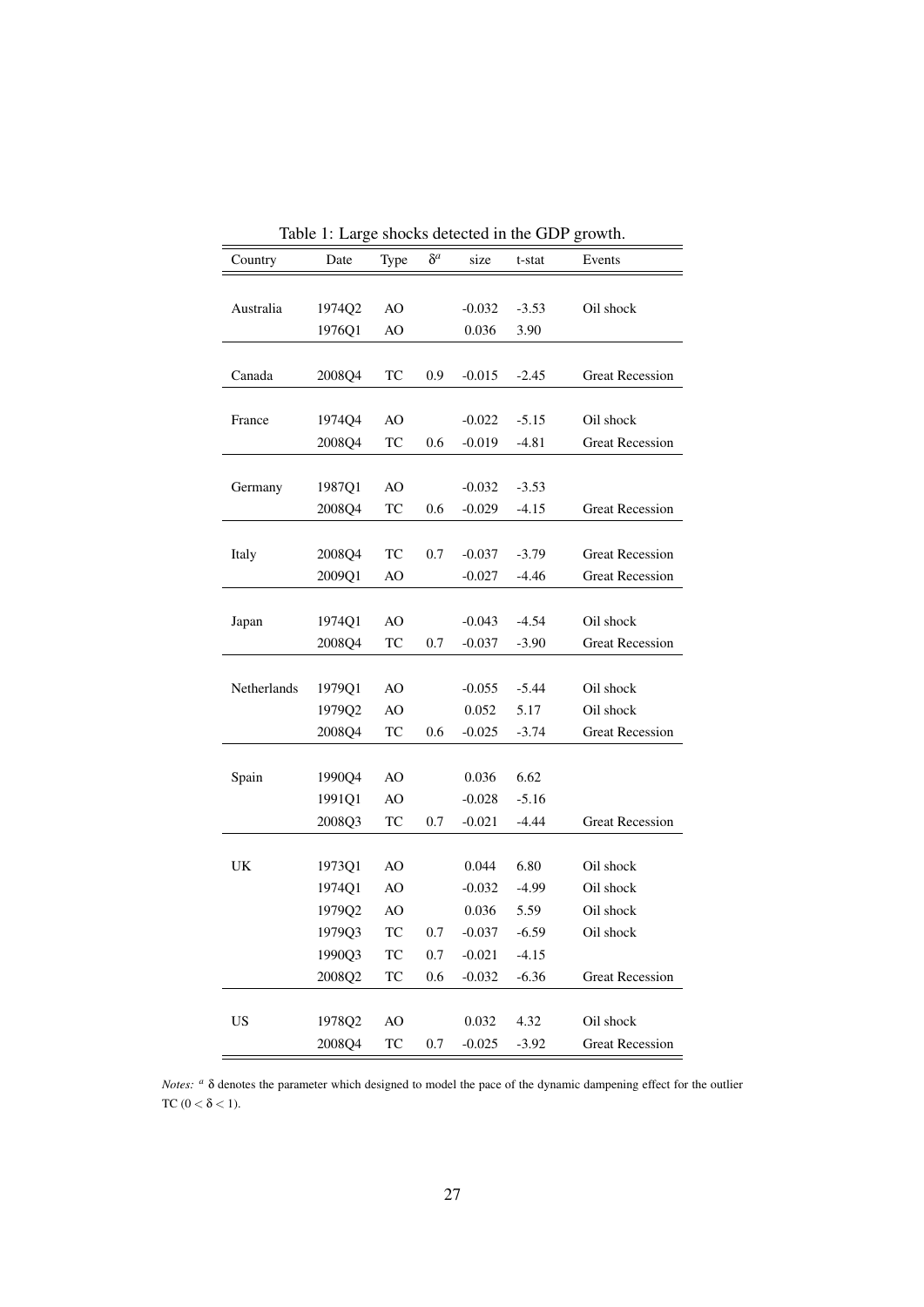|             |             |             | <b>Break</b> date |                  |                  |
|-------------|-------------|-------------|-------------------|------------------|------------------|
| Country     | Our results | Fang et al. | Cecchetti et al.  | Stock and Watson | Summers          |
|             |             | (2008)      | (2006)            | (2005)           | (2005)           |
|             |             |             |                   |                  |                  |
| Australia   | 1985Q2      |             | 1984Q3            |                  | 1984Q3           |
|             |             |             |                   |                  |                  |
| Canada      | 1987Q1      | 1987Q1      | 1987Q2            | 1991Q2           | 1988Q1           |
|             |             |             |                   |                  |                  |
| France      |             |             |                   | 1968Q1           | 1976Q3           |
|             |             |             |                   |                  |                  |
| Germany     |             |             |                   |                  |                  |
| Italy       | 1984Q1      | 1996Q1      | 1983Q3            | 1980Q1           | 1980Q2           |
|             |             |             |                   |                  |                  |
| Japan       |             | 1975Q1      |                   |                  | 1975Q2           |
|             |             |             |                   |                  |                  |
| Netherlands | 1986Q4      |             | 1983Q4            |                  |                  |
|             |             |             | 1994Q3            |                  |                  |
|             |             |             |                   |                  |                  |
| Spain       | 1986Q1      |             | 1985Q2            |                  |                  |
|             | 1993Q3      |             | 1993Q2            |                  |                  |
|             |             |             |                   |                  |                  |
| UK          | 1977Q2      |             | 1981Q2            | 1980Q1           | 1982Q2           |
|             | 1992Q2      | 1991Q1      | 1991Q4            |                  |                  |
| <b>US</b>   | 1984Q1      | 1983Q2      | 1984Q2            | 1983Q2           | 1984Q4           |
|             |             |             |                   |                  |                  |
| Sample      | 1970Q2      | 1957Q1      | 1970Q2            | 1960Q1           | 1966Q1           |
| size        | 2011Q4      | 2006Q3      | 2003Q4            | 2002Q4           | 2002Q4           |
| Methodology |             | CUSUM-type  | Bai-Perron        | Quandt           | Markov-switching |
|             |             | test        | test              | LR               | model            |

Table 2: Comparison of structural breaks in volatility of GDP growth.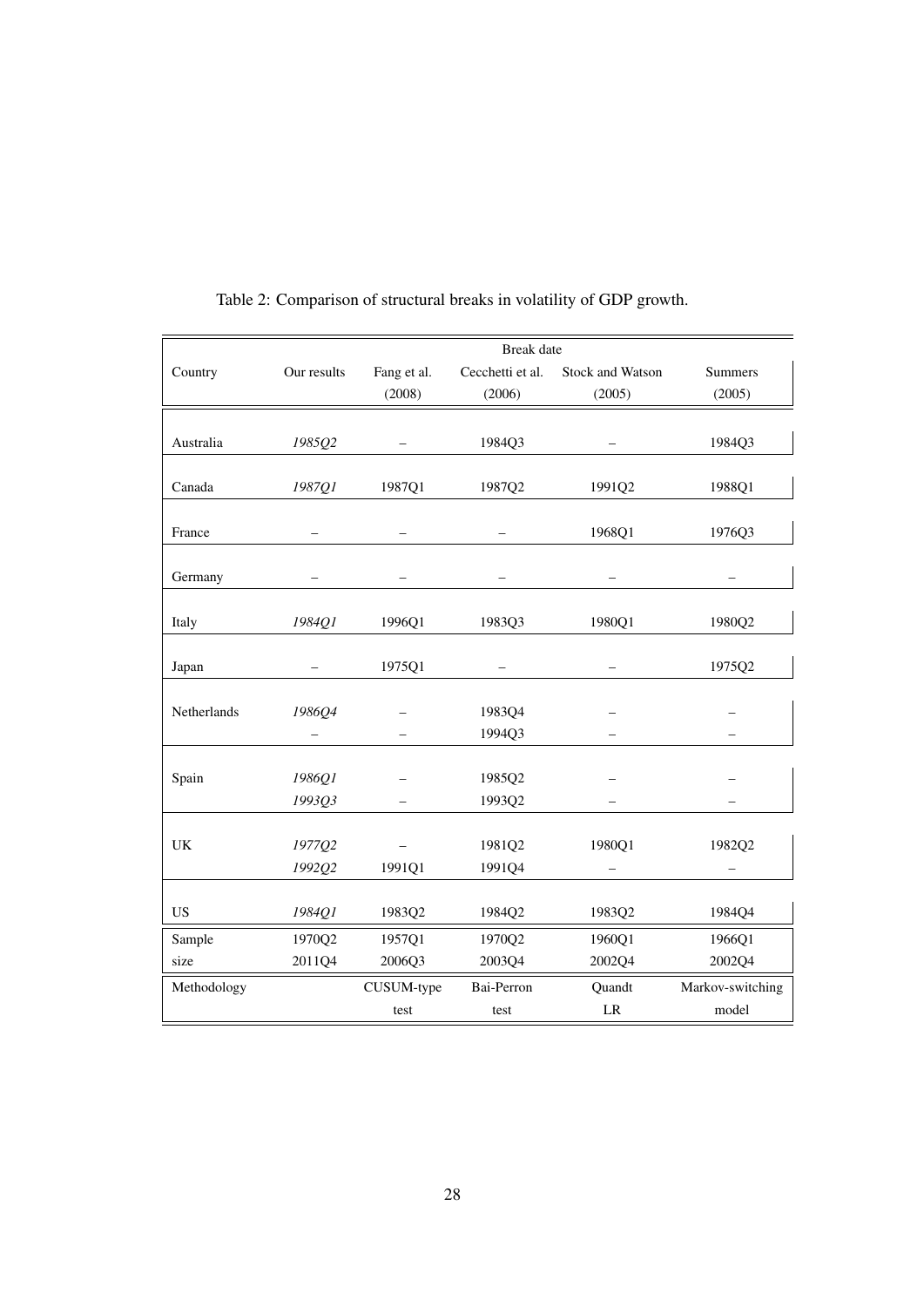| Country     | Outlier    | Mean $(\%)$ | St. dev. | <b>Skewness</b> | <b>Excess Kurtosis</b> | JB       | Q(10)     | LM(10)    |
|-------------|------------|-------------|----------|-----------------|------------------------|----------|-----------|-----------|
| Australia   | Original   | 0.78        | 0.0098   | 0.116           | $1.59*$                | $16.94*$ | $26.4*$   | $32.7*$   |
|             | Break-adj. | 0.78        | 0.0090   | 0.064           | $0.86*$                | $6.82*$  | 14.4      | $19.8*$   |
| Canada      | Original   | 0.72        | 0.0083   | $-0.084$        | $0.81*$                | $6.33*$  | $44.6*$   | $38.1*$   |
|             | Break-adj. | 0.75        | 0.0080   | 0.093           | 0.51                   | 3.27     | $36.7*$   | $45.3*$   |
| France      | Original   | 0.57        | 0.0060   | $-0.661*$       | $2.16*$                | 18.26*   | $110.3*$  | $23.3*$   |
|             | Break-adj. | 0.62        | 0.0052   | 0.063           | 0.10                   | 0.55     | $111.1*$  | $20.8*$   |
| Germany     | Original   | 0.53        | 0.010    | $-0.411*$       | $2.79*$                | $33.25*$ | 14.1      | 9.0       |
|             | Break-adj. | 0.61        | 0.0094   | $0.213*$        | 0.81                   | $6.13*$  | 9.97      | 6.2       |
| Italy       | Original   | 0.49        | 0.0087   | $-0.338*$       | $3.05*$                | 39.93*   | $61.9*$   | $26.8*$   |
|             | Break-adj. | 0.54        | 0.0079   | $0.311*$        | $1.30*$                | $11.54*$ | 59.7*     | $64.8*$   |
| Japan       | Original   | 0.66        | 0.0115   | $-0.676*$       | $2.15*$                | $18.02*$ | $41.7*$   | $18.4*$   |
|             | Break-adj. | 0.74        | 0.0099   | 0.126           | 0.05                   | 0.83     | $50.3*$   | $17.1***$ |
| Netherlands | Original   | 0.61        | 0.0118   | $-0.097$        | $4.80*$                | 82.81*   | 11.0      | $30.7*$   |
|             | Break-adj. | 0.66        | 0.0099   | 0.053           | $1.86*$                | $21.63*$ | 6.1       | $37.3*$   |
| Spain       | Original   | 0.68        | 0.0079   | 0.007           | $1.60*$                | $17.40*$ | $133.4*$  | $48.5*$   |
|             | Break-adj. | 0.72        | 0.0068   | 0.093           | 0.23                   | 1.27     | $141.9*$  | $29.7*$   |
| <b>UK</b>   | Original   | 0.56        | 0.0099   | 0.123           | $4.17*$                | 68.12*   | $20.5*$   | 15.6      |
|             | Break-adj. | 0.65        | 0.0070   | $-0.452*$       | 0.71                   | $9.41*$  | $17.7***$ | $32.3*$   |
| US          | Original   | 0.69        | 0.0087   | $-0.334*$       | $2.07*$                | $22.46*$ | $39.2*$   | $17.0**$  |
|             | Break-adj. | 0.72        | 0.0078   | $-0.467*$       | $1.18*$                | $9.78*$  | $36.8*$   | $29.7*$   |

Table 3: Descriptive Statistics and tests.

*Notes: <sup>∗</sup>* and *∗∗* mean significant at 5% and 10% level, respectively. *Q*(10) is the Box Pierce statistics at lag 10 of the standardized residuals. It is asymptotically distributed as  $\chi^2(k)$ , where k is the lag length. *LM*(10) is the ARCH LM test at lag 10. It is distributed as  $\chi^2(q)$ , where q is the lag length.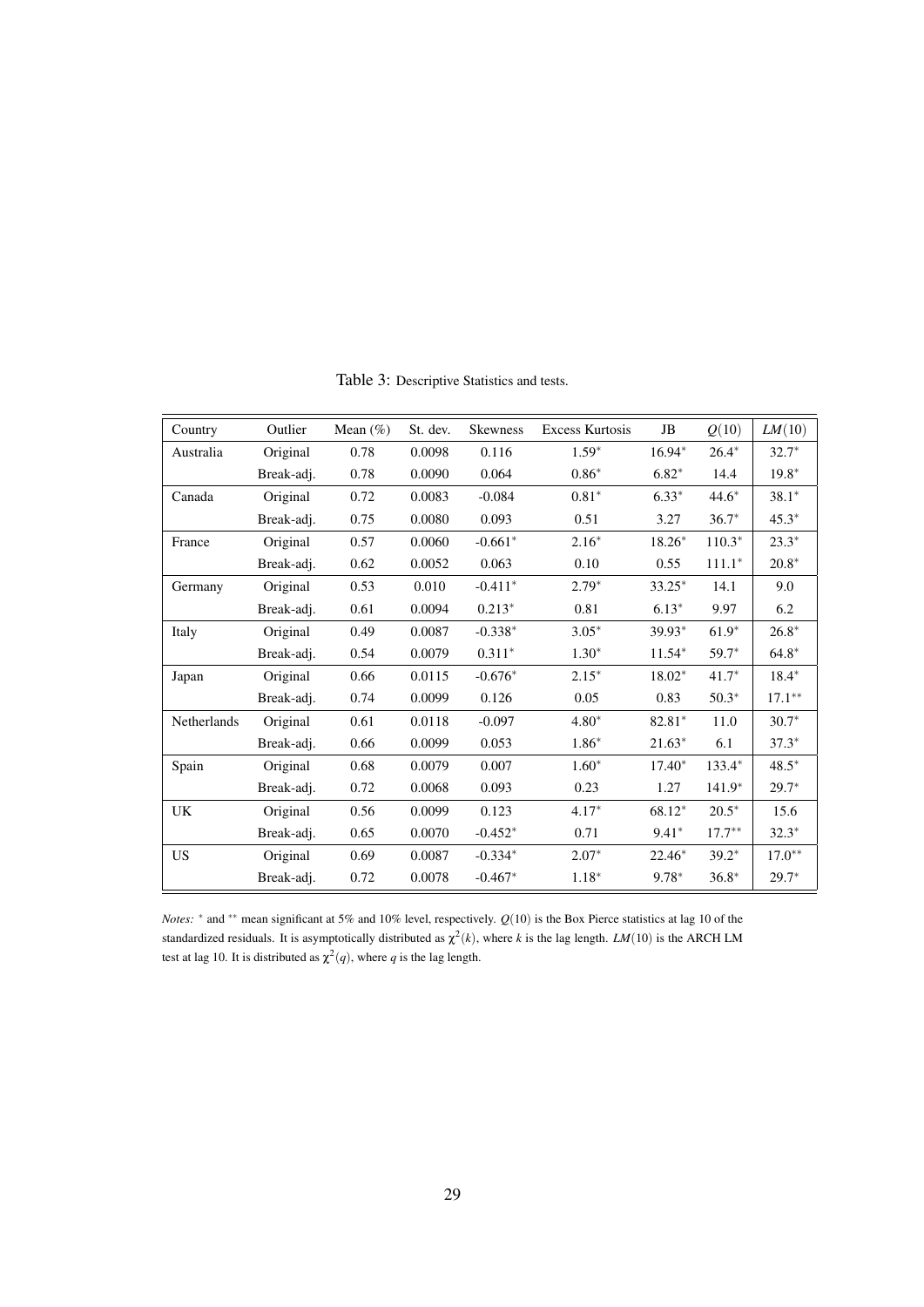| Country   | Type                                                                                                                                                                                                                                            | ୫                                     | $\bar{\bullet}$                                                     | $\Phi$                                                             | $\Phi$ 3                                                                                                   | $\Phi$                                                                | З                                                                                         | ರ                                      | $\circ$                               | $\overline{d}$           | $d_2$ | $\alpha + \beta$         | half-life                | 」                        |
|-----------|-------------------------------------------------------------------------------------------------------------------------------------------------------------------------------------------------------------------------------------------------|---------------------------------------|---------------------------------------------------------------------|--------------------------------------------------------------------|------------------------------------------------------------------------------------------------------------|-----------------------------------------------------------------------|-------------------------------------------------------------------------------------------|----------------------------------------|---------------------------------------|--------------------------|-------|--------------------------|--------------------------|--------------------------|
| Australia | Original                                                                                                                                                                                                                                        | $\frac{0.785}{(12.19)}$               |                                                                     |                                                                    |                                                                                                            |                                                                       |                                                                                           |                                        |                                       |                          |       |                          |                          | $-223.5$                 |
|           | Outlier-adjusted                                                                                                                                                                                                                                | $\frac{0.782}{(11.39)}$               | $\begin{array}{r} -0.026 \\ (-0.27) \\ 0.043 \\ (0.46) \end{array}$ | $-0.73$<br>$-0.73$<br>$-0.013$<br>$-0.014$<br>$-0.086$<br>$-0.086$ | $\begin{array}{c} 0.172 \\ (1.99) \\ (1.90) \\ (1.90) \\ (1.90) \\ (1.90) \\ (1.15) \\ (1.15) \end{array}$ | $\begin{array}{r} -0.212 \\ (-2.87) \\ -0.190 \\ (-2.86) \end{array}$ | $0.851$<br>$0.89$<br>$0.749$<br>$0.74$<br>$0.24$                                          |                                        |                                       |                          |       |                          |                          | $-212.8$                 |
|           | Outlier-adj. & dummy                                                                                                                                                                                                                            | $0.802$<br>(12.86)                    | $0.068$<br>(0.84)                                                   |                                                                    |                                                                                                            | $\frac{-0.176}{(-2.89)}$                                              | $1.378$<br>(5.10)                                                                         |                                        | $\frac{-0.961}{(-3.41)}$              |                          |       |                          |                          | -199.8                   |
| Canada    | Original                                                                                                                                                                                                                                        | $\underset{\left(8.77\right)}{0.718}$ | $^{(6.35)}_{(6.35)}$                                                |                                                                    |                                                                                                            |                                                                       |                                                                                           |                                        |                                       |                          |       | 0.840                    | 3.98                     | -170.7                   |
|           | Outlier-adjusted                                                                                                                                                                                                                                | $^{(9.748}_{(9.61)}$                  | $\frac{(67)}{(4.83)}$                                               |                                                                    |                                                                                                            |                                                                       | $\begin{array}{c} (2.79) \\ (2.79) \\ (0.091) \\ (2.36) \\ (0.615) \\ (4.14) \end{array}$ | $\frac{391}{(3.07)}$<br>0.342<br>0.342 | 0.450<br>0.504<br>0.571               |                          |       | 0.846                    | 4.14                     | $-169.1$                 |
|           | Outlier-adj. & dummy                                                                                                                                                                                                                            | $\frac{(6.719)}{(8.84)}$              | $0.434$<br>(5.62)                                                   |                                                                    |                                                                                                            |                                                                       |                                                                                           | $\frac{0.333}{(2.18)}$                 | $\overline{1}$                        | $-0.414$<br>$(-2.80)$    |       | 0.333                    | 0.63                     | -166.3                   |
| France    | Original                                                                                                                                                                                                                                        | $\frac{(5.535)}{(5.45)}$              | $\frac{0.311}{(3.90)}$                                              | $\frac{1413}{(4.13)}$                                              | $^{(66.0)}_{(0.39)}$                                                                                       | $-0.220$<br>$(-2.51)$                                                 | $\begin{array}{c} 0.030 \\ (0.95) \end{array}$                                            | $0.156$<br>(1.66)                      | 1717<br>(4.05)                        |                          |       | 0.874                    | 5.15                     | $-104.2$                 |
|           | Outlier-adjusted                                                                                                                                                                                                                                | $\frac{0.593}{(7.53)}$                | $0.322$<br>(4.40)                                                   | $\frac{(4.58)}{(4.58)}$                                            | $^{(66.0)}_{(0.99)}$                                                                                       | $-0.187$<br>$(-2.02)$                                                 | $0.175$<br>(6.52)                                                                         | $\bar{1}$                              | $\begin{array}{c} \hline \end{array}$ |                          |       | $\overline{\phantom{a}}$ | $\overline{\phantom{a}}$ | $-91.2$                  |
| Germany   | Original                                                                                                                                                                                                                                        | $0.512$<br>(4.46)                     | $0.025$<br>$(0.28)$                                                 |                                                                    |                                                                                                            |                                                                       |                                                                                           |                                        | $\begin{array}{c} \hline \end{array}$ |                          |       | 0.407                    | $\overline{1}$           | $-215.6$                 |
|           | Outlier-adjusted                                                                                                                                                                                                                                | $0.541$<br>(4.33)                     | $0.054$<br>$(0.70)$                                                 | $\begin{array}{c} 0.063 \\ 0.79 \\ 0.086 \\ 1.09 \end{array}$      | $\begin{array}{c} 0.078 \\ (1.05) \\ 0.155 \\ (2.19) \end{array}$                                          | $\begin{array}{c} 0.175 \\ (2.06) \\ 0.152 \\ (1.92) \end{array}$     | $\begin{array}{c} 0.539 \\ (4.20) \\ 0.331 \\ (2.02) \end{array}$                         | 0.407<br>0.66<br>0.143<br>0.78)        | (1.71)                                |                          |       | 0.539                    | I                        | $-206.31$                |
| Italy     | Original <sup>a</sup>                                                                                                                                                                                                                           | $\frac{(0.486}{(6.70)}$               | $\frac{(4.18)}{(4.18)}$                                             |                                                                    |                                                                                                            |                                                                       | $\frac{(5255)}{(4.55)}$                                                                   |                                        | $\begin{array}{c} \hline \end{array}$ |                          |       | I                        | I                        | $\overline{\phantom{a}}$ |
|           | Outlier-adjusted                                                                                                                                                                                                                                | $0.507$<br>(7.24)                     | $0.456$<br>(4.18)                                                   | $-0.086$<br>$(-1.07)$<br>$-0.107$<br>$(-1.02)$                     | $\begin{array}{c} 0.226 \\ 2.72 \\ 0.204 \\ 0.92 \end{array}$                                              | $-0.170$<br>$(-2.63)$<br>$-0.164$<br>$(-2.03)$                        | $0.271$<br>(3.96)                                                                         | $0.634$<br>$0.499$<br>$0.75$ )         | $\mathsf{I}$                          |                          |       | 0.309                    | 0.59                     | $-166.0$                 |
|           | Outlier-adj. & dunnny                                                                                                                                                                                                                           | $0.482$<br>(6.56)                     | $\frac{0.381}{(4.77)}$                                              | $-0.047$<br>$(-0.63)$                                              | $0.232$<br>(3.52)                                                                                          | $-0.196$<br>$-3.11)$                                                  | 0.712<br>(4.36)                                                                           | $0.254$<br>$(1.87)$                    | I                                     | $\frac{-0.518}{(-3.20)}$ |       | 0.202                    | 0.43                     | -156.1                   |
|           | Notes: $\alpha + \beta$ measures the volatility persistence. Half-life gives the point estimate of half-life (i) in days given as $(\alpha + \beta)^{j} = \frac{1}{2}$ . " denotes that the condition for existence of the fourth moment of the |                                       |                                                                     |                                                                    |                                                                                                            |                                                                       |                                                                                           |                                        |                                       |                          |       |                          |                          |                          |

GARCH is not observed. *b* denotes that an IGARCH model has been estimated because the GARCH constraints were not satisfied. The *t*-statistics are given in parentheses.

GARCH is not observed. <sup>b</sup> denotes that an IGARCH model has been estimated because the GARCH constraints were not satisfied. The t-statistics are given in parentheses.

Table 4: Estimation results for GARCH models. Table 4: Estimation results for GARCH models.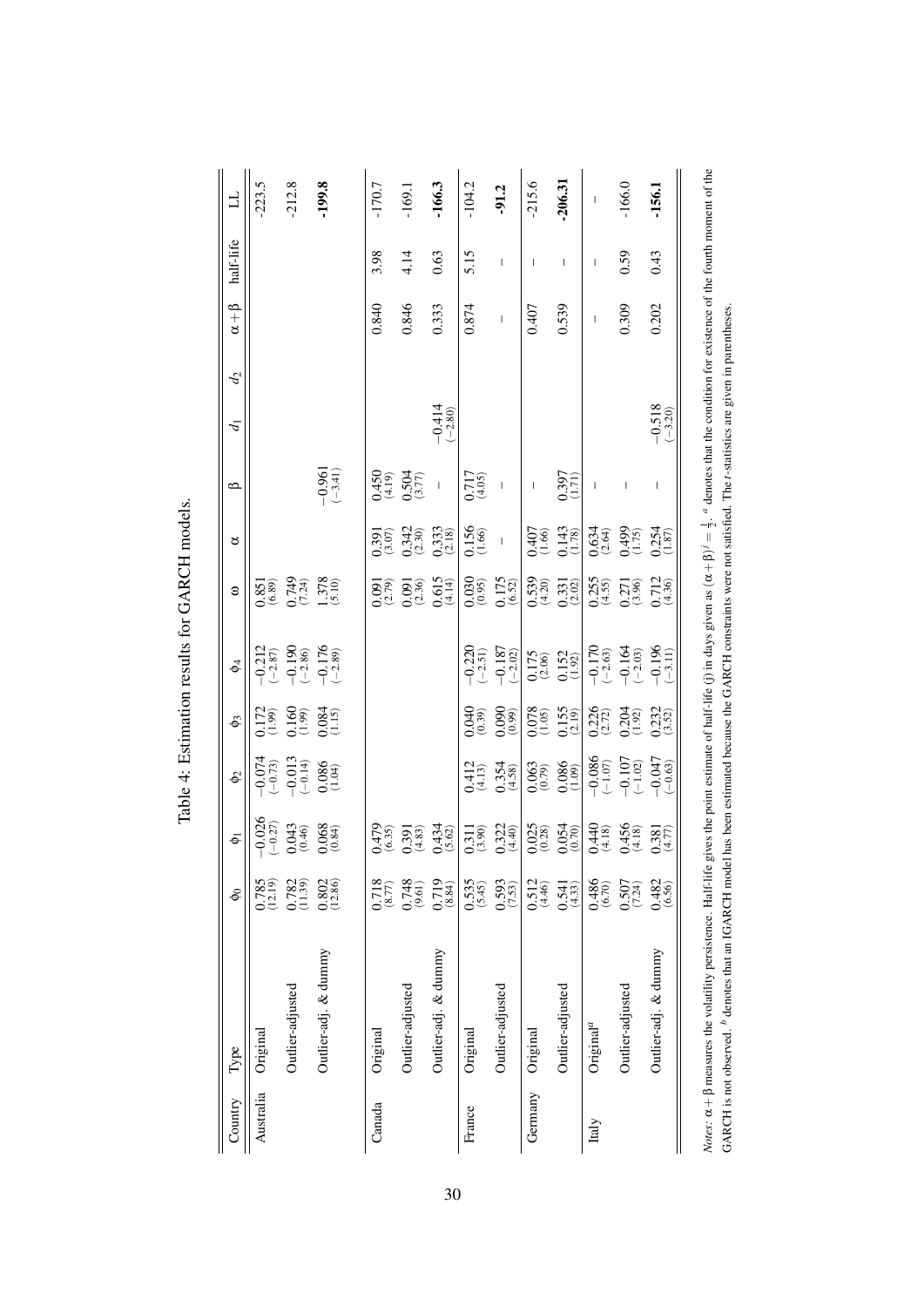| 」                 | 237.9                  | 221.4                                                                                                                                                                                                                                                                                                                                                                                                          | $-214.7$                                                                                                                                                                                                                                                                                                                                                                                                       | $-229.9$                                                                                                                                                                            | $-207.8$                               | -206.7                                                                          | $\begin{array}{c} \rule{0pt}{2ex} \rule{0pt}{2ex} \rule{0pt}{2ex} \rule{0pt}{2ex} \rule{0pt}{2ex} \rule{0pt}{2ex} \rule{0pt}{2ex} \rule{0pt}{2ex} \rule{0pt}{2ex} \rule{0pt}{2ex} \rule{0pt}{2ex} \rule{0pt}{2ex} \rule{0pt}{2ex} \rule{0pt}{2ex} \rule{0pt}{2ex} \rule{0pt}{2ex} \rule{0pt}{2ex} \rule{0pt}{2ex} \rule{0pt}{2ex} \rule{0pt}{2ex} \rule{0pt}{2ex} \rule{0pt}{2ex} \rule{0pt}{2ex} \rule{0pt}{$ | .118.6                                                                                            | 113.2                    | $-210.9$                 | .156.8                                                                               | 151.0                                            | I                      | $-184.8$                                                                                                                                                                                                                                                                                                                                                                         | $-158.3$                                                                                                                                                                                                                                                                                                                                                                         |
|-------------------|------------------------|----------------------------------------------------------------------------------------------------------------------------------------------------------------------------------------------------------------------------------------------------------------------------------------------------------------------------------------------------------------------------------------------------------------|----------------------------------------------------------------------------------------------------------------------------------------------------------------------------------------------------------------------------------------------------------------------------------------------------------------------------------------------------------------------------------------------------------------|-------------------------------------------------------------------------------------------------------------------------------------------------------------------------------------|----------------------------------------|---------------------------------------------------------------------------------|----------------------------------------------------------------------------------------------------------------------------------------------------------------------------------------------------------------------------------------------------------------------------------------------------------------------------------------------------------------------------------------------------------------|---------------------------------------------------------------------------------------------------|--------------------------|--------------------------|--------------------------------------------------------------------------------------|--------------------------------------------------|------------------------|----------------------------------------------------------------------------------------------------------------------------------------------------------------------------------------------------------------------------------------------------------------------------------------------------------------------------------------------------------------------------------|----------------------------------------------------------------------------------------------------------------------------------------------------------------------------------------------------------------------------------------------------------------------------------------------------------------------------------------------------------------------------------|
| half-life         | 5.15                   | I                                                                                                                                                                                                                                                                                                                                                                                                              | I                                                                                                                                                                                                                                                                                                                                                                                                              | $\mathsf{I}$                                                                                                                                                                        | 43.0                                   |                                                                                 | I                                                                                                                                                                                                                                                                                                                                                                                                              | 14.7                                                                                              | 1.46                     | 1.10                     | 40.4                                                                                 | I                                                |                        | I                                                                                                                                                                                                                                                                                                                                                                                | I                                                                                                                                                                                                                                                                                                                                                                                |
| $\alpha + \beta$  | 0.874                  | I                                                                                                                                                                                                                                                                                                                                                                                                              | I                                                                                                                                                                                                                                                                                                                                                                                                              | 1.000                                                                                                                                                                               | 0.984                                  | $\begin{array}{c} \hline \end{array}$                                           | I                                                                                                                                                                                                                                                                                                                                                                                                              | 0.954                                                                                             | 0.623                    | 0.533                    | 0.983                                                                                | I                                                |                        |                                                                                                                                                                                                                                                                                                                                                                                  | I                                                                                                                                                                                                                                                                                                                                                                                |
| $\mathcal{L}_{2}$ |                        |                                                                                                                                                                                                                                                                                                                                                                                                                |                                                                                                                                                                                                                                                                                                                                                                                                                |                                                                                                                                                                                     |                                        |                                                                                 |                                                                                                                                                                                                                                                                                                                                                                                                                |                                                                                                   | $\frac{-0.720}{(-3.31)}$ |                          |                                                                                      | $\frac{-0.289}{(-3.13)}$                         |                        |                                                                                                                                                                                                                                                                                                                                                                                  |                                                                                                                                                                                                                                                                                                                                                                                  |
| $\overline{d}$    |                        |                                                                                                                                                                                                                                                                                                                                                                                                                |                                                                                                                                                                                                                                                                                                                                                                                                                |                                                                                                                                                                                     |                                        | $-1.58$<br>$(-4.64)$                                                            |                                                                                                                                                                                                                                                                                                                                                                                                                |                                                                                                   | $0.660$<br>(2.98)        |                          |                                                                                      | $\frac{-0.681}{(-2.43)}$                         |                        |                                                                                                                                                                                                                                                                                                                                                                                  | $\frac{-0.953}{(-4.51)}$                                                                                                                                                                                                                                                                                                                                                         |
| $\Omega$          | $0.610$<br>(5.23)      |                                                                                                                                                                                                                                                                                                                                                                                                                | $\begin{array}{c} \rule{0pt}{2ex} \rule{0pt}{2ex} \rule{0pt}{2ex} \rule{0pt}{2ex} \rule{0pt}{2ex} \rule{0pt}{2ex} \rule{0pt}{2ex} \rule{0pt}{2ex} \rule{0pt}{2ex} \rule{0pt}{2ex} \rule{0pt}{2ex} \rule{0pt}{2ex} \rule{0pt}{2ex} \rule{0pt}{2ex} \rule{0pt}{2ex} \rule{0pt}{2ex} \rule{0pt}{2ex} \rule{0pt}{2ex} \rule{0pt}{2ex} \rule{0pt}{2ex} \rule{0pt}{2ex} \rule{0pt}{2ex} \rule{0pt}{2ex} \rule{0pt}{$ |                                                                                                                                                                                     | $0.871$<br>$0.888$<br>$(21.6)$         | $\mathbf{I}$                                                                    |                                                                                                                                                                                                                                                                                                                                                                                                                | $0.649$<br>$0.768$<br>$0.768$<br>$(7.41)$                                                         |                          | $\vert$                  | $\frac{0.884}{(23.6)}$                                                               | $\overline{1}$                                   | 0.732<br>(7.78)        | $\overline{\phantom{a}}$                                                                                                                                                                                                                                                                                                                                                         | $\begin{array}{c} \rule{0pt}{2.5ex} \rule{0pt}{2.5ex} \rule{0pt}{2.5ex} \rule{0pt}{2.5ex} \rule{0pt}{2.5ex} \rule{0pt}{2.5ex} \rule{0pt}{2.5ex} \rule{0pt}{2.5ex} \rule{0pt}{2.5ex} \rule{0pt}{2.5ex} \rule{0pt}{2.5ex} \rule{0pt}{2.5ex} \rule{0pt}{2.5ex} \rule{0pt}{2.5ex} \rule{0pt}{2.5ex} \rule{0pt}{2.5ex} \rule{0pt}{2.5ex} \rule{0pt}{2.5ex} \rule{0pt}{2.5ex} \rule{0$ |
| ರ                 | $0.235$<br>(1.94)      | $\begin{array}{c} \rule{0pt}{2ex} \rule{0pt}{2ex} \rule{0pt}{2ex} \rule{0pt}{2ex} \rule{0pt}{2ex} \rule{0pt}{2ex} \rule{0pt}{2ex} \rule{0pt}{2ex} \rule{0pt}{2ex} \rule{0pt}{2ex} \rule{0pt}{2ex} \rule{0pt}{2ex} \rule{0pt}{2ex} \rule{0pt}{2ex} \rule{0pt}{2ex} \rule{0pt}{2ex} \rule{0pt}{2ex} \rule{0pt}{2ex} \rule{0pt}{2ex} \rule{0pt}{2ex} \rule{0pt}{2ex} \rule{0pt}{2ex} \rule{0pt}{2ex} \rule{0pt}{$ | $\mid$                                                                                                                                                                                                                                                                                                                                                                                                         |                                                                                                                                                                                     | $0.129$<br>(3.41)<br>(3.097)<br>(2.24) |                                                                                 |                                                                                                                                                                                                                                                                                                                                                                                                                | $\begin{array}{c} 0.303 \\ (2.36) \\ 0.185 \\ (1.98) \\ 0.623 \end{array}$                        |                          |                          | $\begin{matrix} 0.533 \\ 2.09 \\ 0.099 \\ 2.37 \end{matrix}$                         | $\overline{1}$                                   | $0.237$<br>(2.04)      | $\begin{array}{c} \rule{0pt}{2.5ex} \rule{0pt}{2.5ex} \rule{0pt}{2.5ex} \rule{0pt}{2.5ex} \rule{0pt}{2.5ex} \rule{0pt}{2.5ex} \rule{0pt}{2.5ex} \rule{0pt}{2.5ex} \rule{0pt}{2.5ex} \rule{0pt}{2.5ex} \rule{0pt}{2.5ex} \rule{0pt}{2.5ex} \rule{0pt}{2.5ex} \rule{0pt}{2.5ex} \rule{0pt}{2.5ex} \rule{0pt}{2.5ex} \rule{0pt}{2.5ex} \rule{0pt}{2.5ex} \rule{0pt}{2.5ex} \rule{0$ | $\overline{\phantom{a}}$                                                                                                                                                                                                                                                                                                                                                         |
| З                 |                        | $\begin{array}{c} 0.196 \\ (2.02) \\ 0.830 \\ (8.79) \\ 0.766 \\ (8.35) \end{array}$                                                                                                                                                                                                                                                                                                                           |                                                                                                                                                                                                                                                                                                                                                                                                                |                                                                                                                                                                                     |                                        | $\begin{array}{r} 0.010 \\ 0.16 \\ 0.011 \\ 0.05 \\ 1.932 \\ 0.578 \end{array}$ | $\begin{array}{c} 0.022 \\ (1.97) \\ 0.015 \\ (1.39) \\ 0.120 \\ (2.57) \end{array}$                                                                                                                                                                                                                                                                                                                           |                                                                                                   |                          |                          |                                                                                      | $0.476$<br>(4.28)<br>(0.007)<br>(1.17)<br>(4.34) |                        | 0.031<br>(1.58)<br>0.535<br>(6.87)<br>1.179<br>1.5.63)                                                                                                                                                                                                                                                                                                                           |                                                                                                                                                                                                                                                                                                                                                                                  |
| $\Phi_4$          |                        |                                                                                                                                                                                                                                                                                                                                                                                                                |                                                                                                                                                                                                                                                                                                                                                                                                                |                                                                                                                                                                                     |                                        |                                                                                 |                                                                                                                                                                                                                                                                                                                                                                                                                | $-0.231$<br>$(-2.62)$<br>$-0.180$<br>$(-1.99)$                                                    |                          |                          |                                                                                      |                                                  |                        |                                                                                                                                                                                                                                                                                                                                                                                  |                                                                                                                                                                                                                                                                                                                                                                                  |
| $\Phi_3$          |                        |                                                                                                                                                                                                                                                                                                                                                                                                                |                                                                                                                                                                                                                                                                                                                                                                                                                | $\begin{array}{l} 0.321 \\ 0.282 \\ 0.280 \\ 0.168 \\ 0.160 \\ 0.100 \\ 0.150 \\ 0.135 \\ 0.135 \\ 0.135 \\ \end{array}$                                                            |                                        |                                                                                 |                                                                                                                                                                                                                                                                                                                                                                                                                | $0.155$<br>$(1.59)$<br>$0.249$<br>$(2.68)$<br>$(2.54)$<br>$(2.54)$                                |                          |                          |                                                                                      |                                                  |                        |                                                                                                                                                                                                                                                                                                                                                                                  |                                                                                                                                                                                                                                                                                                                                                                                  |
| $\phi$            |                        |                                                                                                                                                                                                                                                                                                                                                                                                                |                                                                                                                                                                                                                                                                                                                                                                                                                | $\begin{array}{l} 0.128 \\[-2pt] 0.56) \\[-2pt] 0.074 \\[-2pt] 0.039 \\[-2pt] -0.039 \\[-2pt] -0.046) \\[-2pt] 0.174 \\[-2pt] 0.075 \\[-2pt] 0.075 \\[-2pt] 0.075 \end{array}$      |                                        |                                                                                 |                                                                                                                                                                                                                                                                                                                                                                                                                | $0.434$<br>$(4.52)$<br>$0.339$<br>$(3.71)$<br>$0.151$<br>$(1.64)$                                 |                          |                          |                                                                                      |                                                  |                        | $\begin{array}{c} 0.243 \\ (2.86) \\ 0.177 \\ (1.71) \\ 0.271 \\ (3.41) \\ \end{array}$                                                                                                                                                                                                                                                                                          |                                                                                                                                                                                                                                                                                                                                                                                  |
| $\bar{\Phi}$      |                        |                                                                                                                                                                                                                                                                                                                                                                                                                |                                                                                                                                                                                                                                                                                                                                                                                                                | $\begin{array}{l} 0.121 \\[-4pt] 0.133 \\[-4pt] 0.130 \\[-4pt] 0.010 \\[-4pt] 0.012 \\[-4pt] 0.075 \\[-4pt] 0.075 \\[-4pt] 0.049 \\[-4pt] 0.033 \\[-4pt] 0.33 \\[-4pt] \end{array}$ |                                        |                                                                                 |                                                                                                                                                                                                                                                                                                                                                                                                                | $\begin{array}{c} (0.425 \\ (3.91) \\ (3.31) \\ (3.31) \\ (3.31) \\ (5.43) \\ (5.33) \end{array}$ |                          |                          | $\begin{array}{c} 0.427 \\ (2.00) \\ 0.294 \\ (3.28) \\ 0.268 \\ (3.52) \end{array}$ |                                                  |                        | $\begin{array}{c} 0.287 \\ (2.96) \\ 0.245 \\ (2.58) \\ 0.229 \\ (3.05) \end{array}$                                                                                                                                                                                                                                                                                             |                                                                                                                                                                                                                                                                                                                                                                                  |
| $\delta$          | $\frac{0.684}{(3.93)}$ | $0.721$<br>(5.14)                                                                                                                                                                                                                                                                                                                                                                                              | $1.153$<br>(9.57)                                                                                                                                                                                                                                                                                                                                                                                              | $0.597$<br>(5.49)                                                                                                                                                                   | $\frac{(7.58)}{(7.58)}$                | $0.658$<br>(11.7)                                                               | $\frac{0.678}{(5.13)}$                                                                                                                                                                                                                                                                                                                                                                                         | $\underset{\left(4,81\right)}{0.688}$                                                             | $\frac{(9.857)}{(5.56)}$ | $\frac{(0.586)}{(4.40)}$ | $0.702$<br>(10.9)                                                                    | $0.673$<br>(11.6)                                | $\frac{0.801}{(7.86)}$ | $0.726$<br>$(7.32)$                                                                                                                                                                                                                                                                                                                                                              | $0.729$<br>$(8.36)$                                                                                                                                                                                                                                                                                                                                                              |
| Type              | Original               | Outlier-adjusted                                                                                                                                                                                                                                                                                                                                                                                               | Outlier-adj. & dummy                                                                                                                                                                                                                                                                                                                                                                                           | Original $^b$                                                                                                                                                                       | Outlier-adjusted                       | Outlier-adj. & dummy                                                            | Original <sup>a</sup>                                                                                                                                                                                                                                                                                                                                                                                          | Outlier-adjusted                                                                                  | Outlier-adj. & dummy     | Original                 | Outlier-adjusted                                                                     | Outlier-adj. & dummy                             | Original <sup>a</sup>  | Outlier-adjusted                                                                                                                                                                                                                                                                                                                                                                 | Outlier-adj. & dummy                                                                                                                                                                                                                                                                                                                                                             |
| Country           | Japan                  |                                                                                                                                                                                                                                                                                                                                                                                                                |                                                                                                                                                                                                                                                                                                                                                                                                                | Netherlands                                                                                                                                                                         |                                        |                                                                                 | Spain                                                                                                                                                                                                                                                                                                                                                                                                          |                                                                                                   |                          | UK                       |                                                                                      |                                                  | SU                     |                                                                                                                                                                                                                                                                                                                                                                                  |                                                                                                                                                                                                                                                                                                                                                                                  |

Table 5: Estimation results for GARCH models. Table 5: Estimation results for GARCH models. *Notes*:  $\alpha + \beta$  measures the volatility persistence. Half-life gives the point estimate of half-life (j) in days given as  $(\alpha + \beta)^{j} = \frac{1}{2}$ . <sup>*a*</sup> denotes that the condition for existence of the fourth moment of the *Notes*:  $\alpha + \beta$  measures the volatility persistence. Half-life gives the point estimate of half-life (j) in days given as  $(\alpha + \beta)^j = \frac{1}{2}$ . *a* denotes that the condition for existence of the fourth moment of the GARCH is not observed. <sup>b</sup> denotes that an IGARCH model has been estimated because the GARCH constraints were not satisfied. The t-statistics are given in parentheses. GARCH is not observed. *b* denotes that an IGARCH model has been estimated because the GARCH constraints were not satisfied. The *t*-statistics are given in parentheses.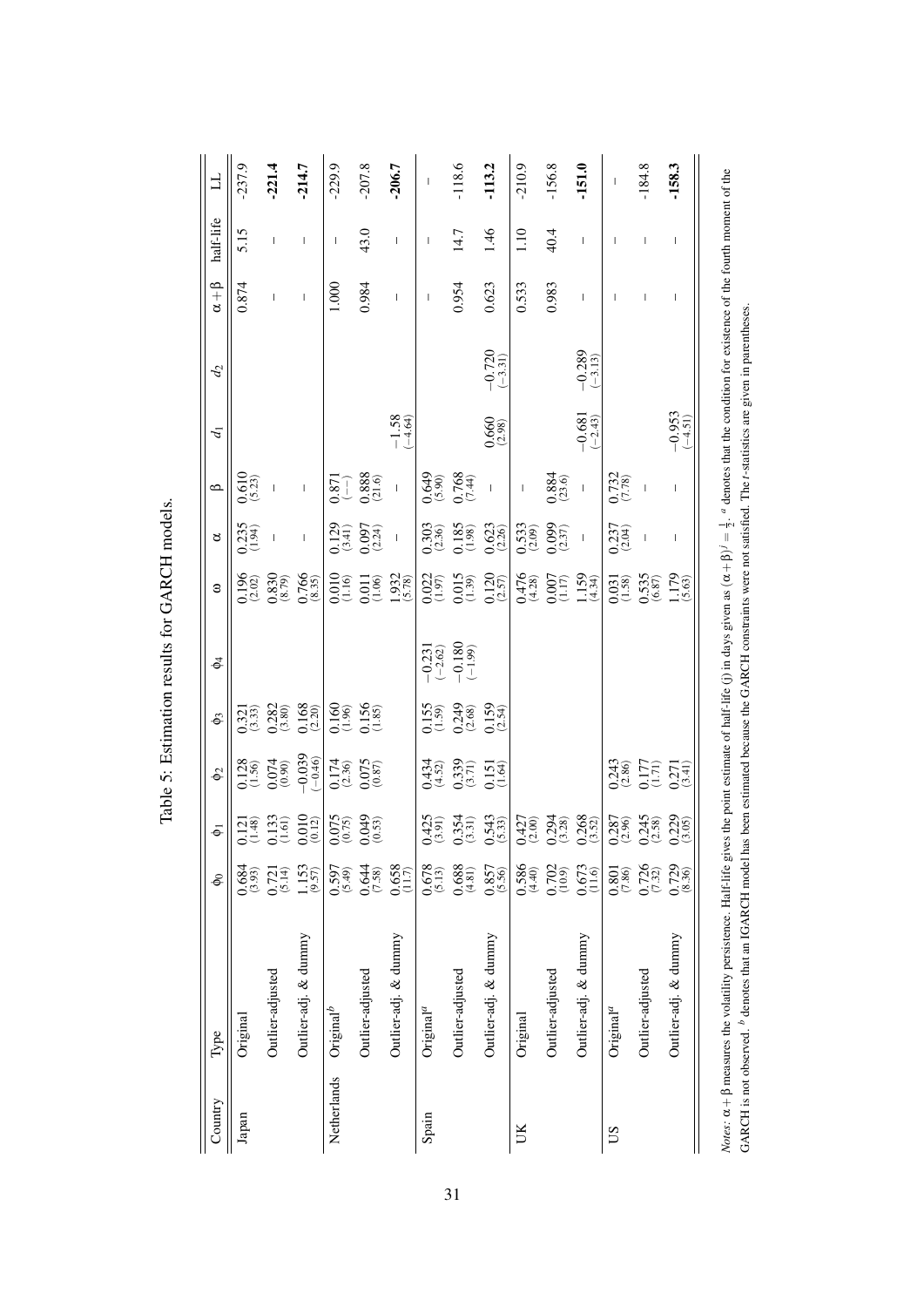| Country   | Type                               | $\phi_0$           | <b>USVIX</b>           | <b>USEPU</b>           | <b>USMACRO</b>         | $\overline{R}^2$ |
|-----------|------------------------------------|--------------------|------------------------|------------------------|------------------------|------------------|
| Australia | Original                           | 1.192<br>(5.74)    | $-0.024$<br>$(-2.79)$  |                        |                        | 0.20             |
|           |                                    | 1.109<br>(3.94)    |                        | $-0.004$<br>$(-1.67)$  |                        | 0.06             |
|           |                                    | 1.311<br>(4.59)    |                        |                        | $-0.577$<br>$(-2.37)$  | 0.15             |
| Canada    | Original <sup><math>a</math></sup> | 1.393<br>(5.56)    | $-0.046$<br>$(-3.79)$  |                        |                        | 0.42             |
|           | $\overline{a}$                     | 1.618<br>(4.55)    |                        |                        | $-1.103$<br>$(-3.65)$  | 0.31             |
|           | Outlier-adj.                       | 0.931<br>(3.92)    | $-0.017*$<br>$(-1.70)$ |                        |                        | 0.07             |
|           |                                    | 0.897<br>(2.75)    |                        |                        | $-0.300*$<br>$(-1.07)$ | 0.01             |
| France    | Original                           | 1.181<br>(6.82)    | $-0.044$<br>$(-6.12)$  |                        |                        | 0.58             |
|           |                                    | 0.916<br>(2.78)    |                        | $-0.006$<br>$(-2.22)$  |                        | 0.13             |
|           |                                    | 1.310<br>(4.66)    |                        |                        | $-0.977$<br>$(-4.08)$  | 0.37             |
|           | Outlier-adj.                       | 0.608<br>(3.30)    | $-0.008*$<br>$(-0.99)$ |                        |                        | 0.00             |
|           |                                    | 0.622<br>(2.54)    |                        | $-0.001*$<br>$(-0.73)$ |                        | 0.00             |
|           |                                    | 0.410<br>(1.64)    |                        |                        | 0.030<br>(0.14)        | 0.00             |
| Germany   | Original                           | 1.996<br>(5.19)    | $-0.073$<br>$(-4.62)$  |                        |                        | 0.43             |
|           |                                    | 1.570<br>(2.44)    |                        | $-0.010$<br>$(-1.91)$  |                        | 0.09             |
|           |                                    | 2.421<br>(4.42)    |                        |                        | $-1.825$<br>$(-3.92)$  | 0.35             |
|           | Outlier-adj.                       | 1.111<br>(2.93)    | $-0.018*$<br>$(-1.12)$ |                        |                        | 0.01             |
|           |                                    | 1.116<br>(2.22)    |                        | $-0.003*$<br>$(-0.76)$ |                        | 0.00             |
|           |                                    | 1.038<br>(2.03)    |                        |                        | $-0.280*$<br>$(-0.64)$ | 0.00             |
| Italy     | Original <sup>a</sup>              | 1.433<br>(6.84)    | $-0.066$<br>$(-6.24)$  |                        |                        | 0.54             |
|           |                                    | 1.139<br>(2.27)    |                        | $-0.010$<br>$(-2.43)$  |                        | 0.16             |
|           |                                    | 1.622<br>(3.65)    |                        |                        | $-1.464$<br>$(-3.87)$  | 0.34             |
|           | Outlier-adj.                       | 0.562<br>(2.36)    | $-0.012*$<br>$(-1.27)$ |                        |                        | 0.02             |
|           |                                    | 0.601<br>(1.88)    |                        | $-0.003*$<br>$(-1.02)$ |                        | 0.01             |
|           |                                    | $0.278*$<br>(0.85) |                        |                        | $-0.009*$<br>$(-0.03)$ | 0.00             |

Table 6: Regression of US uncertainty variables on GDP growth (2005Q1-2011Q4).

*Notes: USVIX denotes the US financial uncertainty variable based on VIX index; USEPU denotes the US economic policy uncertainty variable proposed by Baker et al. (2012). USMACRO denotes the US macroeconomic uncertainty variable proposed by Scotti (2012).*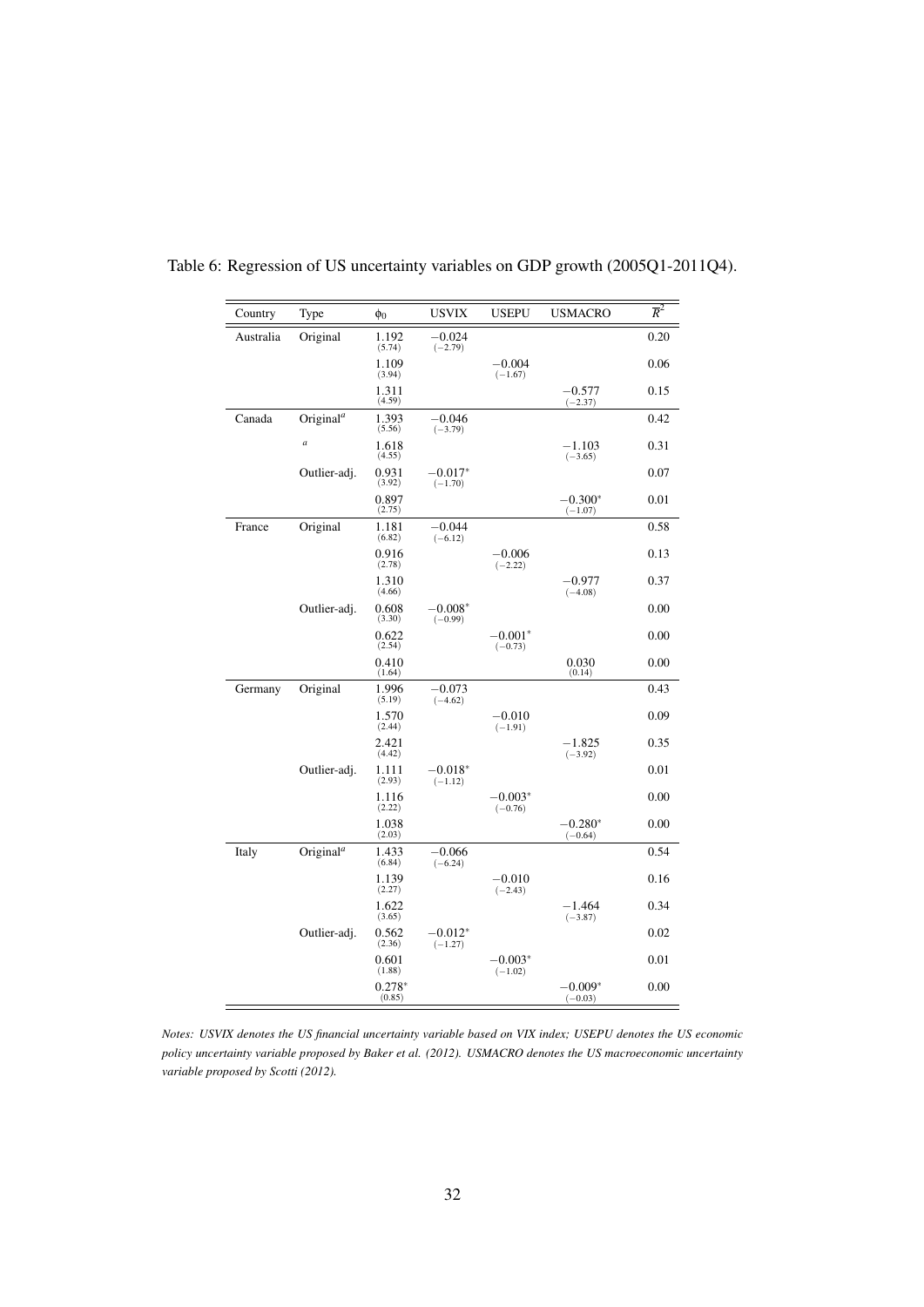| Country     | Type                               | Φo                 | <b>USVIX</b>           | <b>USEPU</b>            | <b>USMACRO</b>         | $\overline{R}^2$ |
|-------------|------------------------------------|--------------------|------------------------|-------------------------|------------------------|------------------|
| Japan       | Original <sup><math>a</math></sup> | 1.620<br>(3.30)    | $-0.069$<br>$(-2.74)$  |                         |                        | 0.25             |
|             |                                    | 2.302<br>(3.35)    |                        |                         | $-1.974$<br>$(-3.37)$  | 0.28             |
|             | Outlier-adj.                       | 0.165<br>$(0.68*)$ | $0.011*$<br>(0.51)     |                         |                        | 0.00             |
|             |                                    | 0.110<br>$(0.21*)$ |                        |                         | $0.269*$<br>(0.59)     | 0.00             |
| Netherlands | Original <sup><math>a</math></sup> | 1.655<br>(8.93)    | $-0.060$<br>$(-7.02)$  |                         |                        | 0.55             |
|             |                                    | 1.742<br>(4.21)    |                        | $-0.012$<br>$(-3.61)$   |                        | 0.32             |
|             |                                    | 1.924<br>(4.50)    |                        |                         | $-1.406$<br>$(-3.91)$  | 0.36             |
|             | Outlier-adj. <sup>a</sup>          | 0.867<br>(3.32)    | $-0.011*$<br>$(-0.94)$ |                         |                        | 0.00             |
|             |                                    | 1.338<br>(3.90)    |                        | $-0.006$<br>$(-2.14)$   |                        | 0.12             |
|             |                                    | 1.726<br>(4.11)    |                        |                         | $-1.252$<br>$(-3.51)$  | 0.29             |
| Spain       | Original <sup><math>a</math></sup> | 1.562<br>(8.18)    | $-0.059$<br>$(-7.70)$  |                         |                        | 0.72             |
|             | $\boldsymbol{a}$                   | 1.677<br>(5.17)    |                        | $-0.012$<br>$(-3.30)$   |                        | 0.48             |
|             |                                    | 1.569<br>(4.55)    |                        |                         | $-1.170$<br>$(-3.99)$  | 0.36             |
|             | Outlier-adj. <sup>a</sup>          | 1.137<br>(6.70)    | $-0.028$<br>$(-4.05)$  |                         |                        | 0.36             |
|             |                                    | 1.466<br>(7.49)    |                        | $-0.008$<br>$(-5.24)$   |                        | 0.50             |
|             |                                    | 0.833<br>(2.97)    |                        |                         | $-0.285*$<br>$(-1.19)$ | 0.02             |
| UK          | Original                           | 1.464<br>(4.78)    | $-0.059$<br>$(-4.67)$  |                         |                        | 0.44             |
|             |                                    | 1.293<br>(2.59)    |                        | $-0.009$<br>$(-2.40)$   |                        | 0.15             |
|             |                                    | 1.669<br>(3.65)    |                        |                         | $-1.345$<br>$(-3.46)$  | 0.29             |
|             | Outlier-adj.                       | 1.152<br>(5.03)    | $-0.027$<br>$(-2.91)$  |                         |                        | 0.22             |
|             |                                    | 1.362<br>(4.45)    |                        | $-0.007$<br>$(-2.78)$   |                        | 0.21             |
|             |                                    | 1.171<br>(3.59)    |                        |                         | $-0.558$<br>$(-2.01)$  | 0.10             |
| US          | Original                           | 1.552<br>(6.64)    | $-0.057$<br>$(-5.97)$  |                         |                        | 0.56             |
|             |                                    | 1.025<br>(2.42)    |                        | $-0.006$<br>$(-1.85)$   |                        | 0.08             |
|             |                                    | 2.003<br>(6.23)    |                        |                         | $-1.539$<br>$(-5.62)$  | 0.53             |
|             | Outlier-adj.                       | 0.783<br>(3.20)    | $-0.009*$<br>$(-0.90)$ |                         |                        | 0.00             |
|             |                                    | 0.633<br>(2.04)    |                        | $-0.001^*$<br>$(-0.17)$ |                        | 0.00             |
|             |                                    | 0.801<br>(2.45)    |                        |                         | $-0.195*$<br>$(-0.70)$ | 0.00             |

Table 7: Regression of US uncertainty variables on GDP growth (2005Q1-2011Q4).

*Notes: USVIX denotes the US financial uncertainty variable based on VIX index; USEPU denotes the US economic policy uncertainty variable proposed by Baker et al. (2012). USMACRO denotes the US macroeconomic uncertainty variable proposed by Scotti (2012).*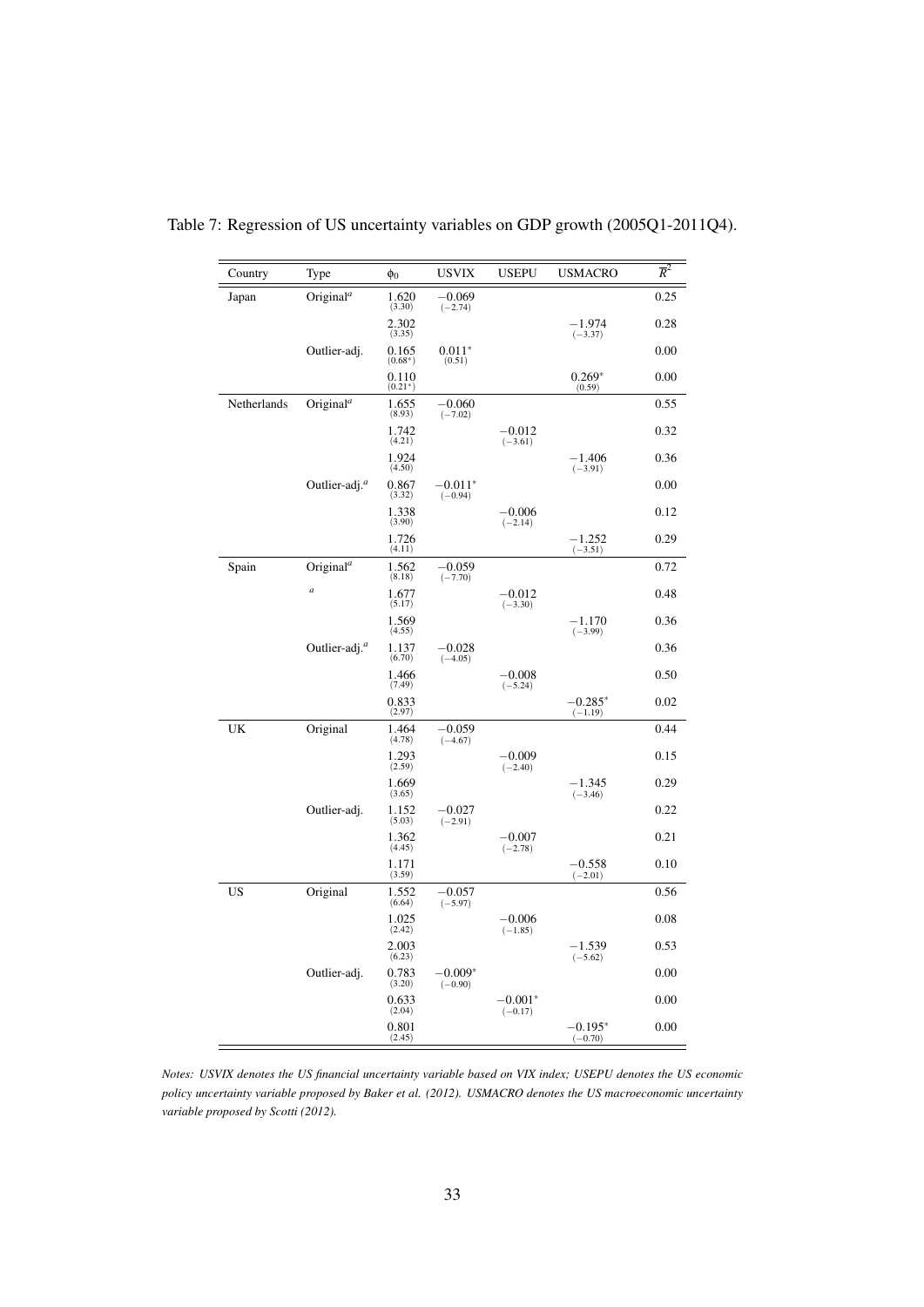| Country   | Type                      | $\phi_0$                              | <b>VIX</b>              | <b>EPU</b>             | <b>USFAC</b>           | <b>USDISP</b>         | $\overline{R}^2$ |
|-----------|---------------------------|---------------------------------------|-------------------------|------------------------|------------------------|-----------------------|------------------|
| Australia | Original                  | $(--)$                                | $(--)$                  |                        |                        |                       |                  |
|           |                           | 0.821<br>(7.02)                       |                         |                        | $-0.147$<br>$(-2.16)$  |                       | 0.12             |
| Canada    | Original <sup>a</sup>     | 1.457<br>(7.37)                       | $-0.053$<br>$(-5.60)$   |                        |                        |                       | 0.49             |
|           |                           | 0.764<br>(6.00)                       |                         |                        | $-0.361$<br>$(-4.88)$  |                       | 0.46             |
|           |                           | 6.092<br>(3.95)                       |                         |                        |                        | $-8.140$<br>$(-3.71)$ | 0.32             |
|           | Outlier-adj. <sup>a</sup> | 0.967<br>(4.83)                       | $-0.020$<br>$(-2.51)$   |                        |                        |                       | 0.09             |
|           |                           | 0.727<br>(5.88)                       |                         |                        | $-0.156$<br>$(-2.17)$  |                       | 0.12             |
|           |                           | 4.602<br>(3.78)                       |                         |                        |                        | $-5.763$<br>$(-3.32)$ | 0.27             |
| France    | Original                  | 1.108<br>(4.77)                       | $-0.037$<br>$(-4.13)$   |                        |                        |                       | 0.37             |
|           |                           | 0.813<br>(2.69)                       |                         | $-0.005$<br>$(-2.08)$  |                        |                       | 0.11             |
|           | $\boldsymbol{a}$          | 0.583<br>(8.61)                       |                         |                        | $-0.348$<br>$(-6.82)$  |                       | 0.64             |
|           | $\boldsymbol{a}$          | 4.687<br>(2.17)                       |                         |                        |                        | $-6.373$<br>$(-1.97)$ | 0.29             |
|           | Outlier-adj.              | 0.540<br>(2.61)                       | $-0.004*$<br>$(-0.51)$  |                        |                        |                       | 0.00             |
|           |                           | $0.321*$<br>(1.43)                    |                         | $0.001*$<br>(0.58)     |                        |                       | 0.00             |
|           | $\overline{a}$            | 0.538<br>(7.82)                       |                         |                        | $-0.092*$<br>$(-1.55)$ |                       | 0.06             |
|           |                           | 2.826<br>(2.87)                       |                         |                        |                        | $-3.403$<br>$(-2.43)$ | 0.15             |
| Germany   | Original                  | 2.051<br>(3.81)                       | $-0.069$<br>$(-3.29)$   |                        |                        |                       | 0.27             |
|           |                           | 2.010<br>(2.99)                       |                         | $-0.014$<br>$(-2.53)$  |                        |                       | 0.17             |
|           |                           | 0.982<br>(5.37)                       |                         |                        | $-0.573$<br>$(-4.15)$  |                       | 0.46             |
|           | $\boldsymbol{a}$          | 8.083<br>(1.73)                       |                         |                        |                        | $-10.98$<br>$(-1.69)$ | 0.22             |
|           | Outlier-adj.              | 0.941<br>(1.97)                       | $-0.009*$<br>$(-0.48)$  |                        |                        |                       | 0.00             |
|           |                           | 1.038<br>(1.86)                       |                         | $-0.003*$<br>$(-0.59)$ |                        |                       | 0.00             |
|           | $\boldsymbol{a}$          | 0.913<br>(5.20)                       |                         |                        | $-0.180*$<br>$(-1.64)$ |                       | 0.05             |
|           |                           | 5.207<br>(2.51)                       |                         |                        |                        | $-6.400$<br>$(-2.17)$ | 0.12             |
| Italy     | Original                  | $\underset{\left(4.53\right)}{1.550}$ | $-0.063$<br>$(-4.91)$   |                        |                        |                       | 0.46             |
|           | $\boldsymbol{a}$          | 0.501<br>(3.84)                       |                         |                        | $-0.492$<br>$(-5.08)$  |                       | 0.53             |
|           | Outlier-adj.              | 0.588<br>(2.17)                       | $-0.012^*$<br>$(-1.20)$ |                        |                        |                       | 0.02             |
|           |                           | 0.388<br>(3.04)                       |                         |                        | $-0.010*$<br>$(-1.30)$ |                       | 0.03             |

Table 8: Regression of US and country-specific uncertainty variables on GDP growth (2005Q1-2011Q4).

*Notes: VIX denotes the financial country-specific uncertainty variable based on VIX-type index, i.e. VIXC, VCAC, VDAX, VSTOXX, VXJ, VAEX, VSTOXX and VFTSE for Canada, France, Germany, Italy, Japan, the Netherlands, Spain and the UK, respectively; EPU denotes the economic policy country-specific uncertainty variable proposed by Baker et al. (2012). USFAC denotes the US macroeconomic uncertainty variable proposed by Jurado et al. (2013); USDISP is the US macroeconomic uncertainty variable based on forecasts dispersion proposed by Bachmann et al. (2013).*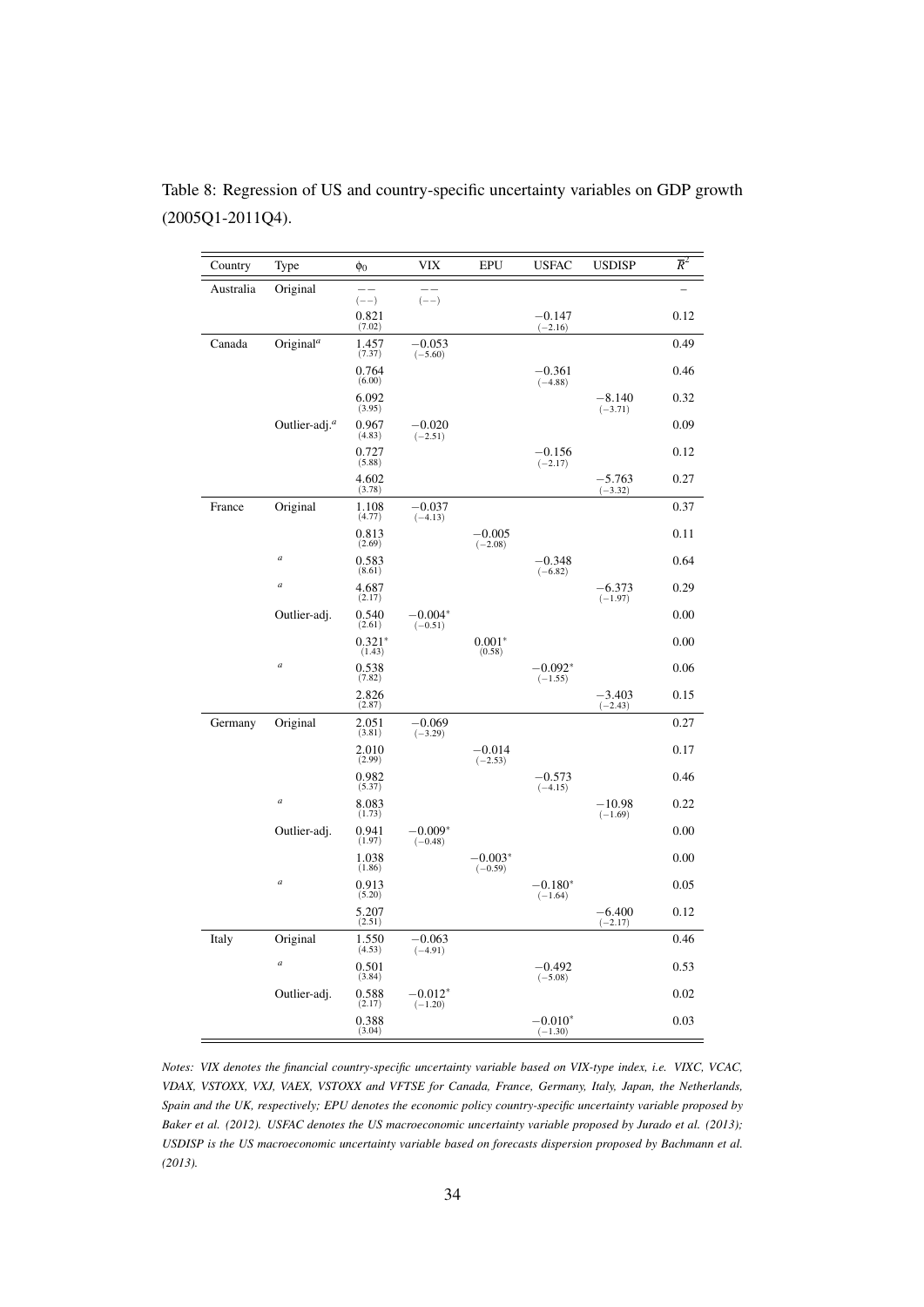| Country     | Type                               | $\phi_0$           | VIX                    | <b>EPU</b>            | <b>USFAC</b>           | <b>USDISP</b>          | $\overline{R}^2$ |
|-------------|------------------------------------|--------------------|------------------------|-----------------------|------------------------|------------------------|------------------|
| Japan       | Original <sup><math>a</math></sup> | 2.204<br>(4.00)    | $-0.079$<br>$(-4.11)$  |                       |                        |                        | 0.37             |
|             | $\it{a}$                           | 0.674<br>(3.04)    |                        |                       | $-0.550$<br>$(-3.06)$  |                        | 0.29             |
|             | Outlier-adj.                       | $0.294*$<br>(0.64) | $0.004*$<br>(0.27)     |                       |                        |                        | 0.00             |
|             |                                    | 0.419<br>(1.93)    |                        |                       | $-0.010*$<br>$(-0.08)$ |                        | 0.00             |
| Netherlands | Original                           | 1.706<br>(5.47)    | $-0.058$<br>$(-4.77)$  |                       |                        |                        | 0.45             |
|             |                                    | 1.955<br>(4.73)    |                        | $-0.015$<br>$(-4.13)$ |                        |                        | 0.37             |
|             |                                    | 0.768<br>(5.17)    |                        |                       | $-0.420$<br>$(-4.88)$  |                        | 0.46             |
|             |                                    | 4.285<br>(2.06)    |                        |                       |                        | $-5.641$<br>$(-1.90)$  | 0.09             |
|             | Outlier-adj. <sup>a</sup>          | 0.772<br>(2.47)    | $-0.006*$<br>$(-0.48)$ |                       |                        |                        | 0.00             |
|             |                                    | 1.226<br>(3.30)    |                        | $-0.005$<br>$(-1.69)$ |                        |                        | 0.06             |
|             |                                    | 0.706<br>(4.73)    |                        |                       | $-0.070*$<br>$(-0.81)$ |                        | 0.00             |
|             |                                    | $1.724*$<br>(1.06) |                        |                       |                        | $-1.557*$<br>$(-0.68)$ | 0.00             |
| Spain       | Original <sup><math>a</math></sup> | 1.761<br>(9.53)    | $-0.060$<br>$(-8.29)$  |                       |                        |                        | 0.71             |
|             |                                    | 2.092<br>(8.21)    |                        | $-0.019$<br>$(-7.53)$ |                        |                        | 0.67             |
|             |                                    | 0.736<br>(8.42)    |                        |                       | $-0.454$<br>$(-8.94)$  |                        | 0.75             |
|             | Outlier-adj. <sup>a</sup>          | 1.297<br>(5.96)    | $-0.032$<br>$(-3.39)$  |                       |                        |                        | 0.43             |
|             |                                    | 1.536<br>(7.21)    |                        | $-0.011$<br>$(-5.03)$ |                        |                        | 0.47             |
|             |                                    | 0.6731<br>(6.45)   |                        |                       | $-0.152$<br>$(-2.50)$  |                        | 0.16             |
| UK          | Original                           | 1.601<br>(4.85)    | $-0.067$<br>$(-4.71)$  |                       |                        |                        | 0.44             |
|             |                                    | 0.936<br>(2.88)    |                        | $-0.006$<br>$(-1.78)$ |                        |                        | 0.13             |
|             |                                    | 0.718<br>(5.39)    |                        |                       | $-0.528$<br>$(-6.83)$  |                        | 0.63             |
|             |                                    | 5.588<br>(2.59)    |                        |                       |                        | $-7.732$<br>$(-2.51)$  | 0.16             |
|             | Outlier-adj.                       | 1.205<br>(4.81)    | $-0.031$<br>$(-2.84)$  |                       |                        |                        | 0.21             |
|             | $\boldsymbol{a}$                   | 1.046<br>(4.66)    |                        | $-0.004$<br>$(-1.84)$ |                        |                        | 0.14             |
|             |                                    | 0.681<br>(5.05)    |                        |                       | $-0.126*$<br>$(-1.61)$ |                        | 0.06             |
|             |                                    | $2.112*$<br>(1.41) |                        |                       |                        | $-2.230*$<br>$(-1.04)$ | 0.00             |
| US          | Original                           | 0.760<br>(6.48)    |                        |                       | $-0.454$<br>$(-6.66)$  |                        | 0.62             |
|             | $\boldsymbol{a}$                   | 6.974<br>(2.50)    |                        |                       |                        | $-9.540$<br>$(-2.32)$  | 0.37             |
|             | Outlier-adj.                       | 0.700<br>(5.48)    |                        |                       | $-0.112*$<br>$(-1.51)$ |                        | 0.05             |
|             |                                    | 4.467<br>(3.66)    |                        |                       |                        | $-5.544$<br>$(-3.19)$  | 0.25             |

Table 9: Regression of US and country-specific uncertainty variables on GDP growth (2005Q1-2011Q4).

*Notes: VIX denotes the financial country-specific uncertainty variable based on VIX-type index, i.e. VIXC, VCAC, VDAX, VSTOXX, VXJ, VAEX, VSTOXX and VFTSE for Canada, France, Germany, Italy, Japan, the Netherlands, Spain and the UK, respectively; EPU denotes the economic policy country-specific uncertainty variable proposed by Baker et al. (2012). USFAC denotes the US macroeconomic uncertainty variable proposed by Jurado et al. (2013);* USDISP is the US macroeconomic uncertainty variable  $\partial \tilde{\delta}$ ed on forecasts dispersion proposed by Bachmann et al. *(2013).*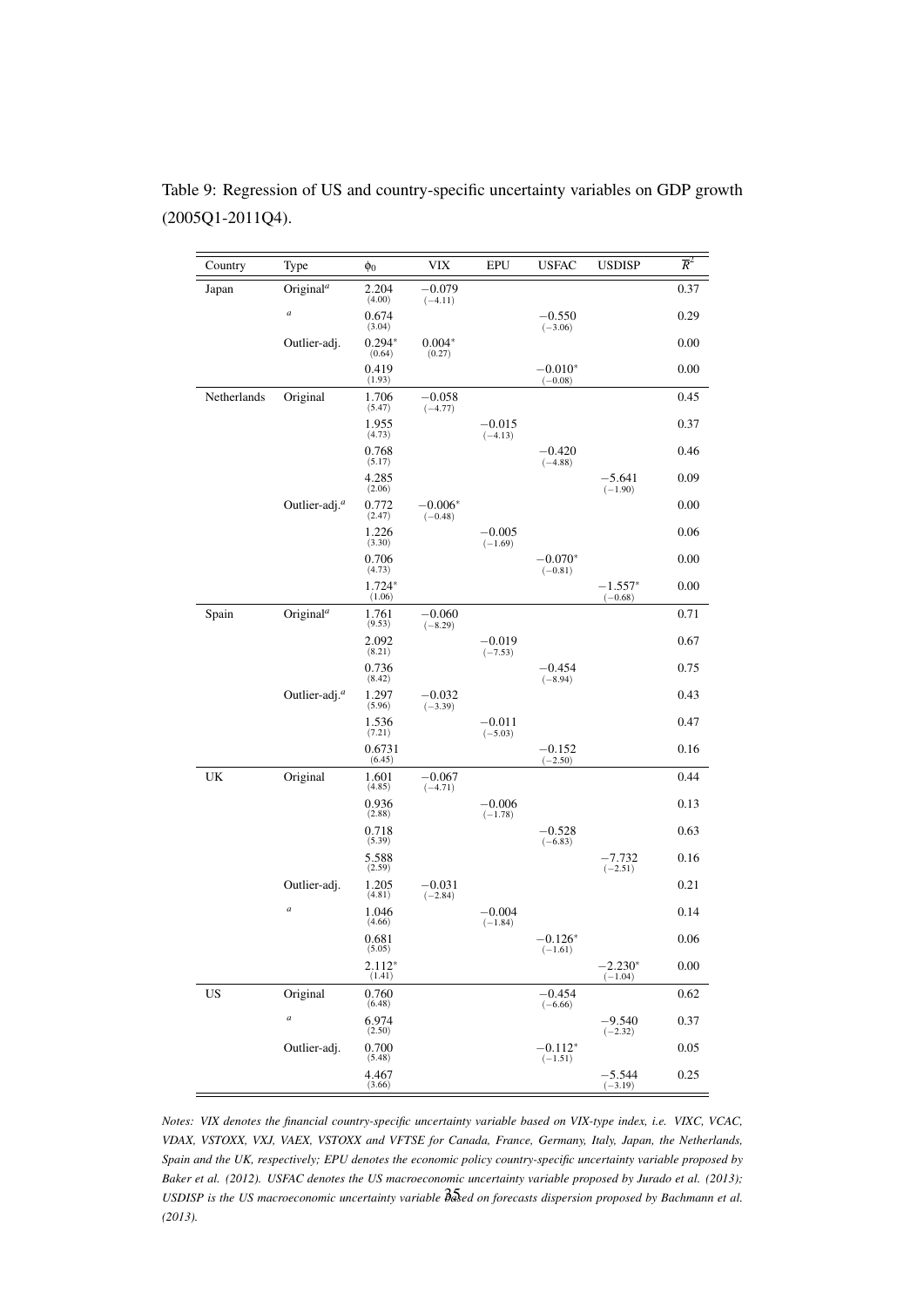#### Appendix A: Break detection procedure

Chen and Liu (1993) and Gómez and Maravall (1997) suggest the following procedure: An ARMA model is fitted to  $y_t$  in equation (2) and the residuals are obtained:

$$
\hat{a}_t = \pi(B)z_t \tag{9}
$$

where  $\pi(B) = \alpha(B)\phi(B)/\theta(B) = 1 - \pi_1B - \pi_2B^2 - \dots$ 

For the three types of breaks in (1), the equation (9) becomes:

AO:  $\hat{a}_t = a_t + \omega_{AO} \pi(B) I_t(\tau)$ LS:  $\hat{a}_t = a_t + \omega_{LS}[\pi(B)/(1-B)]I_t(\tau)$ TC:  $\hat{a}_t = a_t + \omega_{TC}[\pi(B)/(1-\delta B)]I_t(\tau)$ 

These expressions can be viewed as a regression model for  $\hat{a}_t$ , i.e.,

$$
\hat{a}_t = \omega_i x_{i,t} + a_t \qquad i = \text{AO, LS, TC},
$$

with  $x_{i,t} = 0$  for all *i* and  $t < \tau$ ,  $x_{i,t} = 1$  for all *i* and  $t = \tau$ , and for  $t > \tau$  and  $k \ge 1$ ,  $x_{AO,t+k} = -\pi_k$  (AO),  $x_{LS,t+k} = 1 - \sum_{j=1}^k \pi_j$  (LS), and  $x_{TC,t+k} = \delta^k - \sum_{j=1}^{k-1} \delta^{k-j} \pi_j - \pi_k$ (TC), with  $k = 1, \ldots, T - \tau$ .

The detection of the outliers is based on likelihood ratio [LR] statistics, given by:

AO: 
$$
\hat{\tau}_{AO}(\tau) = [\hat{\omega}_{AO}(\tau)/\hat{\sigma}_a]/(\sum_{t=\tau}^{n} x_{AO,t}^2)^{1/2}
$$
LS: 
$$
\hat{\tau}_{LS}(\tau) = [\hat{\omega}_{LS}(\tau)/\hat{\sigma}_a]/(\sum_{t=\tau}^{n} x_{LS,t}^2)^{1/2}
$$

TC: 
$$
\hat{\tau}_{TC}(\tau) = [\hat{\omega}_{TC}(\tau)/\hat{\sigma}_a]/(\sum_{t=\tau}^{n} x_{TC,t}^2)^{1/2}
$$

with  $\hat{\omega}_i(\tau) =$ and  $\hat{\omega}_{I_O}(\tau) = \hat{a}$ 

$$
\sum_{t=\tau}^{n} \hat{a}_t x_{i,t} / \sum_{t=\tau}^{n} x_{i,t}^2
$$
 for  $i = \text{AO}, \text{LS}, \text{TC},$   
 $= \hat{a}_\tau$ 

where  $\hat{\omega}_i(\tau)$  (*i* = AO, LS, TC) denotes the estimation of the break impact at time  $t = \tau$ , and  $\hat{\sigma}_a$  is an estimate of the variance of the residual process.<sup>23</sup>

Breaks are identified by running a sequential detection procedure, consisting of outer and inner iterations. In the outer iteration, assuming that there are no breaks, an

 $^{23}$ Due to the nature of financial data, a potential source of misspecification is (conditional) heteroscedasticity, which may inflate standard errors of estimators. Therefore, we use heteroscedasticityconsistent covariance matrices proposed by Newey and West (1987, 1994).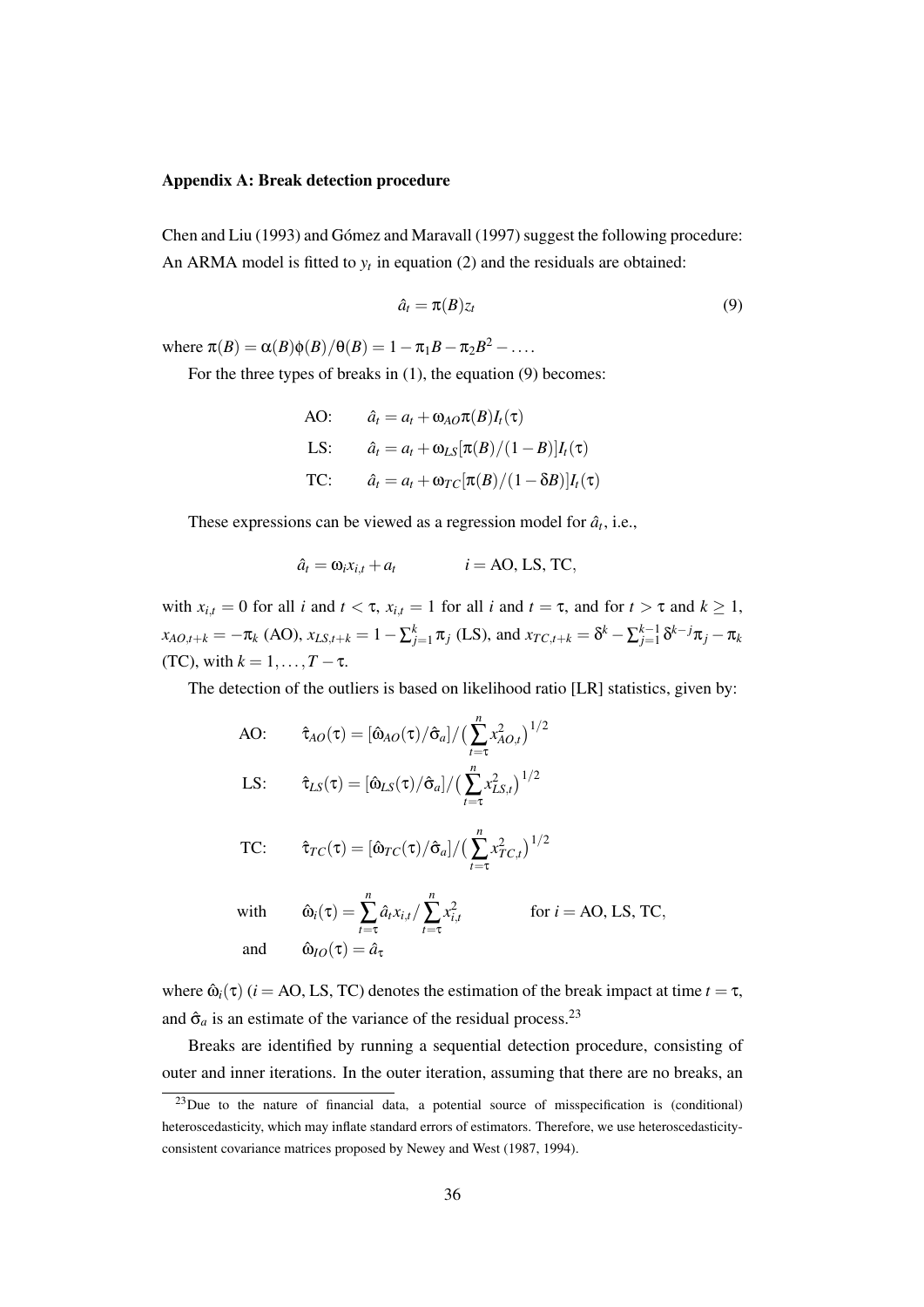initial  $ARMA(p,q)$  model is estimated and the residuals  $(\hat{a}_t)$  are obtained. The results from the outer iteration are then used in the inner iteration to identify breaks. The LR test statistics for the four types of outliers are calculated for each observation. The largest absolute value of these test statistics:

$$
\hat{\tau}_{max} = max|\hat{\tau}_i(\tau)|
$$
   
  $i = \text{AO}, \text{LS}, \text{TC}, \text{and } \tau = 1, \ldots, T$ 

is compared with a critical value, and if the test statistic is larger, a break is found at time  $t = \tau_1$  and its type is selected ( $i^*$ ). When a break is detected, the effect of this break is removed from the data as follows: the observation  $z_t$  is adjusted at time  $t = \tau_1$ to obtain the corrected  $y_t$  via (1) using the estimated magnitude  $\hat{\omega}_{i^*}$  and the appropriate structure of break  $f(t)_{i^*}$  as in (3), i.e.

$$
y_t = z_t - f(t)_{i^*}
$$

We also compare the second largest absolute value of the LR statistics for the three types of breaks to the critical value, i.e.  $\hat{\tau}_{max} = max|\hat{\tau}_i(\tau)|$  with  $\tau \neq \tau_1$ , and so on. This process is repeated until no more breaks can be found. Next, we return to the outer iteration in which another  $ARMA(p,q)$  model is re-estimated from the break-corrected data, and start the inner iteration again. This procedure is repeated until no break is found. Finally, a multiple regression is performed on the various detected breaks to identify (possible) spurious breaks.

#### Appendix B: Multiple break detection procedures

#### *Appendix B1: Bai and Perron (1998, 2003) procedure*

Bai and Perron (1998, 2003) propose several tests for multiple breaks. We adopt one procedure and sequentially test the hypothesis of *m* breaks versus  $m+1$  breaks using  $\sup F(m+1|m)$  statistics, which detects the presence of  $m+1$  breaks conditional on finding *m* breaks and the supremum comes from all possible partitions of the data for the number of breaks tested. In the application of the test, we search for up to five breaks. If we reject the null of no break at the 5% significance level, we, then, estimate the break date using least squares, to divide the sample into two subsamples according to the estimated break date, and to perform a test of parameter constancy for both subsamples. We repeat this process by sequentially increasing *m* until we fail to reject the hypothesis of no additional structural change. In the process, rejecting *m* breaks favors a model with  $m+1$  breaks, if the overall minimal value of the sum of squared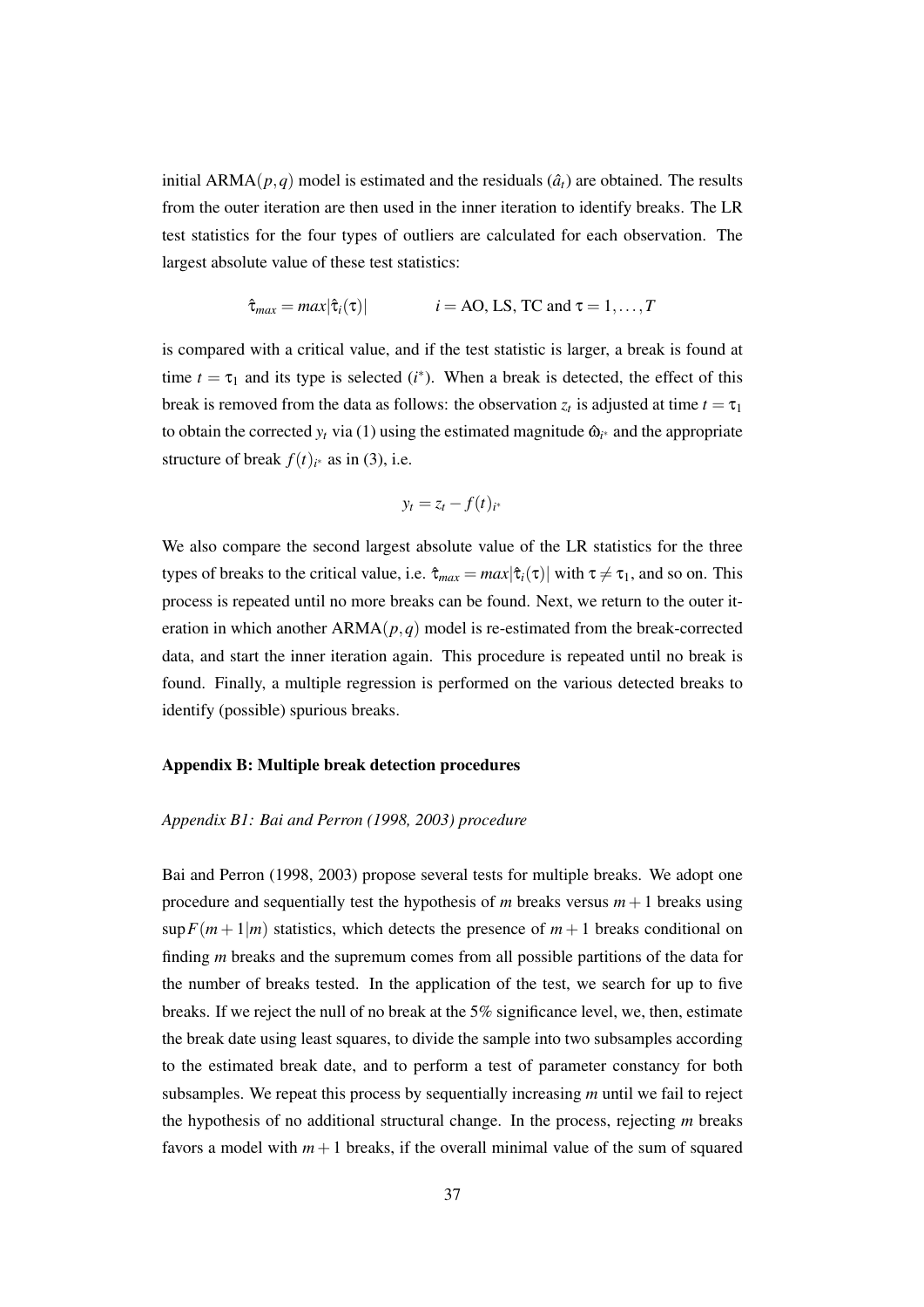residuals over all the segments, including an additional break, falls sufficiently below the sum of squared residuals from the model with *m* breaks. The break dates selected include the ones associated with this overall minimum.

According to Bai and Perron (2003) in the presence of multiple breaks there are cases when configurations of changes are such that it is very difficult to reject the null hypothesis of 0 versus 1 break in the model, but is not difficult to reject the hypothesis of 0 versus a higher number of breaks. The sequential procedure breaks down in such cases. To account for this possibility, following Bai and Perron's (2003) recommendation, in the cases when the sequential procedure suggests no breaks we consider the results of UDmax and WDmax tests. If these tests indicate the presence of at least one break, the results of the sup  $F(1|0)$  test are ignored and the number of breaks is selected upon the results of the sup  $F(2|1)$  and sup  $F(3|2)$  tests.

#### *Appendix B2: Sanso et al. (2004) procedure*

Sansó et al. (2004) propose a CUSUM-type test based on the iterative cumulative sum of squares (ICSS) algorithm developed by Inclán and Tiao (1994). This algorithm allows for detecting multiple breakpoints in variance.

Let  $e_{i,t} = 100 \times \log(P_{i,t}/P_{i,t-1})$ , where  $P_{i,t}$  is the price of the index *i* at the time *t*, so that  $e_t$  is the percent return of the index *i* from period  $t - 1$  to  $t$ .  $\{e_t\}$  is then assumed to be a series of independent observations from a normal distribution with zero mean and unconditional variance  $\sigma_t^2$  for  $t = 1, \ldots, T$ . Assume that the variance within each interval is denoted by  $\sigma_j^2$ ,  $j = 0, 1, \ldots, N_T$ , where  $N_T$  is the total number of variance changes and  $1 < \kappa_1 < \kappa_2 < \cdots < \kappa_{N_T} < T$  are the set of breakpoints. Then the variances over the *N<sup>T</sup>* intervals are defined as

$$
\sigma_t^2 = \begin{cases} \sigma_0^2, & 1 < t < \kappa_1 \\ \sigma_1^2, & \kappa_1 < t < \kappa_2 \\ \cdots \\ \sigma_{N_T}^2, & \kappa_{N_T} < t < T \end{cases}
$$

The cumulative sum of squares is used to estimate the number of variance changes and to detect the point in time of each variance shift. The cumulative sum of the squared observations from the beginning of the series to the *k*th point in time is expressed as  $C_k = \sum_{t=1}^k e_t^2$  for  $k = 1, ..., T$ . In order to test the null hypothesis of constant unconditional variance, the Inclán–Tiao statistic is given by:

$$
IT = \sup_k |(T/2)^{0.5} D_k|
$$
 (10)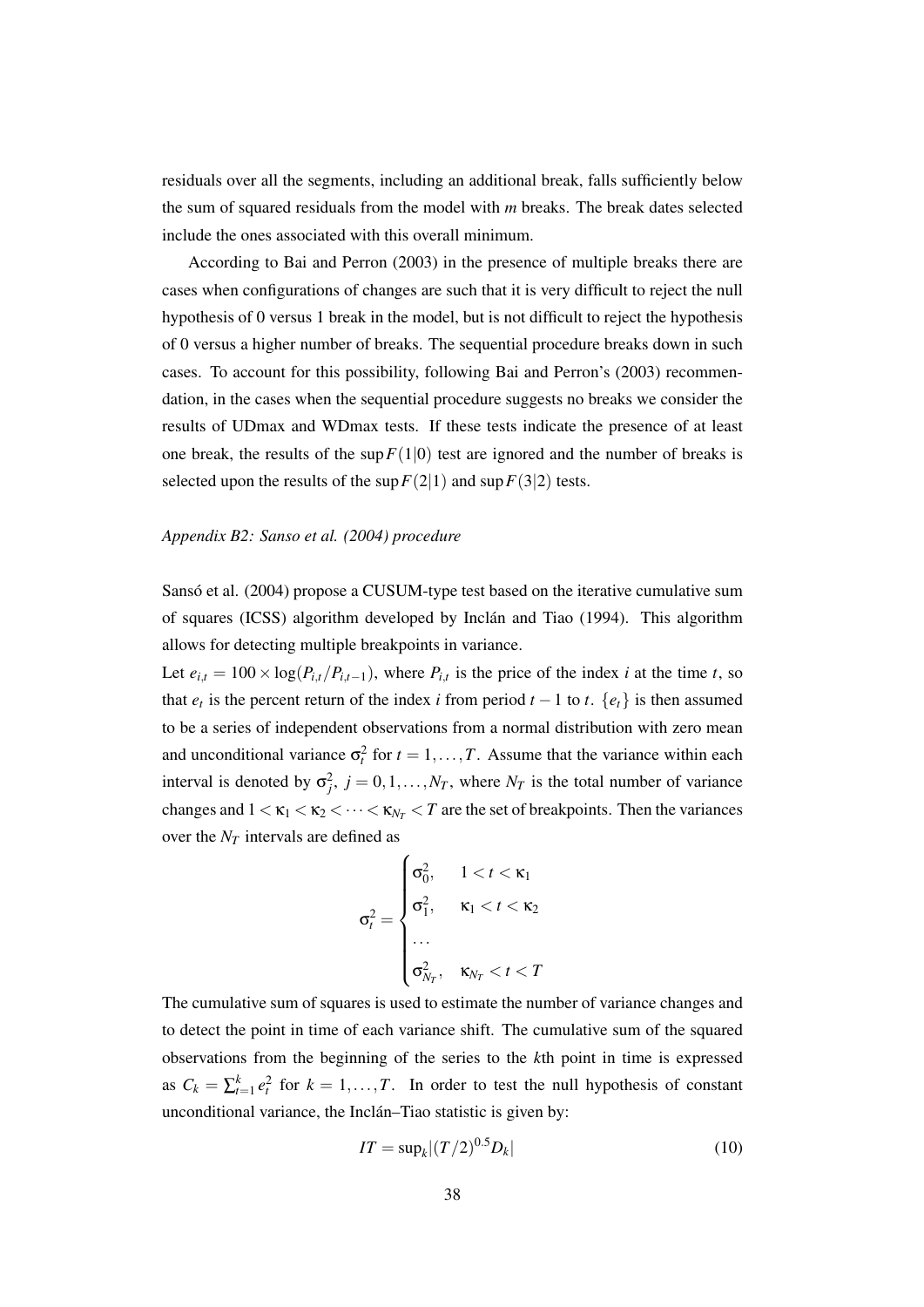where  $D_k = \left(\frac{C_k}{C_L}\right)$  $\left(\frac{C_k}{C_T}\right) - \left(\frac{k}{T}\right)$  $\frac{k}{T}$ ), with *C<sub>T</sub>* is the sum of the squared residuals from the whole sample period. The value of *k* that maximizes  $|(T/2)^{0.5}D_k|$  is the estimate of the break date. The ICSS algorithm systematically looks for breakpoints along the sample. If there are no variance shifts over the whole sample period,  $D_k$  will oscillate around zero. Otherwise, if there are one or more variance shifts,  $D_k$  will departure from zero. The asymptotic distribution of IT is given by  $sup_r |W^*(r)|$ , where  $W^*(r) = W(r) - rW(1)$ is a Brownian bridge and  $W(r)$  is standard Brownian motion. Finite-sample critical values can be generated by simulation.

The IT statistic is designed for i.i.d. processes, which is a very strong assumption for financial data, in which there is evidence of conditional heteroskedasticity. Sansó et al. (2004) showed that the size distortions are important for heteroskedastic conditional variance processes from Monte carlo simulations. Their results thus invalidate in practice the use of this test for financial time series. To overcome this problem, Sansó et al. (2004) proposed a new test that explicitly consider the fourth moment properties of the disturbances and the conditional heteroskedasticity. They suggested a non-parametric adjustment to the IT statistic that allows *e<sup>t</sup>* to obey a wide class of dependent processes under the null hypothesis. As suggested by Sansó et al. (2004), we use a non-parametric adjustment based on the Bartlett kernel, and the adjusted statistic is given by:

$$
AIT = \sup_k |T^{-0.5} G_k| \tag{11}
$$

where  $G_k = \hat{\lambda}^{-0.5} \left[ C_k - \left( \frac{k}{7} \right) \right]$  $\left[\frac{k}{T}\right)C_T\right], \hat{\lambda} = \hat{\gamma}_0 + 2\sum_{l=1}^m\left[1 - l(m+1)^{-1}\right]\hat{\gamma}_l, \hat{\gamma}_l = T^{-1}\sum_{l=l+1}^T(e_l^2 - 1)$  $\hat{\sigma}^2$ )( $e_{t-l}^2 - \hat{\sigma}^2$ ),  $\hat{\sigma}^2 = T^{-1}C_T$ , and the lag truncation parameter *m* is selected using the procedure in Newey and West (1994). Under general conditions, the asymptotic distribution of AIT is also given by  $sup_r |W^*(r)|$ , and finite-sample critical values can be generated by simulation.

#### *Appendix B3: Sensier and van Dijk (2004) procedure*

The Sensier and van Dijk (2004) procedure is based on the residuals of equation (4) where  $\varepsilon_t$  is supposed to be a martingale difference sequence with time-varying conditional  $\sigma_t^2$  such as :

$$
\sigma_t = \sigma_1 \left\{ 1 - I(t > \tau_m) \right\} + \sigma_2 I(t > \tau_m), \tag{12}
$$

where  $\tau_m$  is the date of break and *I*(.) is the indicator function. The test for a structural change in the conditional standard deviation is based on the absolute value of estimated